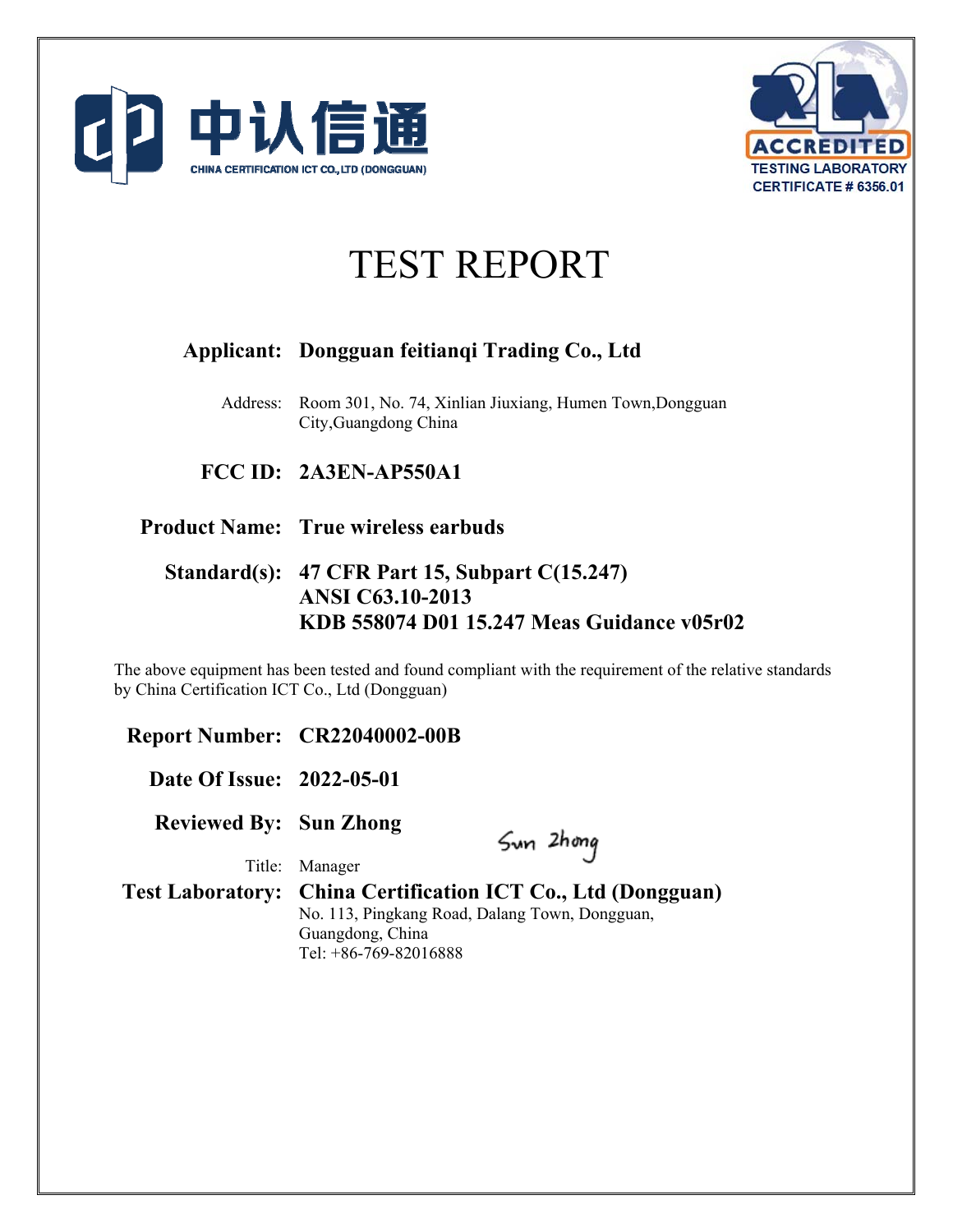## **Test Facility**

The Test site used by China Certification ICT Co., Ltd (Dongguan) to collect test data is located on the No. 113, Pingkang Road, Dalang Town, Dongguan, Guangdong, China.

The lab has been recognized as the FCC accredited lab under the KDB 974614 D01 and is listed in the FCC Public Access Link (PAL) database, FCC Registration No. : 442868, the FCC Designation No. : CN1314.

The lab has been recognized by Innovation, Science and Economic Development Canada to test to Canadian radio equipment requirements, the CAB identifier: CN0123.

#### **Declarations**

China Certification ICT Co., Ltd (Dongguan) is not responsible for the authenticity of any test data provided by the applicant. Data included from the applicant that may affect test results are marked with a triangle symbol "▲". Customer model name, addresses, names, trademarks etc. are not considered data.

Unless otherwise stated the results shown in this test report refer only to the sample(s) tested.

This report cannot be reproduced except in full, without prior written approval of the Company.

This report is valid only with a valid digital signature. The digital signature may be available only under the Adobe software above version 7.0.

This report may contain data that are not covered by the accreditation scope and shall be marked with an asterisk " $\star$ ".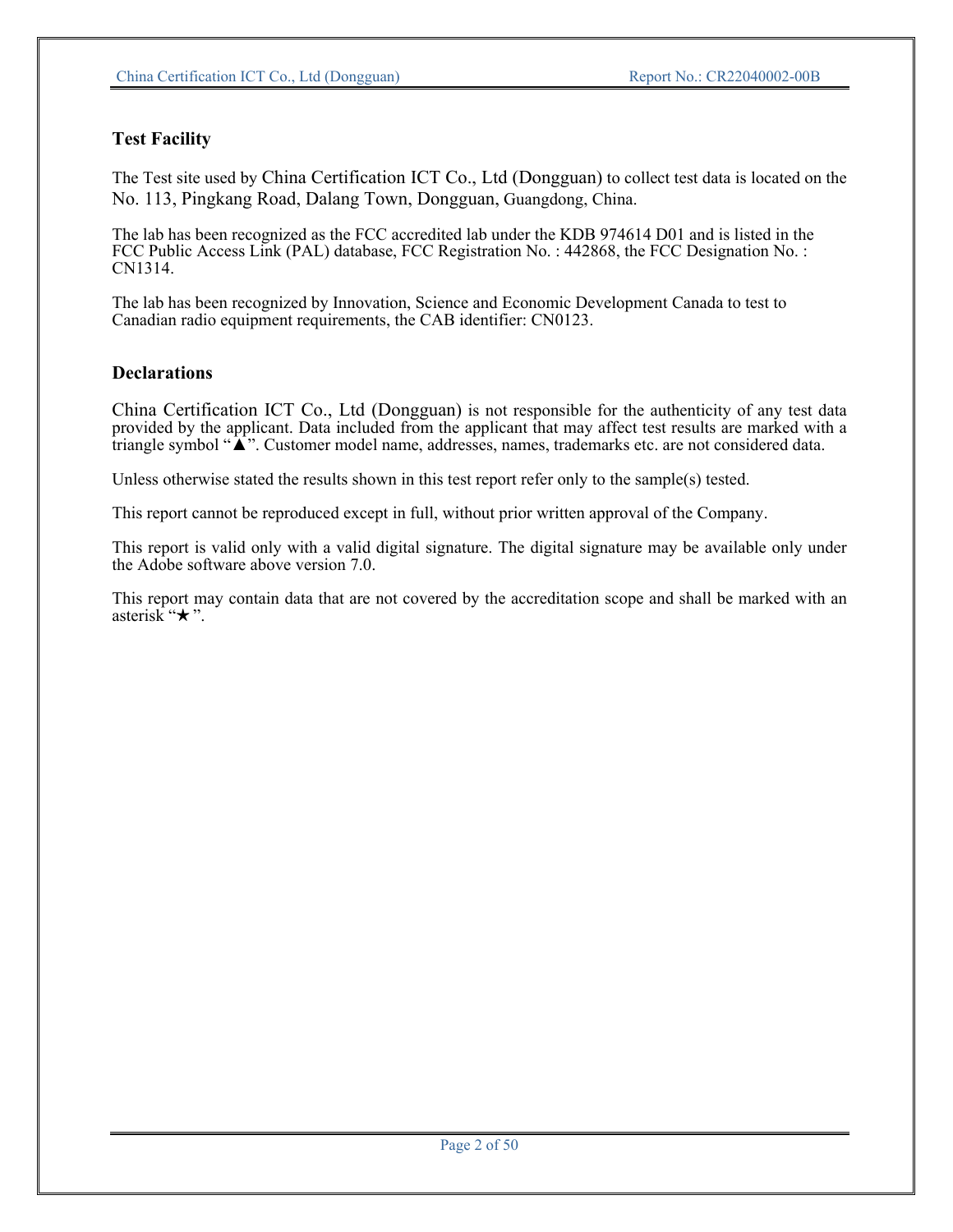## **CONTENTS**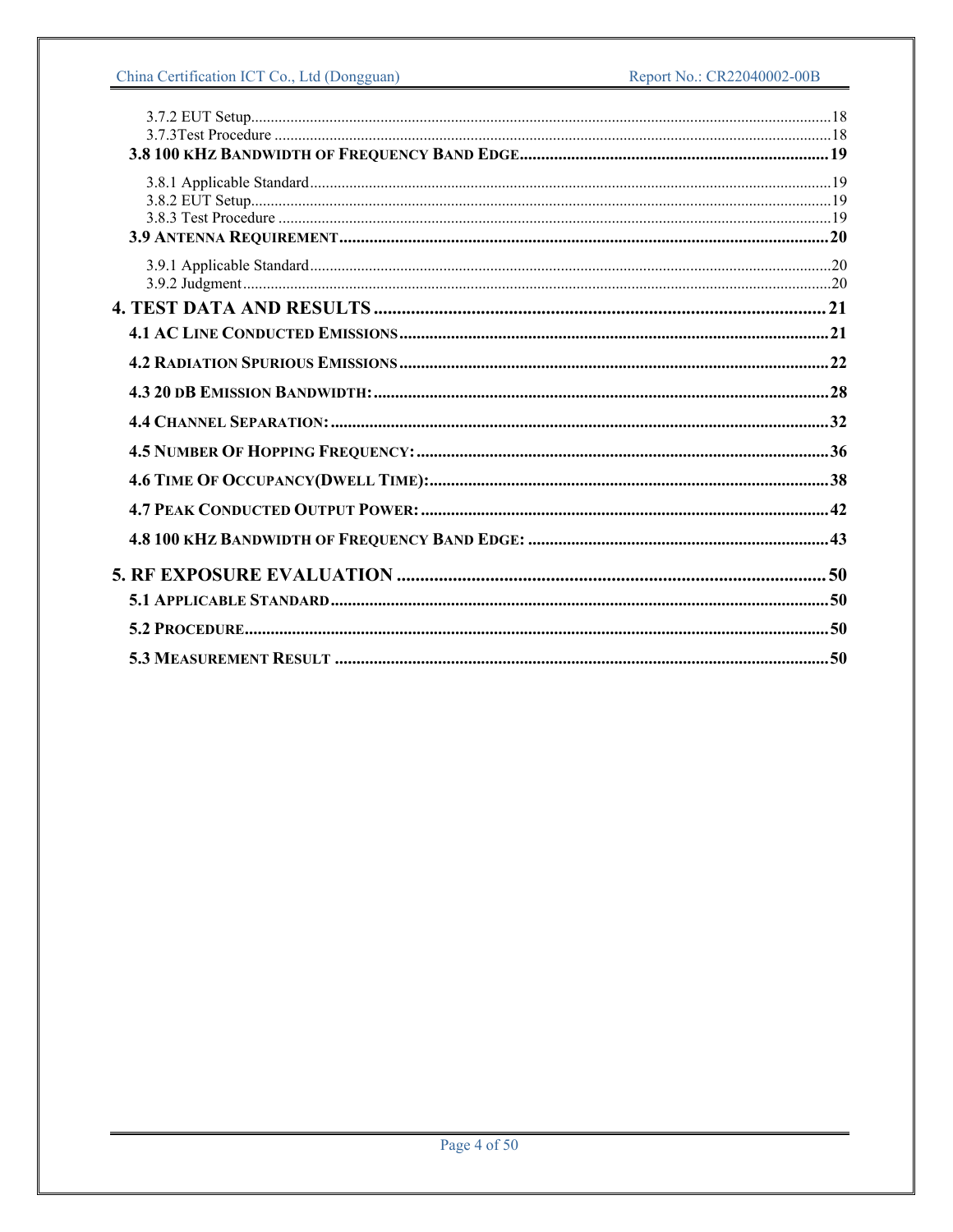## **1. GENERAL INFORMATION**

## **1.1 Product Description for Equipment under Test (EUT)**

| <b>EUT Name:</b>                                                                                                     | True wireless earbuds          |  |
|----------------------------------------------------------------------------------------------------------------------|--------------------------------|--|
| <b>EUT Model:</b>                                                                                                    | AP550A                         |  |
| <b>Multiple Models:</b>                                                                                              | BH550A, TO550A, SH550A, CO550A |  |
| <b>Operation Frequency:</b>                                                                                          | 2402-2480 MHz                  |  |
| <b>Maximum Peak Output Power</b><br>(Conducted):                                                                     | $0.70$ dBm                     |  |
| <b>Modulation Type:</b>                                                                                              | GFSK, $\pi$ /4-DQPSK, 8DPSK    |  |
| <b>Rated Input Voltage:</b>                                                                                          | DC3.7V from battery            |  |
| <b>Serial Number:</b>                                                                                                | CR22040002-RF-S1               |  |
| <b>EUT Received Date:</b>                                                                                            | 2022.4.2                       |  |
| <b>EUT Received Status:</b>                                                                                          | Good                           |  |
| Note: The Multiple models are electrically identical with the test model. Please refer to the declaration letter for |                                |  |
| more detail, which was provided by manufacturer.                                                                     |                                |  |

## **Operation Frequency Detail:**

| <b>Channel</b>      | Frequency<br>(MHz)                                                      | <b>Channel</b> | Frequency<br>(MHz) |
|---------------------|-------------------------------------------------------------------------|----------------|--------------------|
| $\theta$            | 2402                                                                    | 40             | 2442               |
|                     | 2403                                                                    | 41             | 2443               |
| $\cdots$            | $\cdots$                                                                | $\cdots$       | $\cdots$           |
| $\cdots$            | $\cdots$                                                                | $\cdots$       | $\cdots$           |
| $\cdot \cdot$       | $\cdots$                                                                | 78             | 2480               |
| 39                  | 2441                                                                    |                |                    |
|                     | Per section $15.31(m)$ , the below frequencies were performed the test: |                |                    |
| <b>Test Channel</b> |                                                                         |                | Frequency<br>(MHz) |
| Lowest              |                                                                         | 2402           |                    |
| Middle              |                                                                         | 2441           |                    |
| Highest             |                                                                         | 2480           |                    |

## **Antenna Information Detail**▲**:**

| Antenna Manufacturer                 | Antenna    | input impedance | Antenna Gain                          | \$15.203    |
|--------------------------------------|------------|-----------------|---------------------------------------|-------------|
|                                      | Type       | (Ohm)           | <b>/Frequency Range</b>               | Requirement |
| Dongguan feitiangi Trading<br>Co Ltd | <b>FPC</b> | 50              | $0 \text{ dBi}$<br>$2.4 \sim 2.5$ GHz | Compliance  |

The Method of §15.203 Compliance:

Antenna must be permanently attached to the unit.

Antenna must use a unique type of connector to attach to the EUT.

Unit must be professionally installed, and installer shall be responsible for verifying that the correct antenna is employed with the unit.

## **Accessory Information:**

NO.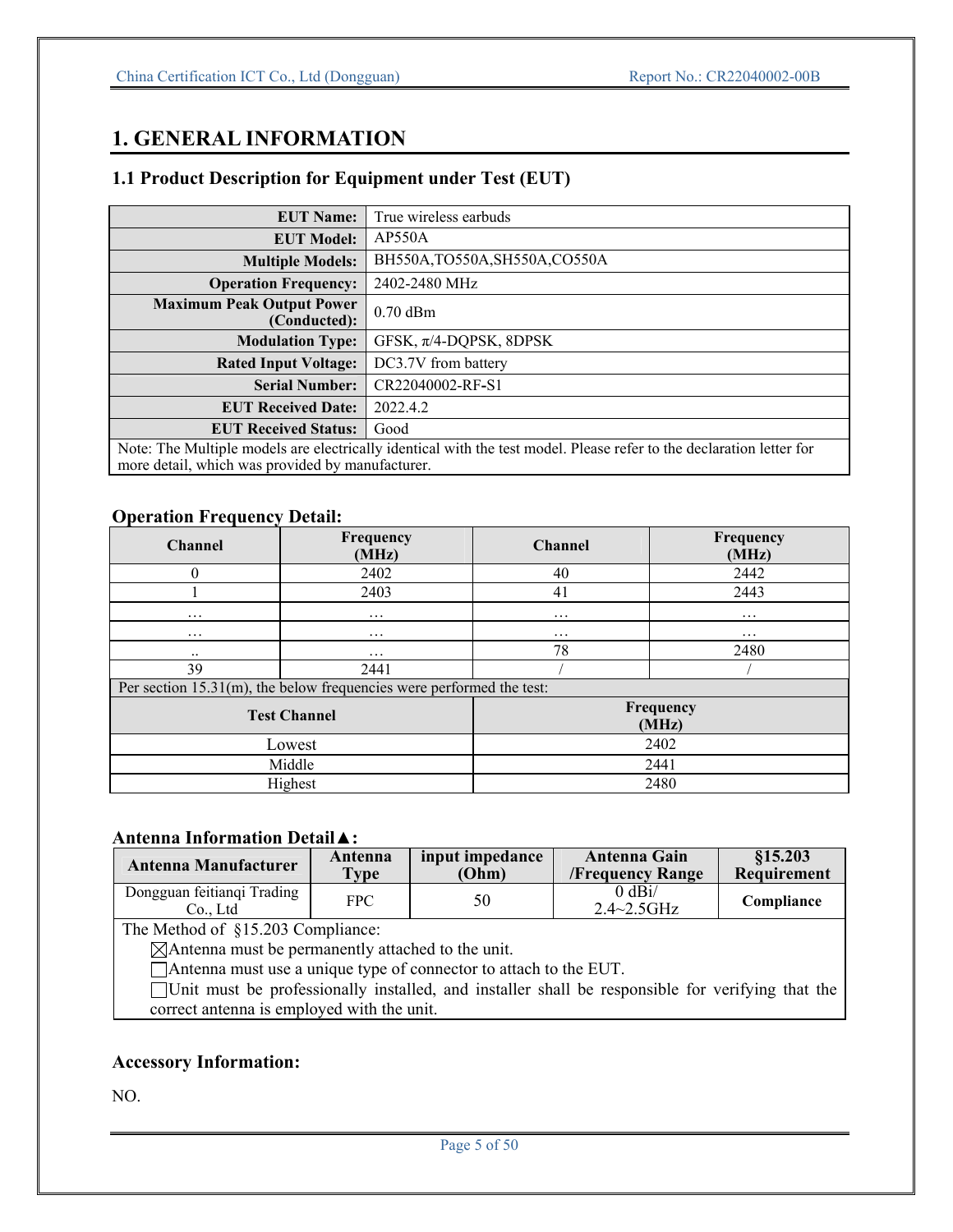## **1.2 Description of Test Configuration**

## **1.2.1 EUT Operation Condition:**

| <b>EUT Operation Mode:</b>                                                                                                                                               | The system was configured for testing in Engineering Mode, which was<br>provided by the manufacturer. |                     |         |  |
|--------------------------------------------------------------------------------------------------------------------------------------------------------------------------|-------------------------------------------------------------------------------------------------------|---------------------|---------|--|
| <b>Equipment Modifications:</b>                                                                                                                                          | N <sub>0</sub>                                                                                        |                     |         |  |
| <b>EUT Exercise Software:</b>                                                                                                                                            | BT FCC Tool & V2.24                                                                                   |                     |         |  |
| The software " BT FCC Tool & V2.24" was provided by manufacturer. The maximum power was<br>configured as below, that was provided by the manufacturer $\blacktriangle$ : |                                                                                                       |                     |         |  |
| <b>Test Modes</b>                                                                                                                                                        |                                                                                                       | Power Level Setting |         |  |
|                                                                                                                                                                          | Lowest                                                                                                | Middle              | Highest |  |
| <b>GFSK</b>                                                                                                                                                              |                                                                                                       |                     |         |  |
| $\pi$ /4-DQPSK                                                                                                                                                           |                                                                                                       |                     |         |  |
| 8DPSK                                                                                                                                                                    |                                                                                                       |                     |         |  |

## **1.2.2 Support Equipment List and Details**

| <b>Manufacturer</b><br><b>Description</b> |  | Model | <b>Serial Number</b> |  |
|-------------------------------------------|--|-------|----------------------|--|
|                                           |  |       |                      |  |

## **1.2.3 Support Cable List and Details**

| <b>Cable Description</b> | Shielding<br>Type | <b>Ferrite Core</b> | Length<br>(m) | <b>From Port</b> | T <sub>0</sub> |
|--------------------------|-------------------|---------------------|---------------|------------------|----------------|
|                          |                   |                     |               |                  |                |

## **1.2.4 Block Diagram of Test Setup**

|                                                         | <b>EUT</b>  | .0 Meter |
|---------------------------------------------------------|-------------|----------|
| Non-Conductive Table<br>80/150 cm above Ground<br>Plane |             |          |
|                                                         | -1.5 Meter- |          |

Page 6 of 50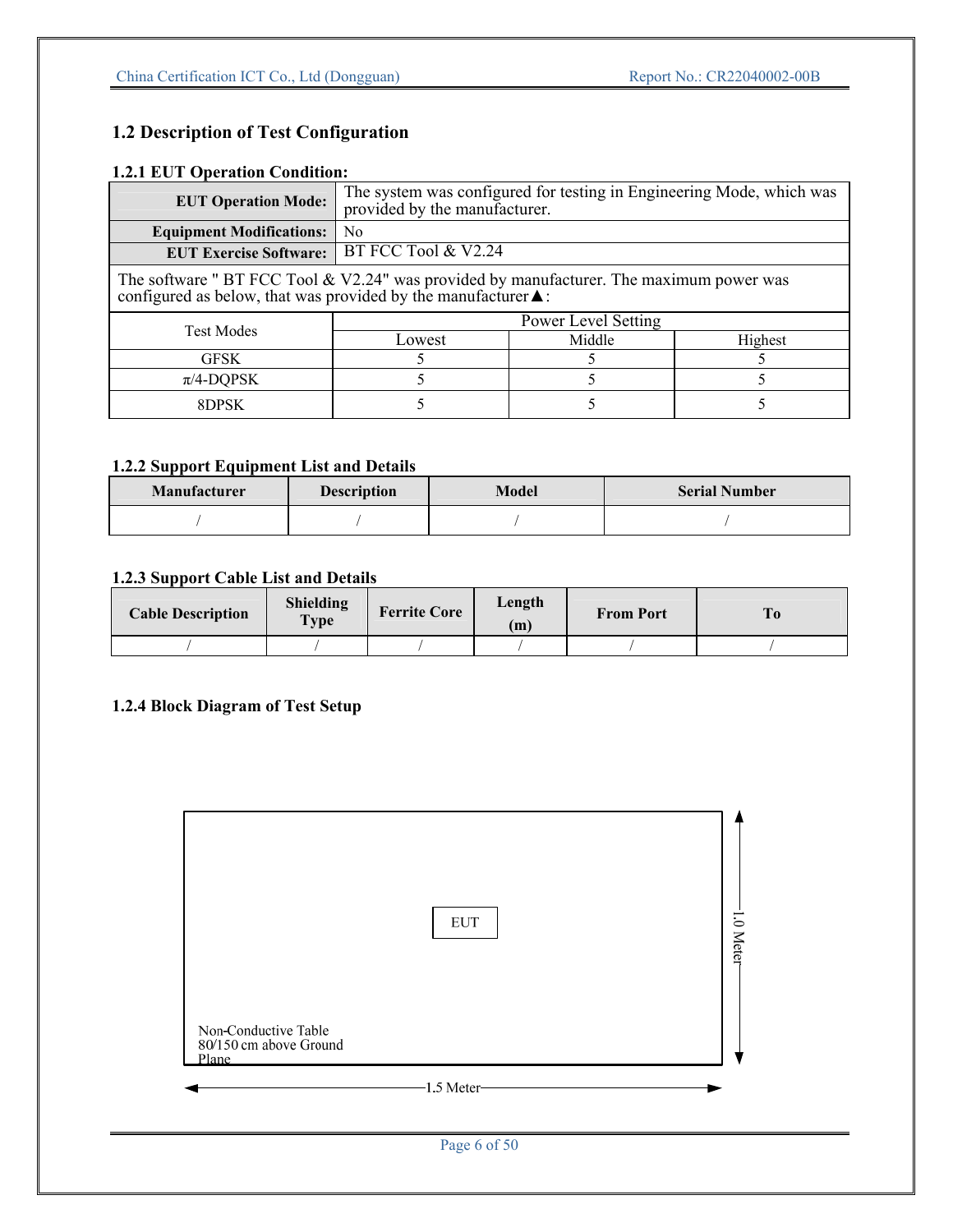## **1.3 Measurement Uncertainty**

Otherwise required by the applicant or Product Regulations, Decision Rule in this report did not consider the uncertainty. The extended uncertainty given in this report is obtained by combining the standard uncertainty times the coverage factor K with the 95% confidence interval.

| <b>Parameter</b>                         | <b>Measurement Uncertainty</b>                           |
|------------------------------------------|----------------------------------------------------------|
| Occupied Channel Bandwidth               | $\pm$ 5 %                                                |
| RF output power, conducted               | $\pm 0.61$ dB                                            |
| Power Spectral Density, conducted        | $\pm 0.61$ dB                                            |
| Unwanted Emissions, radiated             | 30M~200MHz: 4.15 dB,200M~1GHz: 5.61 dB,1G~6GHz: 5.14 dB, |
|                                          | 6G~18GHz: 5.93 dB,18G~26.5G:5.47 dB,26.5G~40G:5.63 dB    |
| Unwanted Emissions, conducted            | $\pm 1.26$ dB                                            |
| Temperature                              | $\pm 1^{\circ}C$                                         |
| Humidity                                 | $\pm 5\%$                                                |
| DC and low frequency voltages            | $\pm 0.4\%$                                              |
| Duty Cycle                               | $1\%$                                                    |
| <b>AC Power Lines Conducted Emission</b> | 2.8 dB (150 kHz to 30 MHz)                               |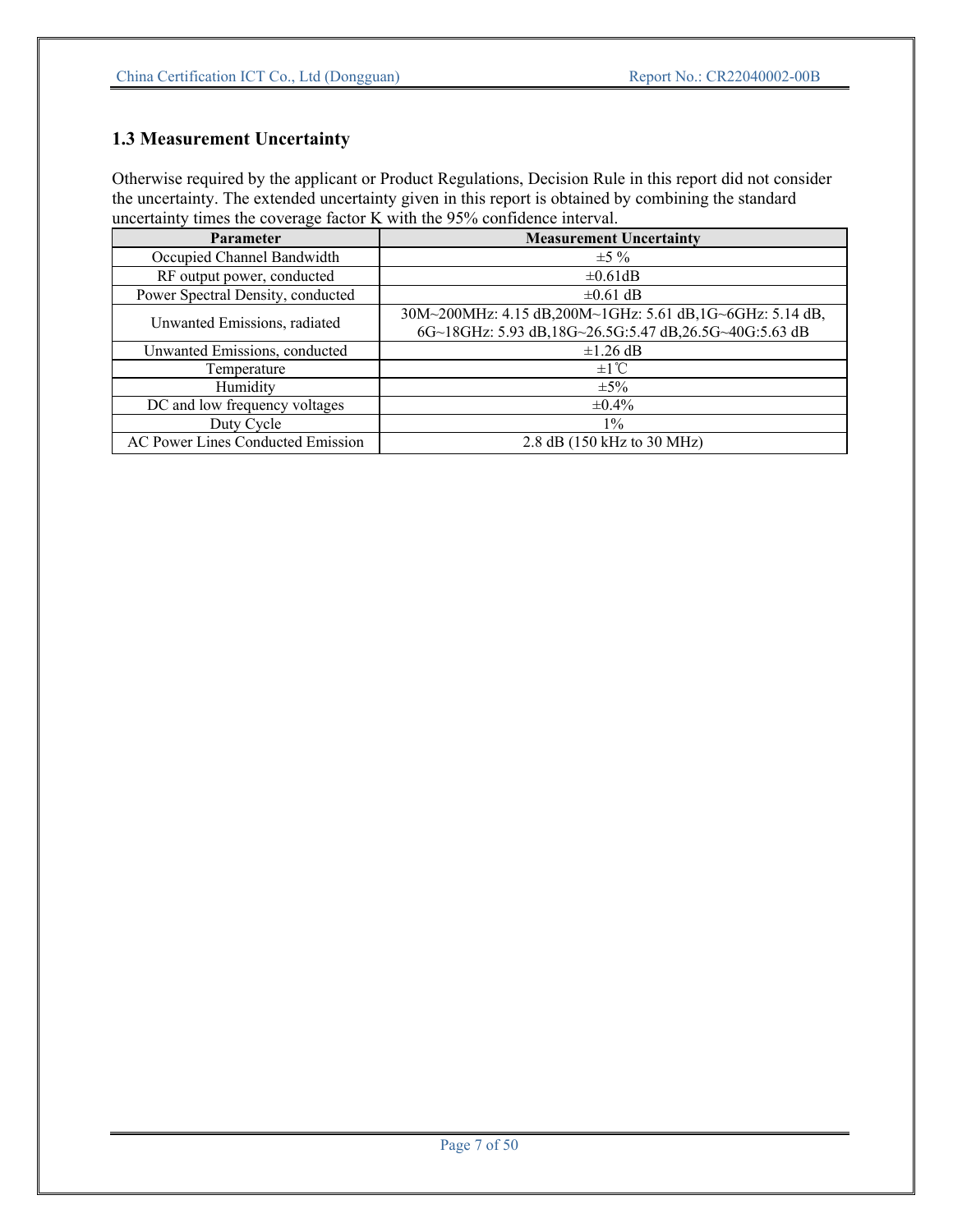## **2. SUMMARY OF TEST RESULTS**

| <b>FCC Rules</b>                      | <b>Description of Test</b>     | <b>Result</b>  |
|---------------------------------------|--------------------------------|----------------|
| FCC $$15.207(a)$                      | AC line conducted emissions    | Not Applicable |
| FCC §15.205, §15.209,<br>§15.247(d)   | Radiated Spurious emissions    | Compliant      |
| FCC $$15.247(a)(1)$                   | 20 dB bandwidth                | Compliant      |
| FCC $$15.247(a)(1)$                   | Channel separation             | Compliant      |
| FCC $§15.247(a)(1)(iii)$              | Number of hopping Frequency    | Compliant      |
| FCC §15.247(a)(1)(iii)                | Time of occupancy (dwell time) | Compliant      |
| FCC $$15.247(b)(1)$                   | Peak output power measurement  | Compliant      |
| FCC $$15.247(d)$                      | Band edges                     | Compliant      |
| FCC §15.203                           | Antenna requirement            | Compliant      |
| FCC§15.247 (i) & §1.1310 &<br>§2.1093 | RF Exposure                    | Compliant      |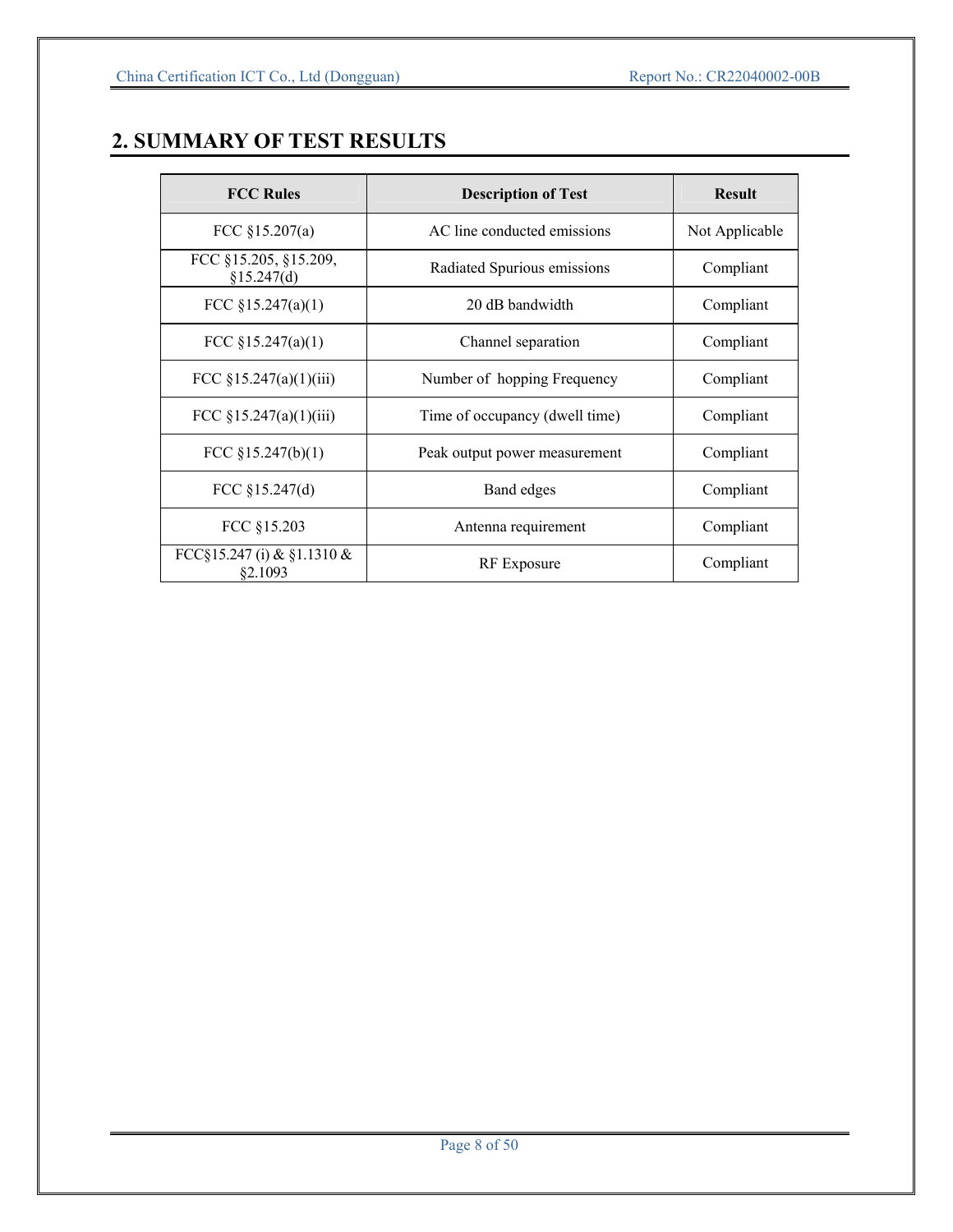## **3. REQUIREMENTS AND TEST PROCEDURES**

## **3.1 AC Line Conducted Emissions**

## **3.1.1 Applicable Standard**

## FCC§15.207(a).

(a) Except as shown in paragraphs (b) and (c) of this section, for an intentional radiator that is designed to be connected to the public utility (AC) power line, the radio frequency voltage that is conducted back onto the AC power line on any frequency or frequencies, within the band 150 kHz to 30 MHz, shall not exceed the limits in the following table, as measured using a 50 μH/50 ohms line impedance stabilization network (LISN). Compliance with the provisions of this paragraph shall be based on the measurement of the radio frequency voltage between each power line and ground at the power terminal. The lower limit applies at the boundary between the frequency ranges.

|                                    | Conducted limit (dBµV) |           |
|------------------------------------|------------------------|-----------|
| <b>Frequency of emission (MHz)</b> | Quasi-peak             | Average   |
| $0.15 - 0.5$                       | 66 to 56*              | 56 to 46* |
| $0.5 - 5$                          | 56                     | 146       |
| 5-30                               | 60                     | 150       |

\*Decreases with the logarithm of the frequency.

(b) The limit shown in paragraph (a) of this section shall not apply to carrier current systems operating as intentional radiators on frequencies below 30 MHz. In lieu thereof, these carrier current systems shall be subject to the following standards:

(1) For carrier current system containing their fundamental emission within the frequency band 535-1705 kHz and intended to be received using a standard AM broadcast receiver: no limit on conducted emissions.

(2) For all other carrier current systems: 1000 μV within the frequency band 535-1705 kHz, as measured using a 50 μH/50 ohms LISN.

(3) Carrier current systems operating below 30 MHz are also subject to the radiated emission limits in §15.205, §15.209, §15.221, §15.223, or §15.227, as appropriate.

(c) Measurements to demonstrate compliance with the conducted limits are not required for devices which only employ battery power for operation and which do not operate from the AC power lines or contain provisions for operation while connected to the AC power lines. Devices that include, or make provisions for, the use of battery chargers which permit operating while charging, AC adapters or battery eliminators or that connect to the AC power lines indirectly, obtainig their power through another device which is connected to the AC power lines, shall be tested to demonstrate compliance with the conducted limits.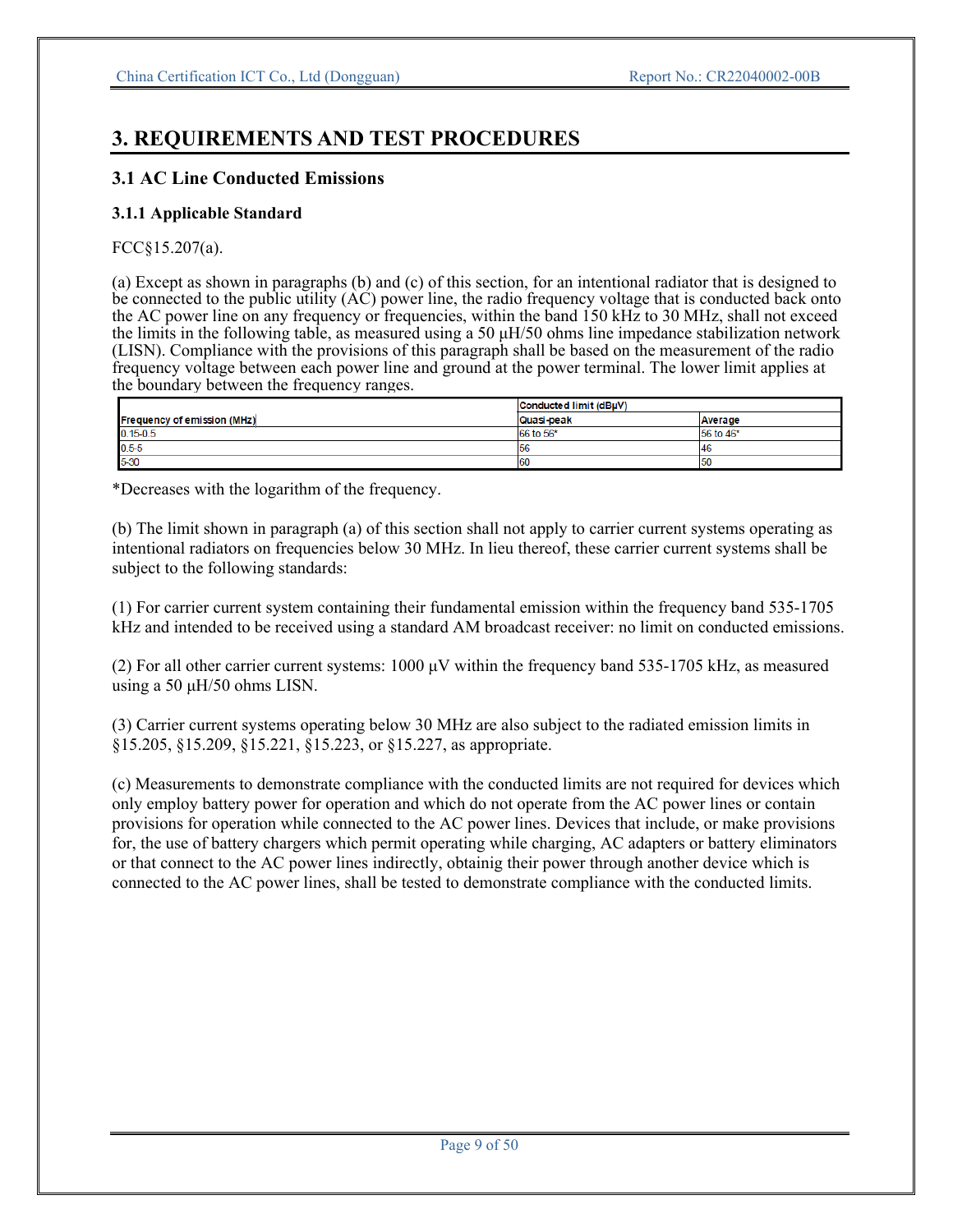## **3.1.2 EUT Setup**



from other units and other metal planes support units.

The setup of EUT is according with per ANSI C63.10-2013 measurement procedure. The specification used was with the FCC Part 15.207 limits.

The spacing between the peripherals was 10 cm.

The adapter or EUT was connected to the main LISN with a 120 V/60 Hz AC power source.

#### **3.1.3 EMI Test Receiver Setup**

The EMI test receiver was set to investigate the spectrum from 150 kHz to 30 MHz.

During the conducted emission test, the EMI test receiver was set with the following configurations:

| <b>Frequency Range</b> | IF B/W |  |  |
|------------------------|--------|--|--|
| $150$ kHz $-30$ MHz    | 9 kHz  |  |  |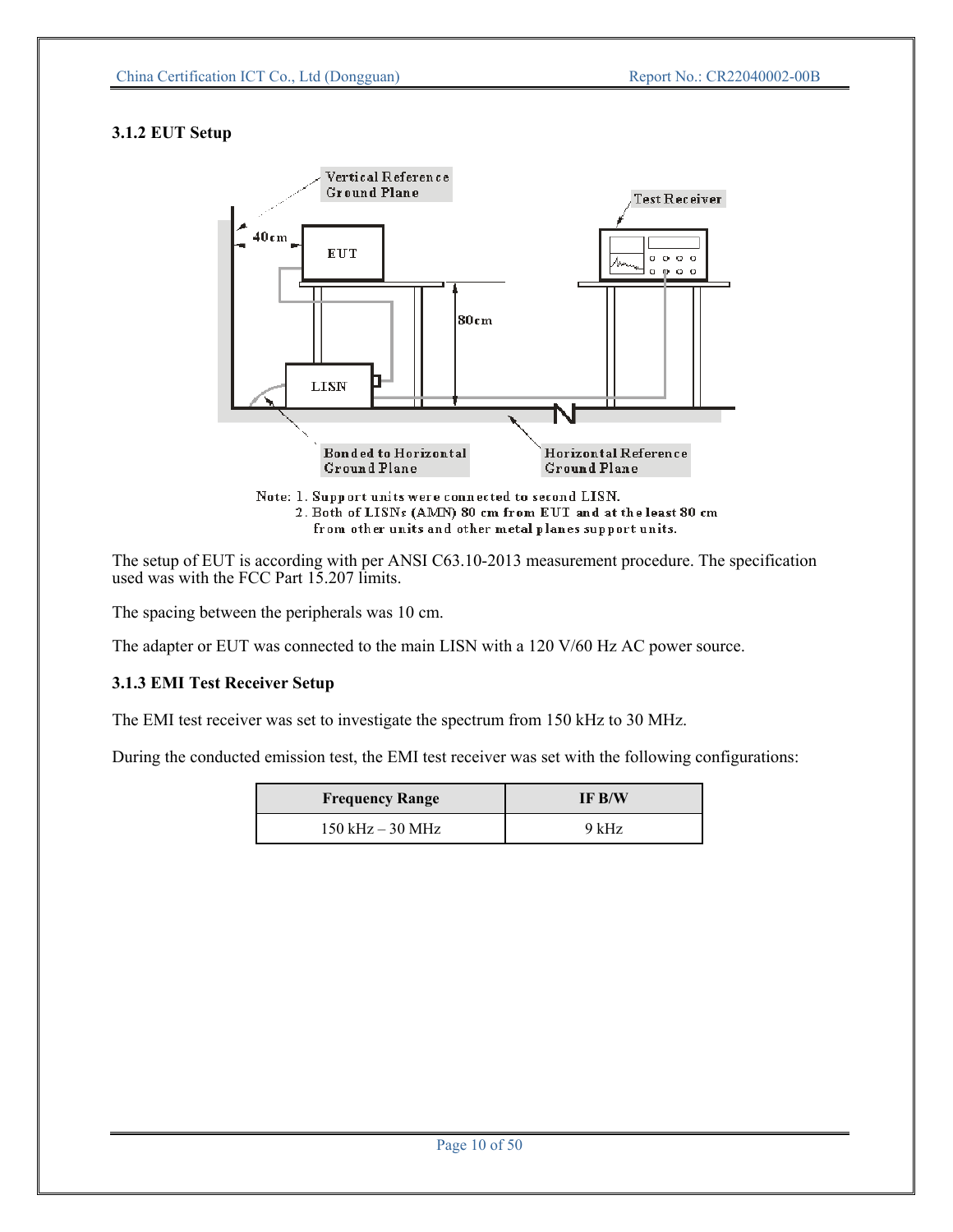#### **3.1.4 Test Procedure**

The frequency and amplitude of the six highest ac power-line conducted emissions relative to the limit, measured over all the current-carrying conductors of the EUT power cords, and the operating frequency or frequency to which the EUT is tuned (if appropriate), should be reported, unless such emissions are more than 20 dB below the limit. AC power-line conducted emissions measurements are to be separately carried out only on each of the phase ("hot") line(s) and (if used) on the neutral line(s), but not on the ground [protective earth] line(s). If less than six emission frequencies are within 20 dB of the limit, then the noise level of the measuring instrument at representative frequencies should be reported. The specific conductor of the power-line cord for each of the reported emissions should be identified. Measure the six highest emissions with respect to the limit on each current-carrying conductor of each power cord associated with the EUT (but not the power cords of associated or peripheral equipment that are part of the test configuration). Then, report the six highest emissions with respect to the limit from among all the measurements identifying the frequency and specific current-carrying conductor identified with the emission. The six highest emissions should be reported for each of the current-carrying conductors, or the six highest emissions may be reported over all the current-carrying conductors.

#### **3.1.5 Corrected Amplitude & Margin Calculation**

The basic equation is as follows:

 $Result = Reading + Factor$  $Factor =$  attenuation caused by cable  $loss + voltage$  division factor of AMN

The "**Margin**" column of the following data tables indicates the degree of compliance within the applicable limit. The equation for margin calculation is as follows:

 $Margin = Limit - Result$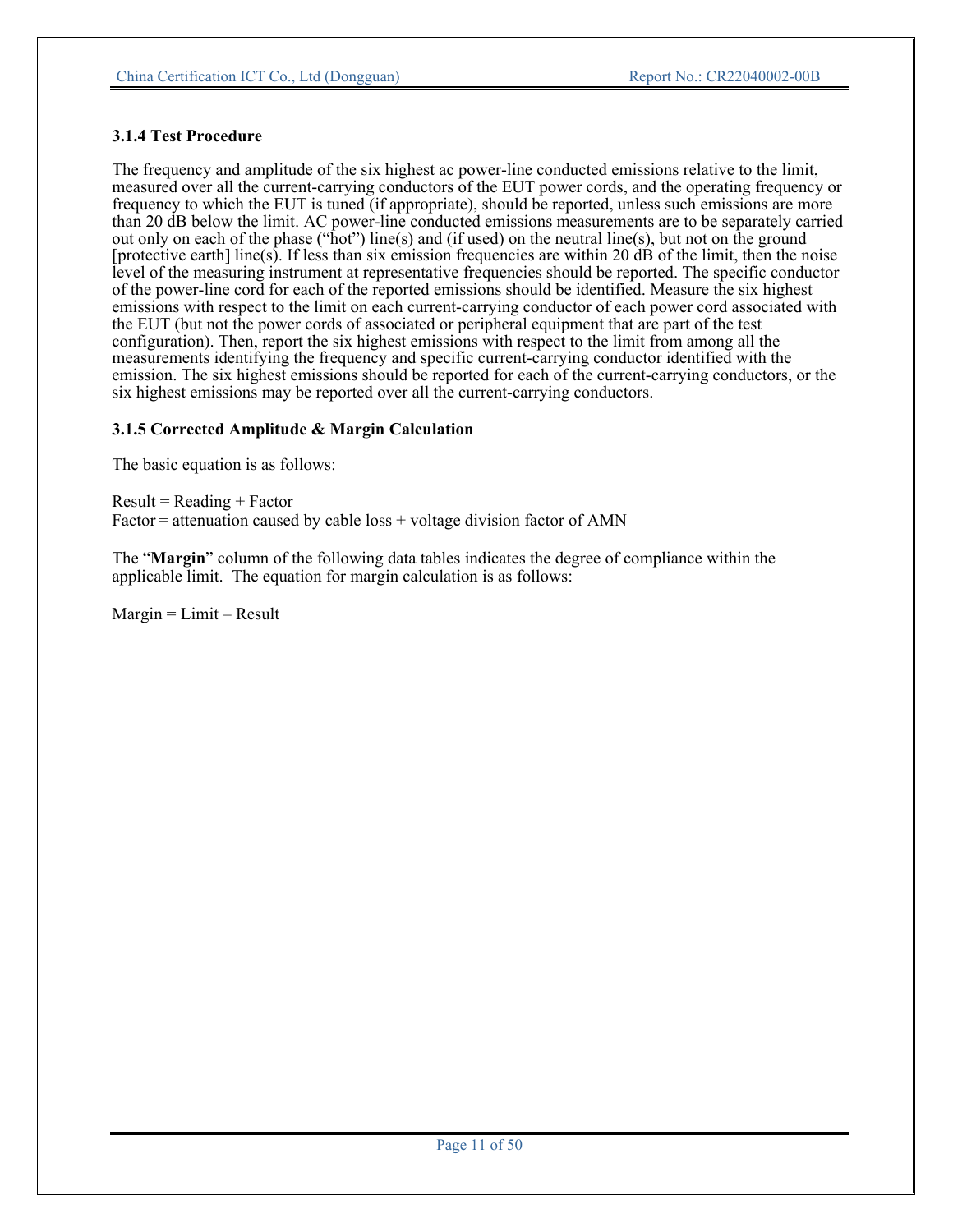## **3.2 Radiation Spurious Emissions**

### **3.2.1 Applicable Standard**

#### FCC §15.247 (d);

In any 100 kHz bandwidth outside the frequency band in which the spread spectrum or digitally modulated intentional radiator is operating, the radio frequency power that is produced by the intentional radiator shall be at least 20 dB below that in the 100 kHz bandwidth within the band that contains the highest level of the desired power, based on either an RF conducted or a radiated measurement, provided the transmitter demonstrates compliance with the peak conducted power limits. If the transmitter complies with the conducted power limits based on the use of RMS averaging over a time interval, as permitted under paragraph (b)(3) of this section, the attenuation required under this paragraph shall be 30 dB instead of 20 dB. Attenuation below the general limits specified in §15.209(a) is not required. In addition, radiated emissions which fall in the restricted bands, as defined in §15.205(a), must also comply with the radiated emission limits specified in §15.209(a) (see §15.205(c)).

#### **3.2.2 EUT Setup**

#### **Below 1GHz:**



The radiated emissions were performed in the 3 meters distance, using the setup accordance with the ANSI C63.10-2013. The specification used was the FCC 15.209, and FCC 15.247 limits.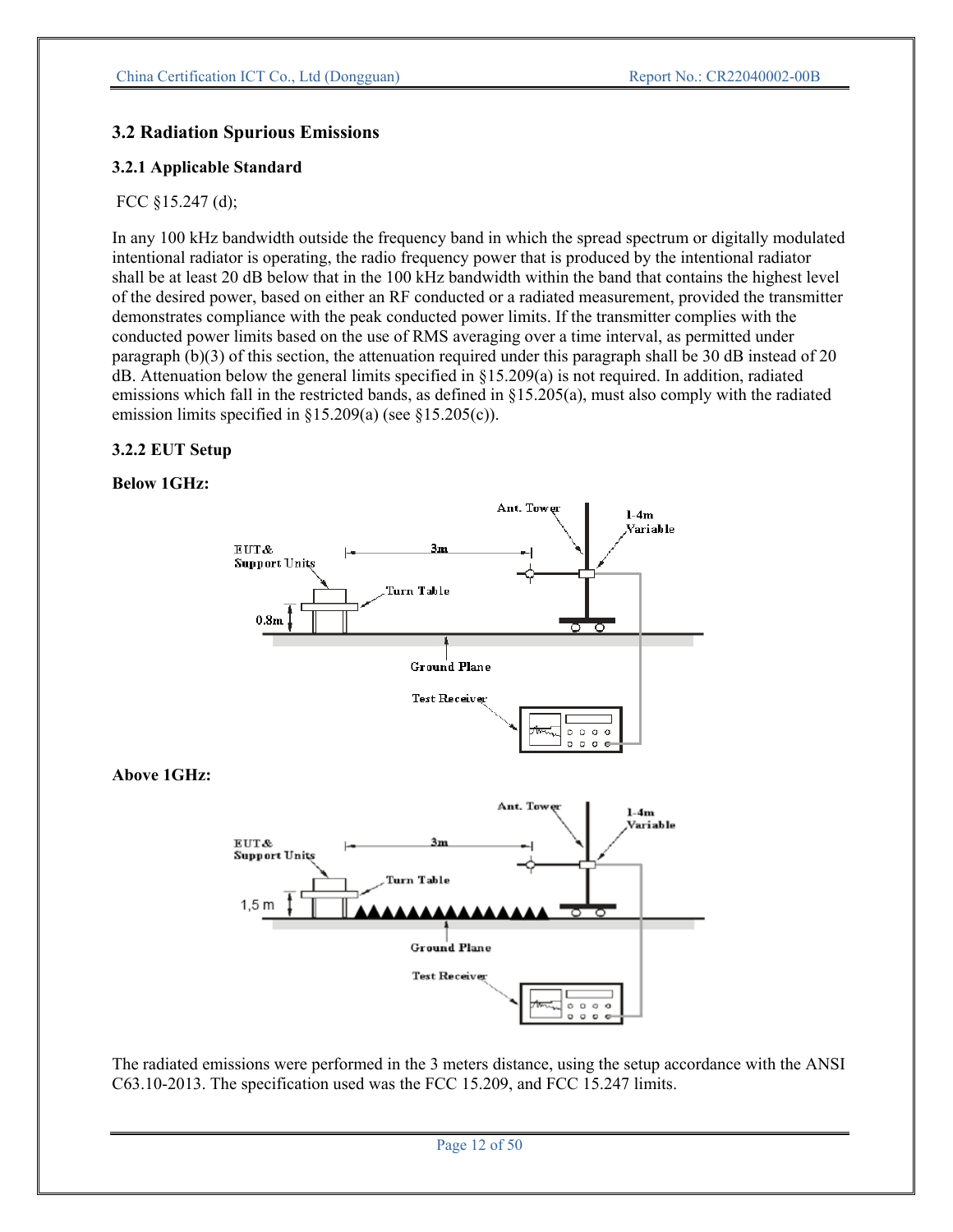The external I/O cables were draped along the test table and formed a bundle 30 to 40 cm long in the middle.

The spacing between the peripherals was 10 cm.

#### **3.2.3 EMI Test Receiver & Spectrum Analyzer Setup**

During the radiated emission test, the EMI test receiver & Spectrum Analyzer Setup were set with the following configurations:

| <b>Frequency Range</b>              | <b>RBW</b>        | Video B/W | IF B/W    | <b>Detector</b> |
|-------------------------------------|-------------------|-----------|-----------|-----------------|
| $30 \text{ MHz} - 1000 \text{ MHz}$ | $120$ kHz         | $300$ kHz | $120$ kHz | ОP              |
| Above 1 GHz                         | 1MHz              | 3 MHz     |           | <b>PK</b>       |
|                                     | 1 MH <sub>z</sub> | 3 MHz     |           | AV              |

If the maximized peak measured value complies with under the QP/Average limit more than 6dB, then it is unnecessary to perform an QP/Average measurement.

#### **3.2.4 Test Procedure**

Maximizing procedure was performed on the highest emissions to ensure that the EUT complied with all installation combinations.

Data was recorded in Quasi-peak detection mode for frequency range of 30 MHz-1 GHz, peak and Average detection modes for frequencies above 1 GHz.

#### **3.2.5 Corrected Amplitude & Margin Calculation**

The basic equation is as follows:

 $Result = Reading + Factor$ Factor = Antenna Factor + Cable Loss- Amplifier Gain

The "**Margin**" column of the following data tables indicates the degree of compliance within the applicable limit. The equation for margin calculation is as follows:

 $Margin = Limit - Result$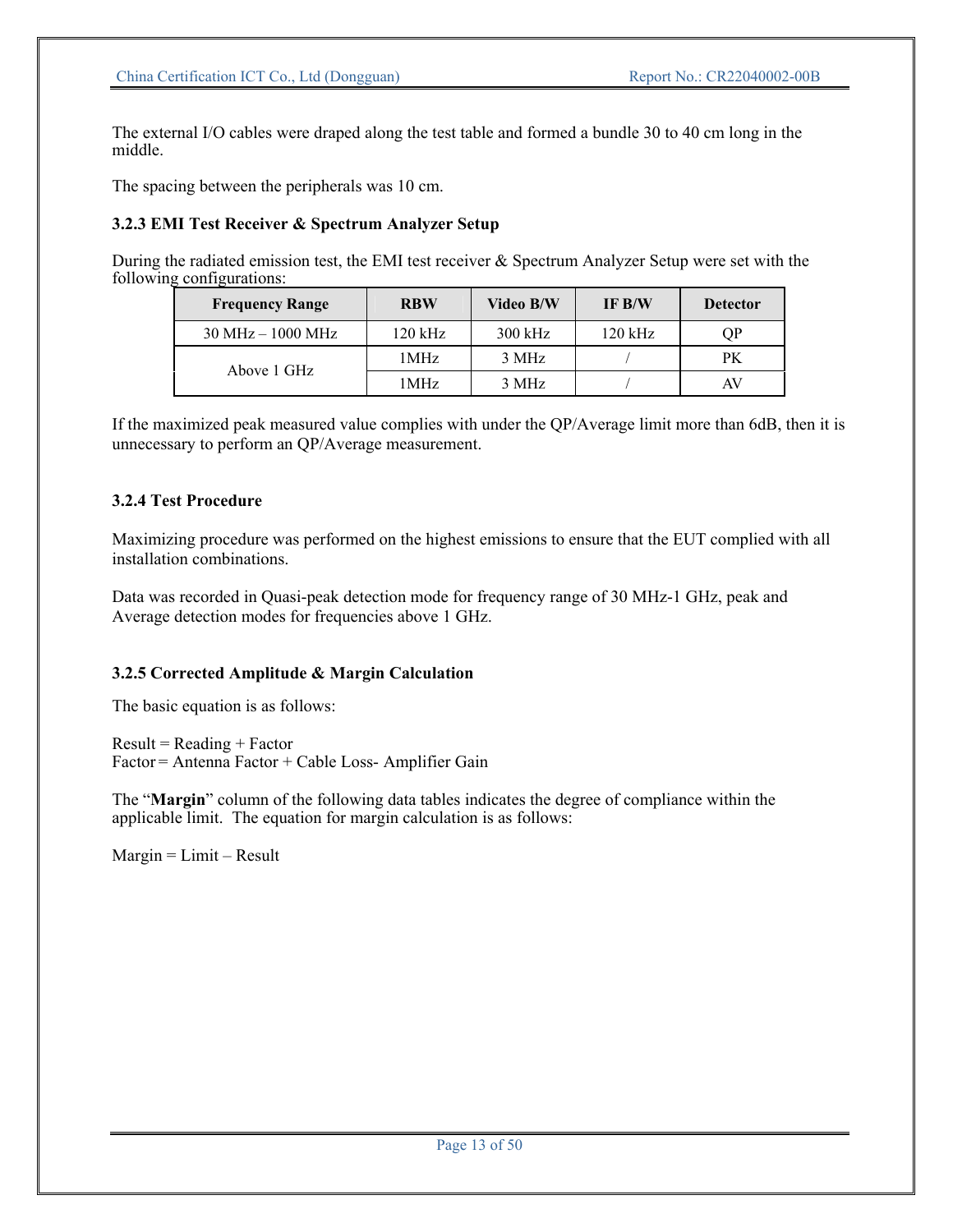## **3.3 20 dB Bandwidth**

## **3.3.1 Applicable Standard**

## FCC §15.247 (a)(1)

Frequency hopping systems shall have hopping channel carrier frequencies separated by a minimum of 25 kHz or the 20 dB bandwidth of the hopping channel, whichever is greater. Alternatively, frequency hopping systems operating in the 2400-2483.5 MHz band may have hopping channel carrier frequencies that are separated by 25 kHz or two-thirds of the 20 dB bandwidth of the hopping channel, whichever is greater, provided the systems operate with an output power no greater than 125 mW. The system shall hop to channel frequencies that are selected at the system hopping rate from a pseudo randomly ordered list of hopping frequencies. Each frequency must be used equally on the average by each transmitter. The system receivers shall have input bandwidths that match the hopping channel bandwidths of their corresponding transmitters and shall shift frequencies in synchronization with the transmitted signals.

## **3.3.2 EUT Setup**



## **3.3.3 Test Procedure**

- 1. Check the calibration of the measuring instrument using either an internal calibrator or a known signal from an external generator.
- 2. Position the EUT on the test table without connection to measurement instrument. Turn on the EUT. Then set it to any one convenient frequency within its operating range. Set a reference level on the measuring instrument equal to the highest peak value.
- 3. Measure the frequency difference of two frequencies that were attenuated 20 dB from the reference level. Record the frequency difference as the emission bandwidth.
- 4. Repeat above procedures until all frequencies measured were complete.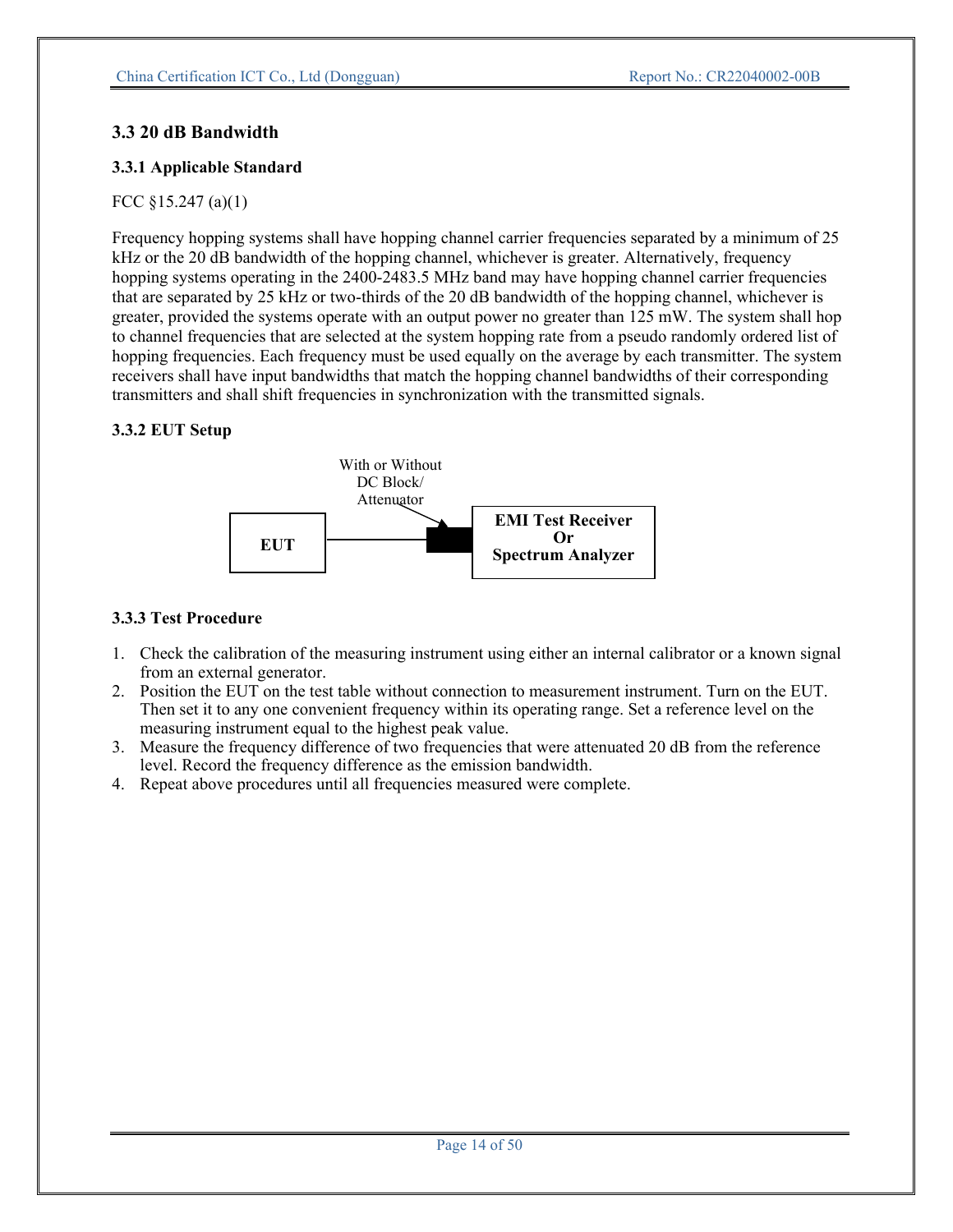## **3.4 Channel Separation**

## **3.4.1 Applicable Standard**

## FCC §15.247 (a)(1)

Frequency hopping systems shall have hopping channel carrier frequencies separated by a minimum of 25 kHz or the 20 dB bandwidth of the hopping channel, whichever is greater. Alternatively, frequency hopping systems operating in the 2400-2483.5 MHz band may have hopping channel carrier frequencies that are separated by 25 kHz or two-thirds of the 20 dB bandwidth of the hopping channel, whichever is greater, provided the systems operate with an output power no greater than 125 mW. The system shall hop to channel frequencies that are selected at the system hopping rate from a pseudo randomly ordered list of hopping frequencies. Each frequency must be used equally on the average by each transmitter. The system receivers shall have input bandwidths that match the hopping channel bandwidths of their corresponding transmitters and shall shift frequencies in synchronization with the transmitted signals.

## **3.4.2 EUT Setup**



## **3.4.3Test Procedure**

According to ANSI C63.10-2013 Section 7.8.2

The EUT shall have its hopping function enabled. Use the following spectrum analyzer settings:

a) Span: Wide enough to capture the peaks of two adjacent channels.

b) RBW: Start with the RBW set to approximately 30% of the channel spacing; adjust as necessary to best identify the center of each individual channel.

- c) Video (or average) bandwidth (VBW)  $\ge$  RBW.
- d) Sweep: Auto.
- e) Detector function: Peak.
- f) Trace: Max hold.
- g) Allow the trace to stabilize.

Use the marker-delta function to determine the separation between the peaks of the adjacent channels. Compliance of an EUT with the appropriate regulatory limit shall be determined. A plot of the data shall be included in the test report.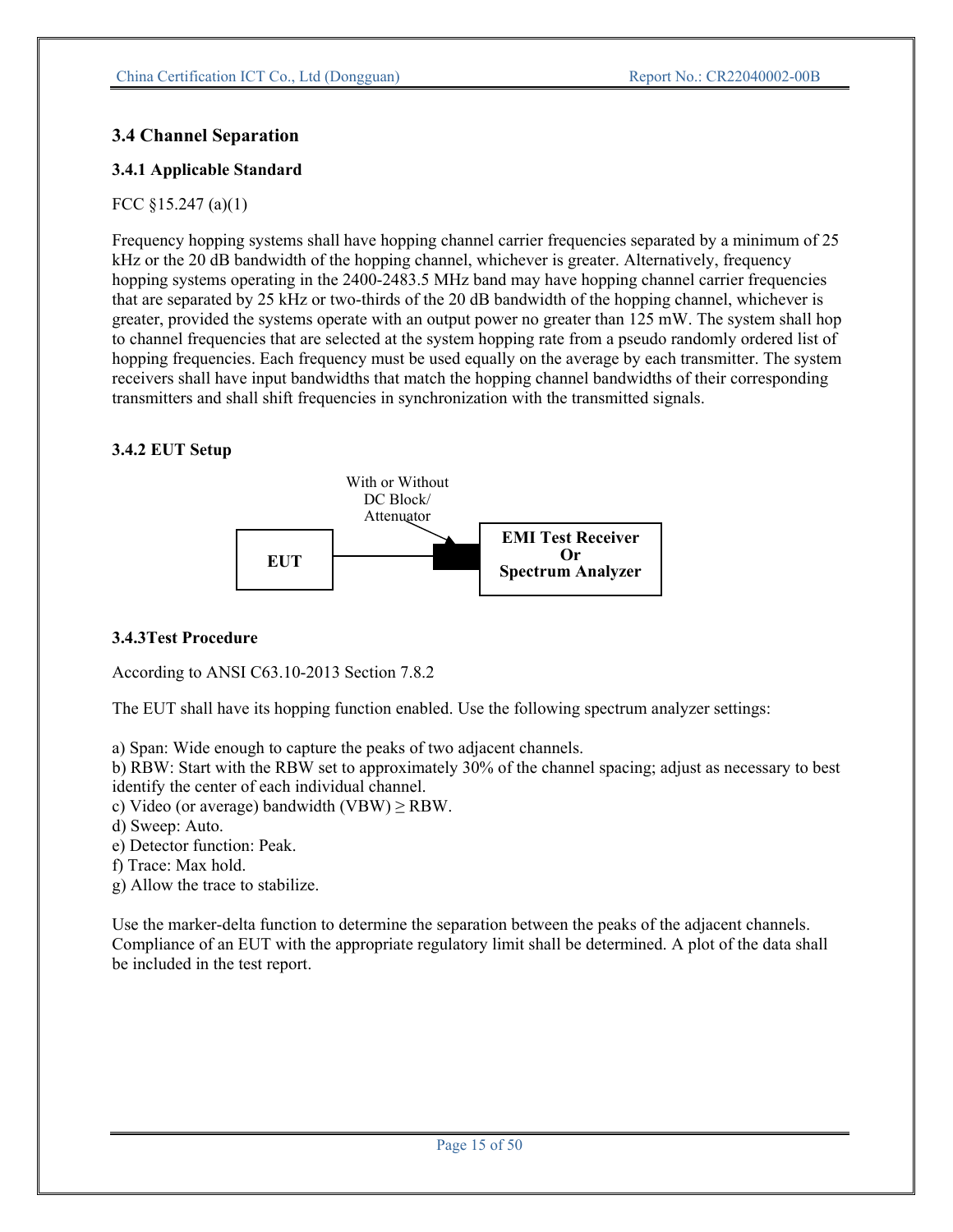## **3.5 Number Of Hopping Frequency**

## **3.5.1 Applicable Standard**

FCC §15.247 (a)(1)(iii)

Frequency hopping systems in the 2400–2483.5 MHz band shall use at least 15 channels. The average time of occupancy on any channel shall not be greater than 0.4 seconds within a period of 0.4 seconds multiplied by the number of hopping channels employed. Frequency hopping systems may avoid or suppress transmissions on a particular hopping frequency provided that a minimum of 15 channels are used.

## **3.5.2 EUT Setup**



## **3.5.3Test Procedure**

According to ANSI C63.10-2013 Section 7.8.3

The EUT shall have its hopping function enabled. Use the following spectrum analyzer settings:

a) Span: The frequency band of operation. Depending on the number of channels the device supports, it may be necessary to divide the frequency range of operation across multiple spans, to allow the individual channels to be clearly seen.

b) RBW: To identify clearly the individual channels, set the RBW to less than 30% of the channel spacing or the 20 dB bandwidth, whichever is smaller.

c)  $VBW \geq RBW$ .

d) Sweep: Auto.

e) Detector function: Peak.

f) Trace: Max hold.

g) Allow the trace to stabilize

It might prove necessary to break the span up into subranges to show clearly all of the hopping frequencies. Compliance of an EUT with the appropriate regulatory limit shall be determined for the number of hopping channels. A plot of the data shall be included in the test report.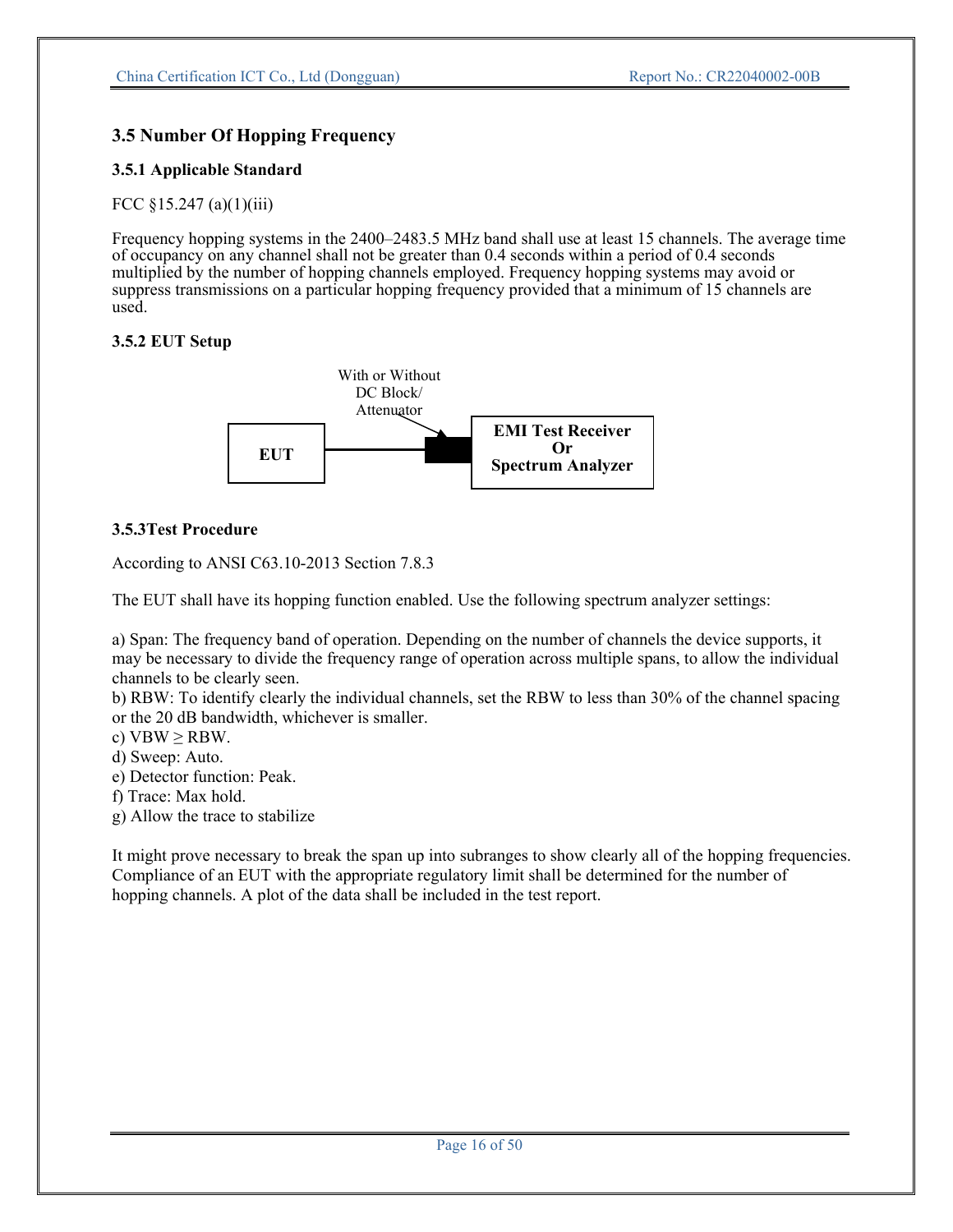## **3.6 Time Of Occupancy(Dwell Time)**

#### **3.6.1 Applicable Standard**

Frequency hopping systems in the 2400-2483.5 MHz shall use at least 15 channels. The average time of occupancy on any channel shall not be greater than 0.4 seconds within a period of 0.4 seconds multiplied by the number of hopping channels employed. Frequency hopping systems may avoid or suppress transmissions on a particular hopping frequency provided that a minimum of 15 channels are used.

### **3.6.2 EUT Setup**



#### **3.6.3Test Procedure**

The EUT was worked in channel hopping; the time of single pulses was tested.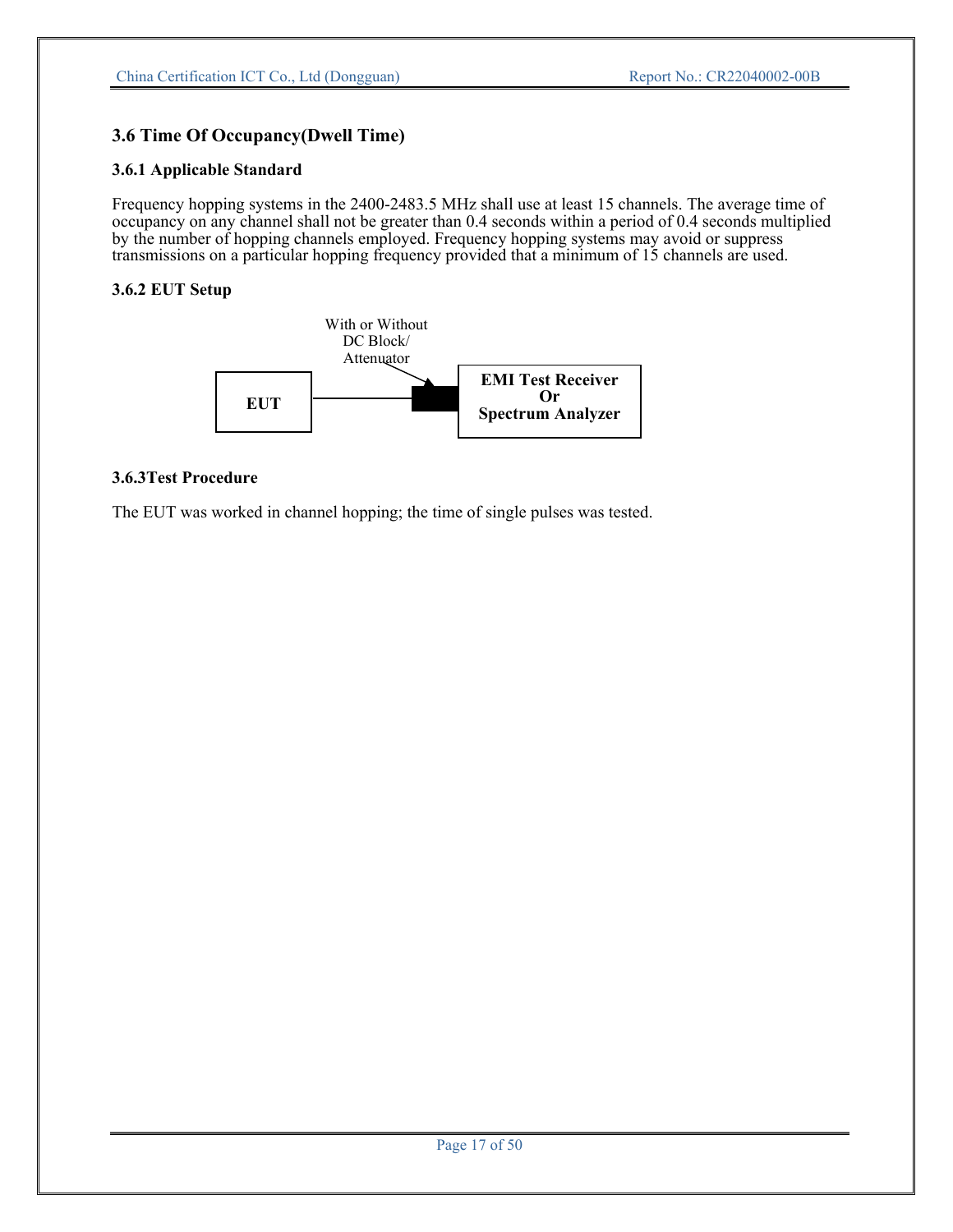## **3.7 Peak Output Power**

## **3.7.1 Applicable Standard**

FCC §15.247 (b)(1)

For frequency hopping systems operating in the 2400–2483.5 MHz band employing at least 75 nonoverlapping hopping channels, and all frequency hopping systems in the 5725-5850 MHz band: 1 watt. For all other frequency hopping systems in the 2400–2483.5 MHz band: 0.125 watts

## **3.7.2 EUT Setup**



## **3.7.3Test Procedure**

- 1. Remove the antenna from the EUT and then connect a low loss RF cable from the antenna port to one test equipment.
- 2. Add a correction factor to the display.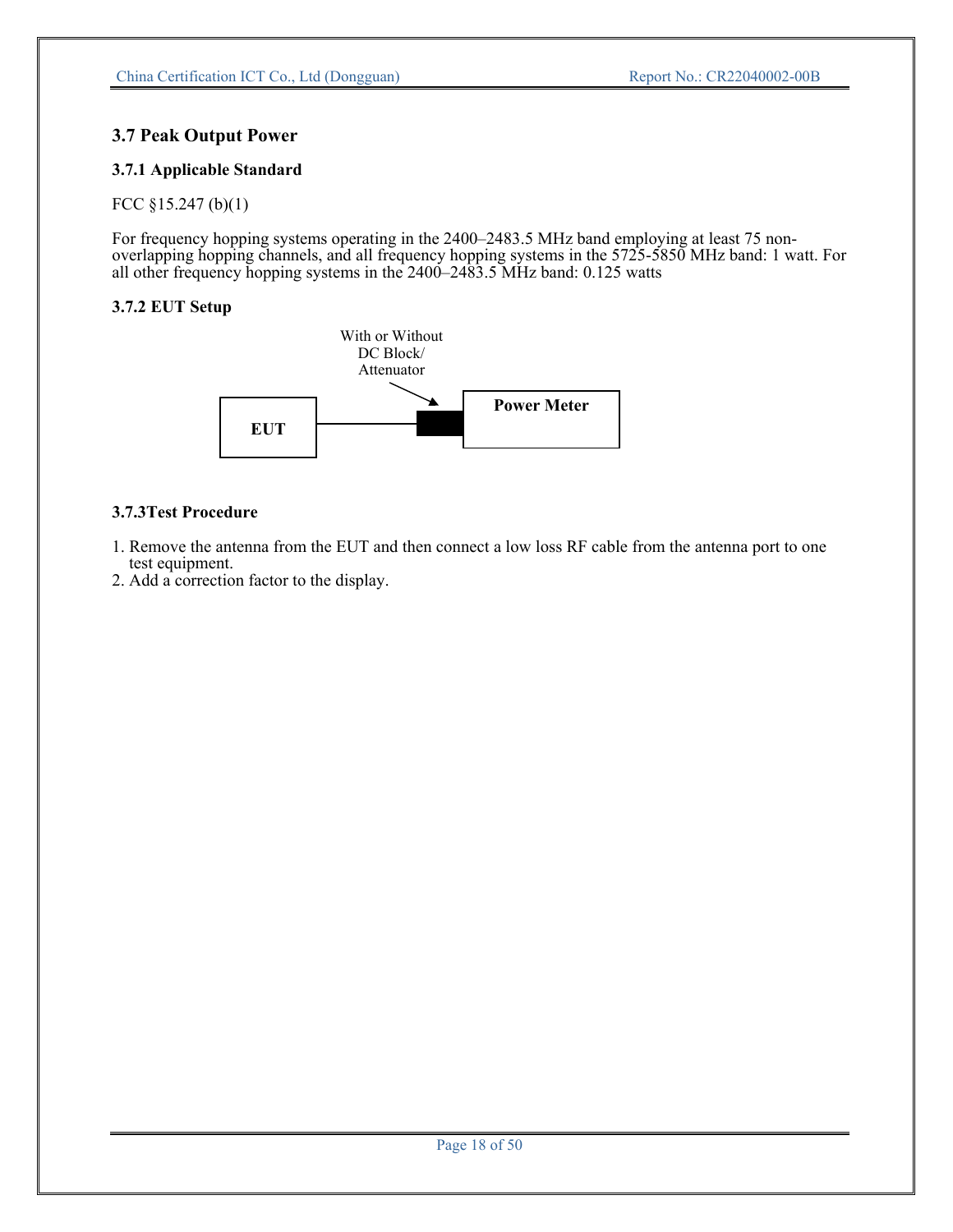## **3.8 100 kHz Bandwidth of Frequency Band Edge**

#### **3.8.1 Applicable Standard**

#### FCC §15.247 (d);

In any 100 kHz bandwidth outside the frequency band in which the spread spectrum or digitally modulated intentional radiator is operating, the radio frequency power that is produced by the intentional radiator shall be at least 20 dB below that in the 100 kHz bandwidth within the band that contains the highest level of the desired power, based on either an RF conducted or a radiated measurement, provided the transmitter demonstrates compliance with the peak conducted power limits. If the transmitter complies with the conducted power limits based on the use of RMS averaging over a time interval, as permitted under paragraph (b)(3) of this section, the attenuation required under this paragraph shall be 30 dB instead of 20  $dB$ . Attenuation below the general limits specified in  $\S15.209(a)$  is not required. In addition, radiated emissions which fall in the restricted bands, as defined in §15.205(a), must also comply with the radiated emission limits specified in §15.209(a) (see §15.205(c)).

#### **3.8.2 EUT Setup**



#### **3.8.3 Test Procedure**

a) Set the center frequency and span to encompass frequency range to be measured.

- b) Set the RBW =  $100$  kHz.
- c) Set the VBW  $\ge$  [3  $\times$  RBW].
- d) Detector  $=$  peak.
- e) Sweep time = auto couple.
- f) Trace mode  $=$  max hold.
- g) Allow trace to fully stabilize.

h) Use the peak marker function to determine the maximum amplitude level.

Ensure that the amplitude of all unwanted emissions outside of the authorized frequency band (excluding restricted frequency bands) is attenuated by at least the minimum requirements specified in 11.11. Report the three highest emissions relative to the limit.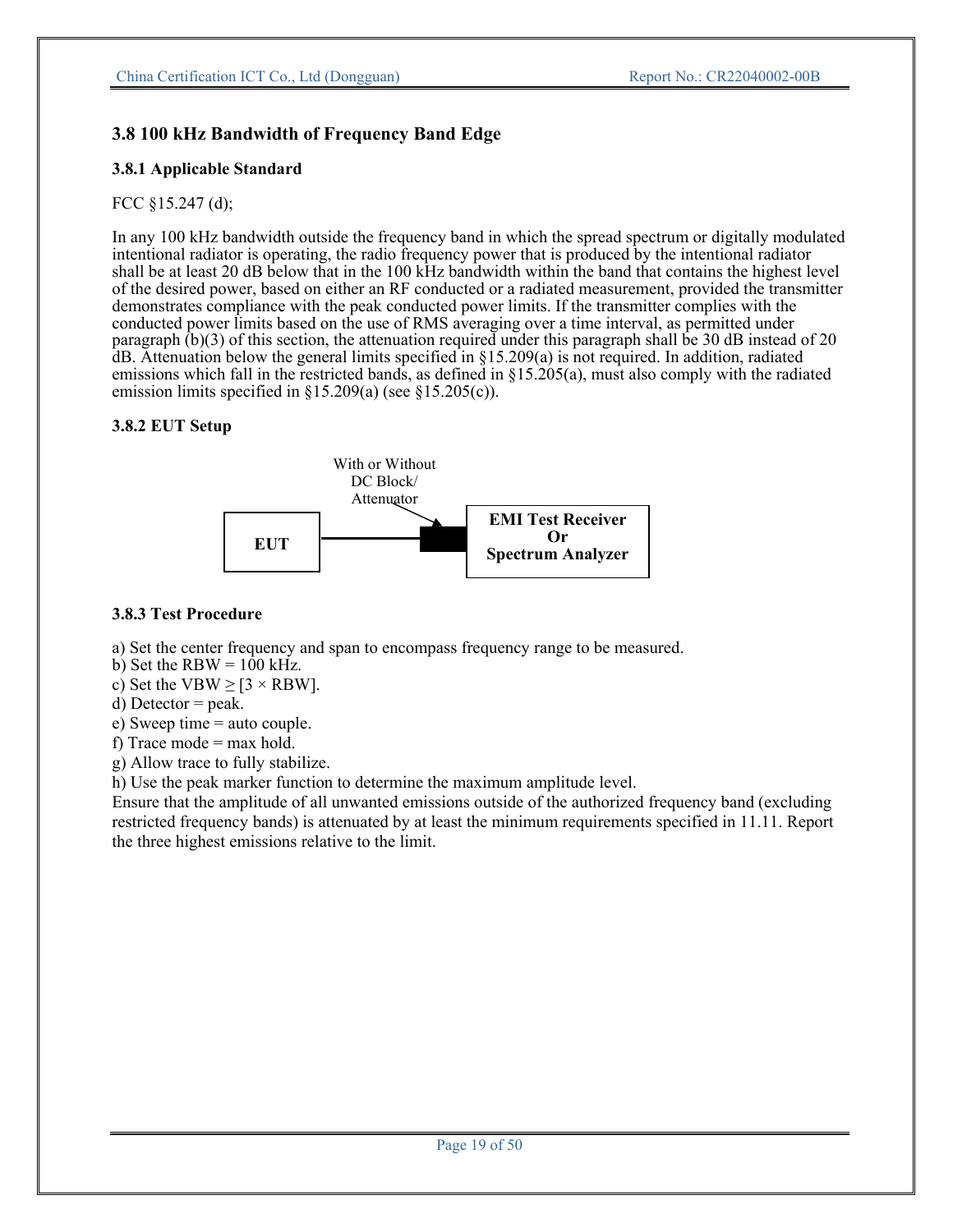## **3.9 Antenna Requirement**

#### **3.9.1 Applicable Standard**

#### FCC §15.203

An intentional radiator shall be designed to ensure that no antenna other than that furnished by the responsible party shall be used with the device. The use of a permanently attached antenna or of an antenna that uses a unique coupling to the intentional radiator shall be considered sufficient to comply with the provisions of this section. The manufacturer may design the unit so that a broken antenna can be replaced by the user, but the use of a standard antenna jack or electrical connector is prohibited. This requirement does not apply to carrier current devices or to devices operated under the provisions of §§15.211, 15.213, 15.217, 15.219, 15.221, or §15.236. Further, this requirement does not apply to intentional radiators that must be professionally installed, such as perimeter protection systems and some field disturbance sensors, or to other intentional radiators which, in accordance with §15.31(d), must be measured at the installation site. However, the installer shall be responsible for ensuring that the proper antenna is employed so that the limits in this part are not exceeded.

#### **3.9.2 Judgment**

Please refer to the Antenna Information detail in Section 1.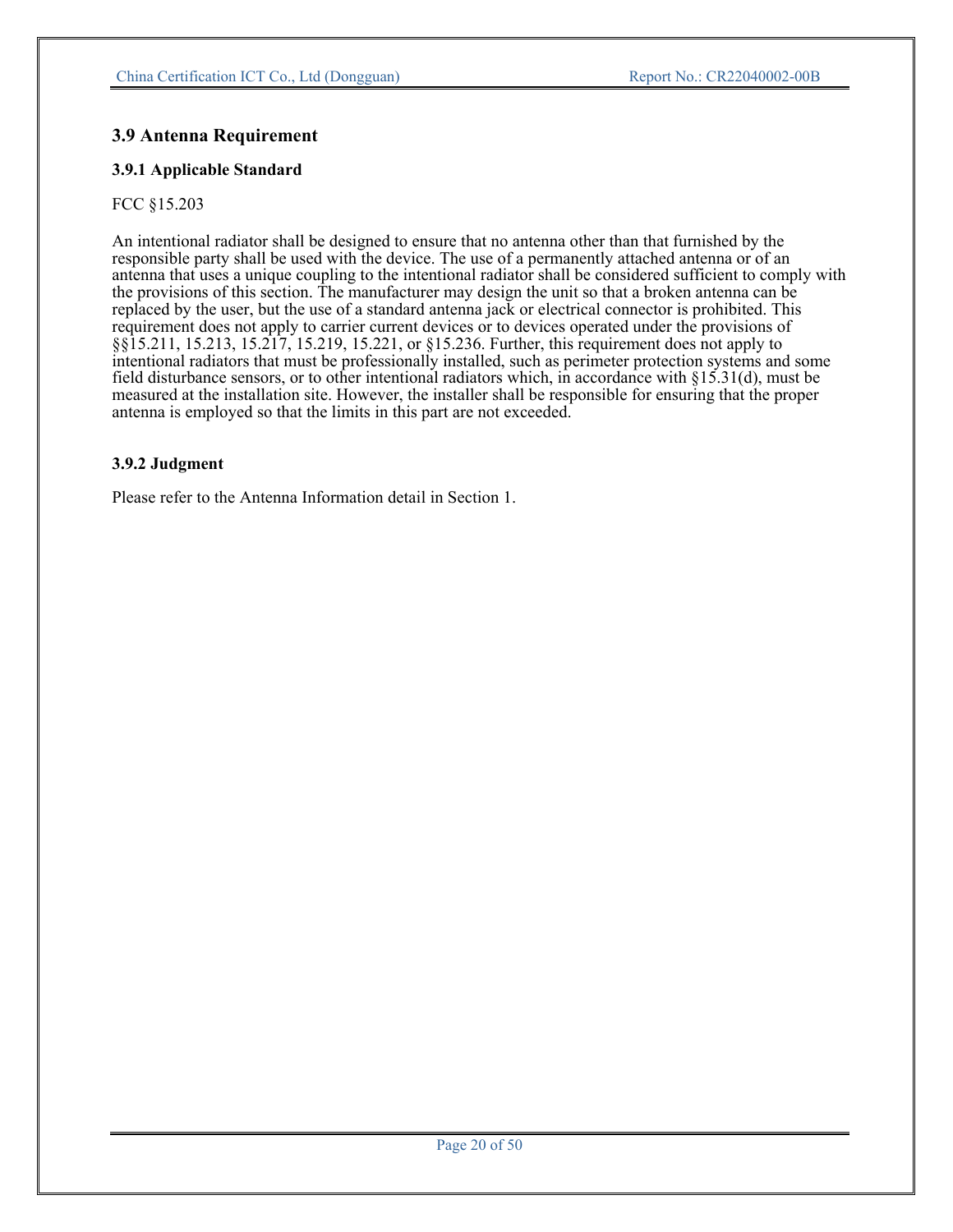## **4. TEST DATA AND RESULTS**

## **4.1 AC Line Conducted Emissions**

Not Applicable, the device was powered by battery when Bluetooth operating.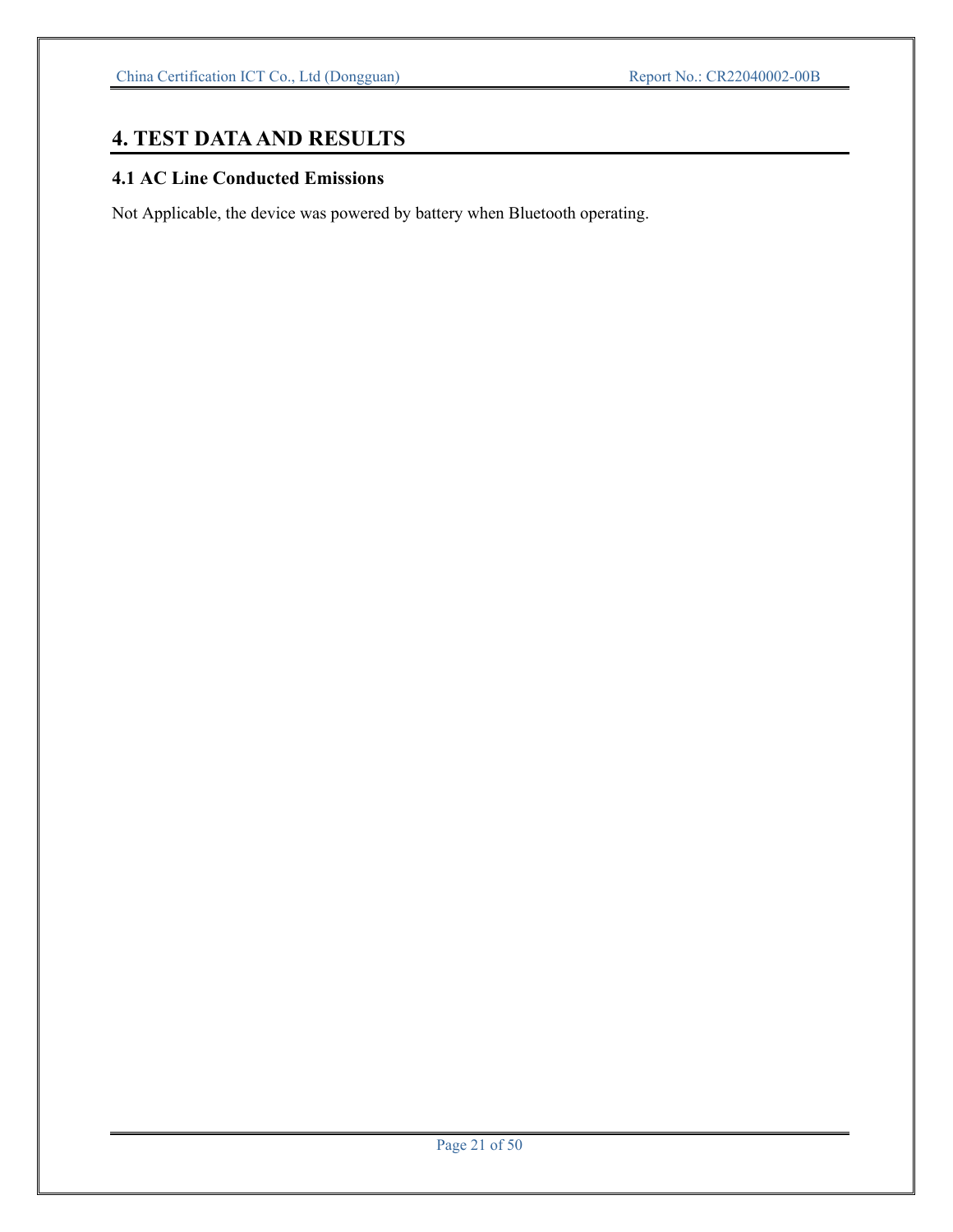## **4.2 Radiation Spurious Emissions**

| Serial Number:   CR22040002-RF-S1 |                     | Test Date:   2022-04-18~2022-04-27 |
|-----------------------------------|---------------------|------------------------------------|
| Test Site: $\vert$ 966-1/966-2    |                     | Test Mode: Transmitting            |
| Tester:   Veyo Zhang, Adam Guo    | Test Result:   Pass |                                    |

## **Environmental Conditions:**

| femperature:<br>$\sim$<br>$\check{ }$ | $23.4 \times 24.4$ | Relative<br>$\mathbf{r} = \mathbf{r} + \mathbf{r}$<br>:dumıdıtv<br>$\frac{1}{2}$ ( $\frac{9}{2}$ ) | $62 - 70$ | ATM Pressure:<br>(kPa) | $100.1 - 101.0$ |  |
|---------------------------------------|--------------------|----------------------------------------------------------------------------------------------------|-----------|------------------------|-----------------|--|

#### **Test Equipment List and Details:**

| Manufacturer                     | Description                     | Model                            | Serial<br>Number | Calibration<br>Date | <b>Calibration Due</b><br>Date |
|----------------------------------|---------------------------------|----------------------------------|------------------|---------------------|--------------------------------|
| Sunol Sciences                   | Antenna                         | JB6                              | A082520-5        | 2020-10-19          | 2023-10-18                     |
| R&S                              | <b>EMI</b> Test<br>Receiver     | ESR <sub>3</sub>                 | 102724           | 2021-07-22          | 2022-07-21                     |
| <b>TIMES</b><br><b>MICROWAVE</b> | Coaxial Cable                   | LMR-600-<br><b>UltraFlex</b>     | $C-0470-02$      | 2021-07-18          | 2022-07-17                     |
| <b>TIMES</b><br><b>MICROWAVE</b> | Coaxial Cable                   | LMR-600-<br><b>UltraFlex</b>     | $C-0780-01$      | 2021-07-18          | 2022-07-17                     |
| Sonoma                           | Amplifier                       | 310N                             | 186165           | 2021-07-18          | 2022-07-17                     |
| ETS-Lindgren                     | Horn Antenna                    | 3115                             | 9912-5985        | 2020-10-13          | 2023-10-12                     |
| R&S                              | Spectrum<br>Analyzer            | <b>FSV40</b>                     | 101591           | 2021-07-22          | 2022-07-21                     |
| MICRO-COAX                       | Coaxial Cable                   | <b>UFA210A-1-</b><br>1200-70U300 | 217423-008       | 2021-08-08          | 2022-08-07                     |
| MICRO-COAX                       | Coaxial Cable                   | <b>UFA210A-1-</b><br>2362-300300 | 235780-001       | 2021-08-08          | 2022-08-07                     |
| Mini                             | Pre-amplifier                   | $ZVA-183-S+$                     | 5969001149       | 2021-11-10          | 2022-11-09                     |
| Audix                            | <b>Test Software</b>            | E <sub>3</sub>                   | 201021 (V9)      | N/A                 | N/A                            |
| <b>PASTERNACK</b>                | Horn Antenna                    | PE9852/2F-20                     | 112002           | 2021-02-05          | 2023-02-04                     |
| AH                               | Preamplifier                    | <b>PAM-1840VH</b>                | 190              | 2021-11-19          | 2022-11-18                     |
| MICRO-COAX                       | Coaxial Cable                   | <b>UFB142A-1-</b><br>2362-200200 | 235772-001       | 2021-08-08          | 2022-08-07                     |
| E-Microwave                      | <b>Band Rejection</b><br>Filter | 2400-2483.5MHz                   | OE01902424       | 2021-08-08          | 2022-08-07                     |
| Mini Circuits                    | High Pass Filter                | VHF-6010+                        | 31119            | 2021-08-08          | 2022-08-07                     |

*\* Statement of Traceability: China Certification ICT Co., Ltd (Dongguan) attests that all calibrations have been performed, traceable to National Primary Standards and International System of Units (SI).* 

## **Test Data:**

Please refer to the below table and plots.

Note: The device can be mounted in multiple orientations, test was performed with X,Y, Z Axis according to C63.10 Figure 8, the worst orientation was photographed and it`s data was recorded.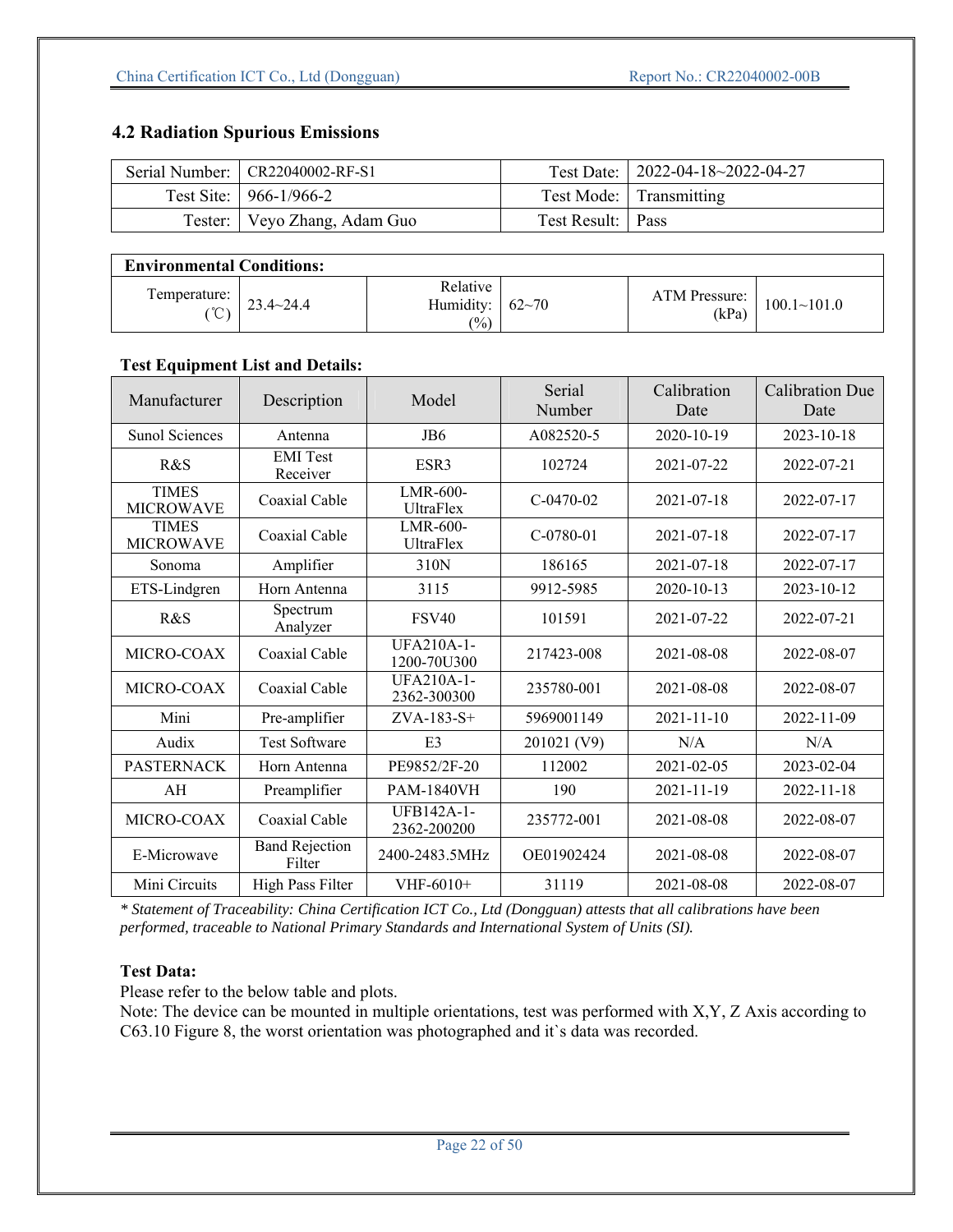## **1) 30MHz-1GHz**(BDR Low channel was the worst)

## **Horizontal:**



| No. | Frequency | Reading | Factor   | <b>Result</b> | Limit         | Margin | <b>Detector</b> |
|-----|-----------|---------|----------|---------------|---------------|--------|-----------------|
|     | (MHz)     | (dBuV)  | (dB/m)   | (dBuV/m)      | $(dB\mu V/m)$ | (dB)   |                 |
|     | 30.745    | 29.12   | $-4.36$  | 24.75         | 40.00         | 15.25  | Peak            |
|     | 32.979    | 27.72   | $-6.10$  | 21.62         | 40.00         | 18.38  | Peak            |
|     | 36.127    | 27.80   | $-8.52$  | 19.28         | 40.00         | 20.72  | Peak            |
|     | 79.243    | 32.00   | $-17.63$ | 14.37         | 40.00         | 25.63  | Peak            |
|     | 130.379   | 28.22   | $-11.57$ | 16.66         | 43.50         | 26.84  | Peak            |
|     | 510.044   | 28.60   | $-6.05$  | 22.54         | 46.00         | 23.46  | Peak            |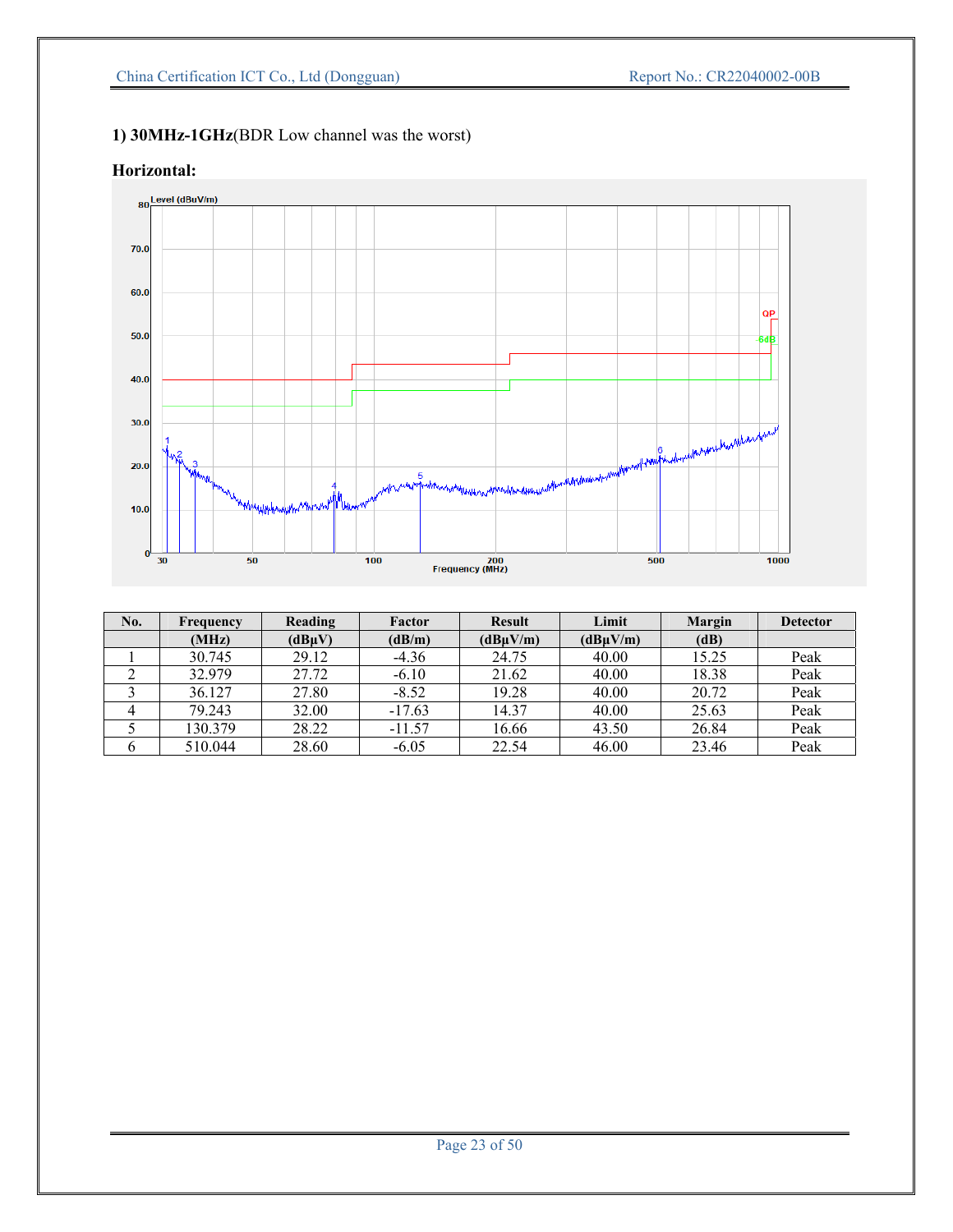## China Certification ICT Co., Ltd (Dongguan) Report No.: CR22040002-00B

 $\frac{1}{1000}$ 

 $\frac{1}{500}$ 



 $\frac{1}{100}$ 

#### **Vertical:**

 $\mathbf{0}^{\mathsf{L}}$ 

 $\overline{30}$ 

 $\frac{1}{50}$ 

| No. | Frequency | Reading | Factor   | <b>Result</b> | Limit    | <b>Margin</b> | <b>Detector</b> |
|-----|-----------|---------|----------|---------------|----------|---------------|-----------------|
|     | (MHz)     | (dBuV)  | (dB/m)   | (dBuV/m)      | (dBuV/m) | (dB)          |                 |
|     | 30.317    | 33.98   | $-4.03$  | 29.95         | 40.00    | 10.05         | Peak            |
|     | 35.624    | 35.49   | $-8.14$  | 27.35         | 40.00    | 12.65         | Peak            |
|     | 38.888    | 36.77   | $-10.63$ | 26.14         | 40.00    | 13.86         | Peak            |
|     | 45.695    | 38.87   | $-14.88$ | 23.99         | 40.00    | 16.01         | Peak            |
|     | 66.266    | 36.70   | $-17.07$ | 19.63         | 40.00    | 20.37         | Peak            |
|     | 82.938    | 34.30   | $-17.50$ | 16.80         | 40.00    | 23.20         | Peak            |

200<br>Frequency (MHz)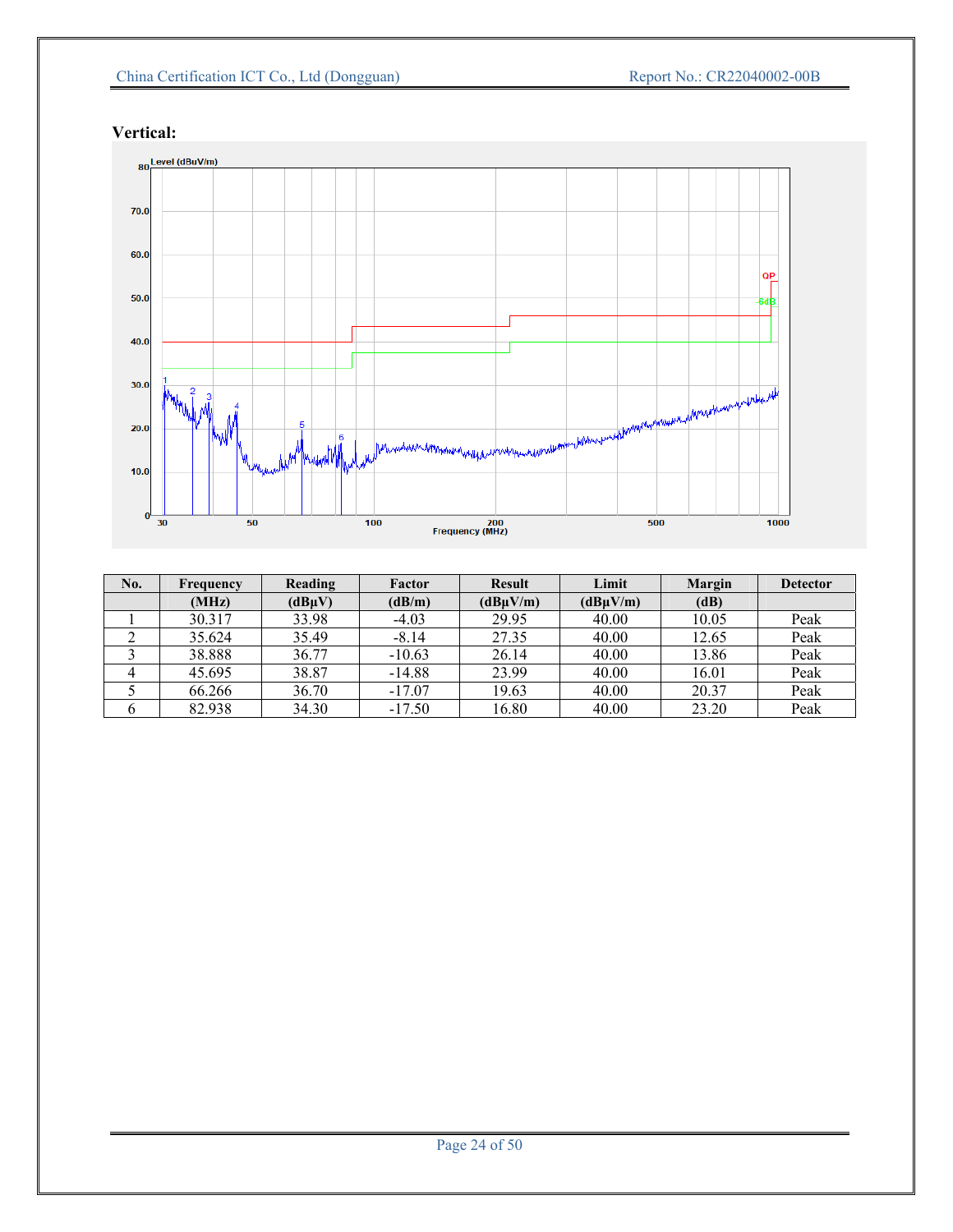#### **2) 1-25GHz:**

*BDR Mode(GFSK) was the worst:* 

| Receiver           |                        |                 |                |                          |                                |                        |                       |
|--------------------|------------------------|-----------------|----------------|--------------------------|--------------------------------|------------------------|-----------------------|
| Frequency<br>(MHz) | Reading<br>$(dB\mu V)$ | <b>Detector</b> | Polar<br>(H/V) | Factor<br>(dB/m)         | <b>Result</b><br>$(dB\mu V/m)$ | Limit<br>$(dB\mu V/m)$ | <b>Margin</b><br>(dB) |
|                    |                        |                 |                | Low Channel: 2402 MHz    |                                |                        |                       |
| 2390.00            | 26.75                  | PK              | V              | 31.46                    | 58.21                          | 74.00                  | 15.79                 |
| 2390.00            | 13.78                  | AV              | V              | 31.46                    | 45.24                          | 54.00                  | 8.76                  |
| 4804.00            | 34.58                  | PK              | V              | 10.91                    | 45.49                          | 74.00                  | 28.51                 |
| 4804.00            | 23.10                  | AV              | $\mathbf{V}$   | 10.91                    | 34.01                          | 54.00                  | 19.99                 |
| 7206.00            | 34.12                  | PK              | V              | 14.22                    | 48.34                          | 74.00                  | 25.66                 |
| 7206.00            | 22.27                  | AV              | V              | 14.22                    | 36.49                          | 54.00                  | 17.51                 |
|                    |                        |                 |                | Middle Channel: 2441 MHz |                                |                        |                       |
| 4882.00            | 34.88                  | PK              | V              | 11.07                    | 45.95                          | 74.00                  | 28.05                 |
| 4882.00            | 22.26                  | AV              | V              | 11.07                    | 33.33                          | 54.00                  | 20.67                 |
| 7323.00            | 34.28                  | PK              | $\mathbf{V}$   | 14.80                    | 49.08                          | 74.00                  | 24.92                 |
| 7323.00            | 22.26                  | AV              | V              | 14.80                    | 37.06                          | 54.00                  | 16.94                 |
|                    |                        |                 |                | High Channel: 2480 MHz   |                                |                        |                       |
| 2483.50            | 27.81                  | PK              | V              | 31.64                    | 59.45                          | 74.00                  | 14.55                 |
| 2483.50            | 14.29                  | AV              | $\overline{V}$ | 31.64                    | 45.93                          | 54.00                  | 8.07                  |
| 4960.00            | 34.12                  | PK              | V              | 11.23                    | 45.35                          | 74.00                  | 28.65                 |
| 4960.00            | 22.67                  | AV              | $\mathbf{V}$   | 11.23                    | 33.90                          | 54.00                  | 20.10                 |
| 7440.00            | 34.20                  | PK              | V              | 15.26                    | 49.46                          | 74.00                  | 24.54                 |
| 7440.00            | 22.82                  | AV              | V              | 15.26                    | 38.08                          | 54.00                  | 15.92                 |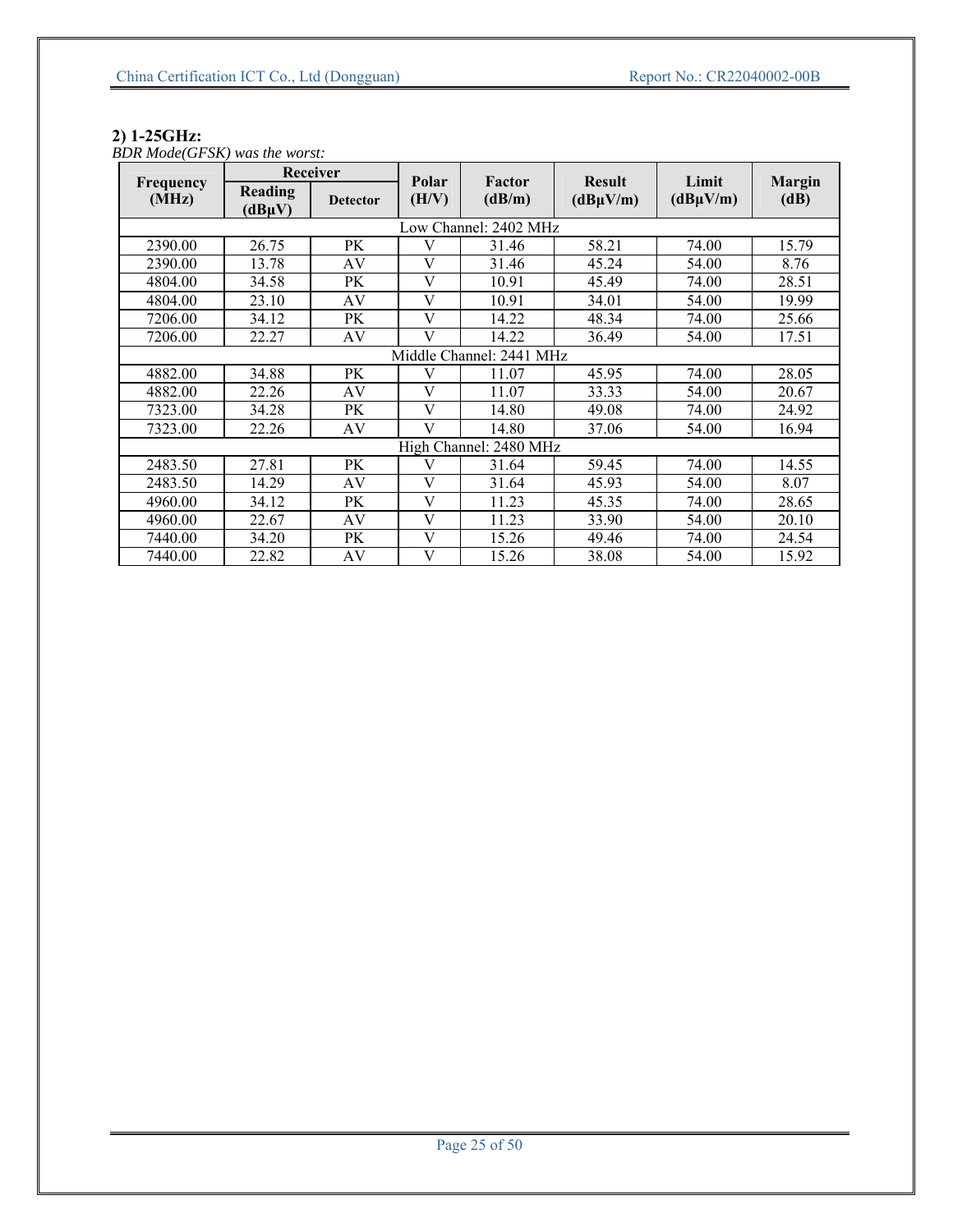

## **Worst Test plots**(BDR High channel was the worst)

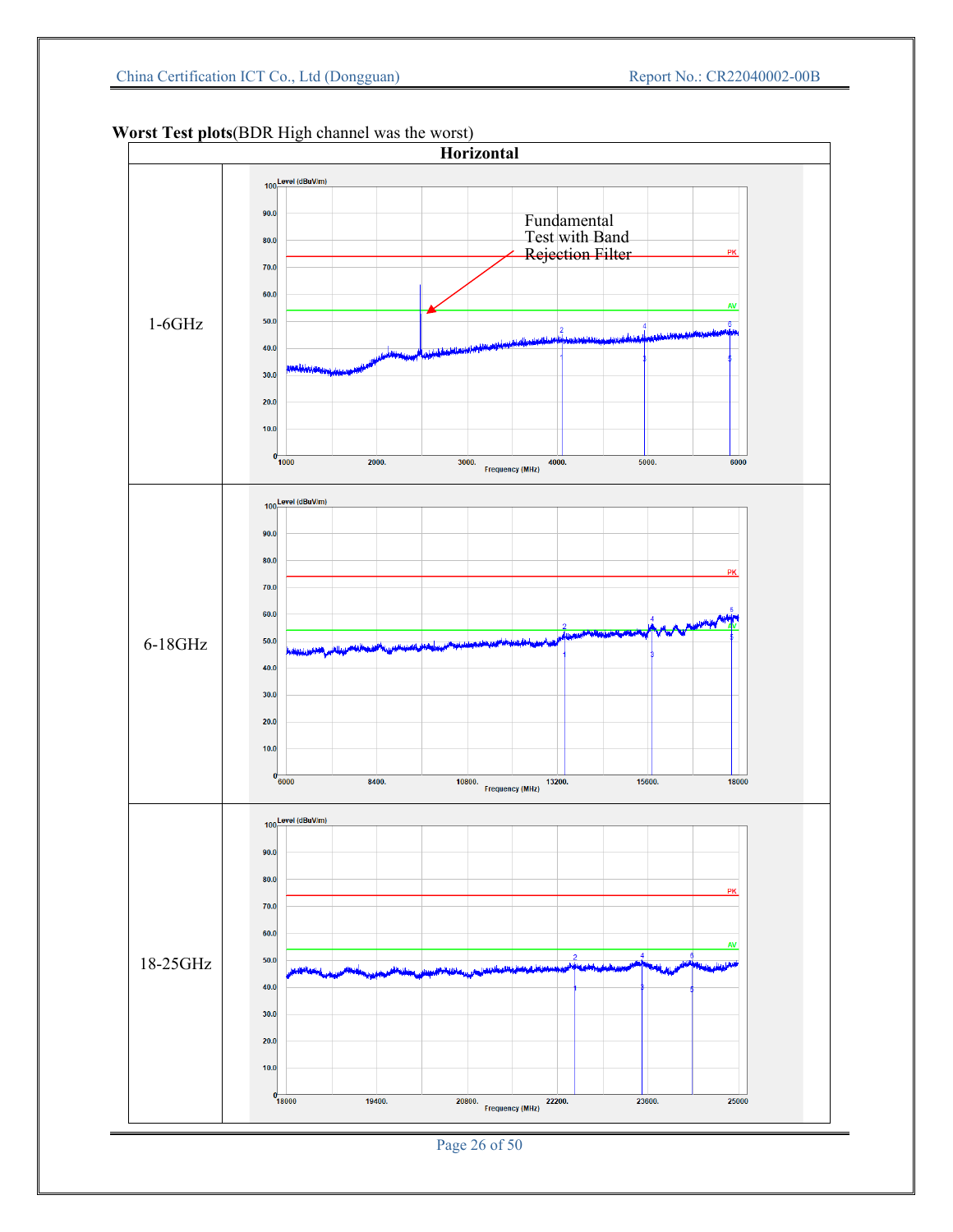

Page 27 of 50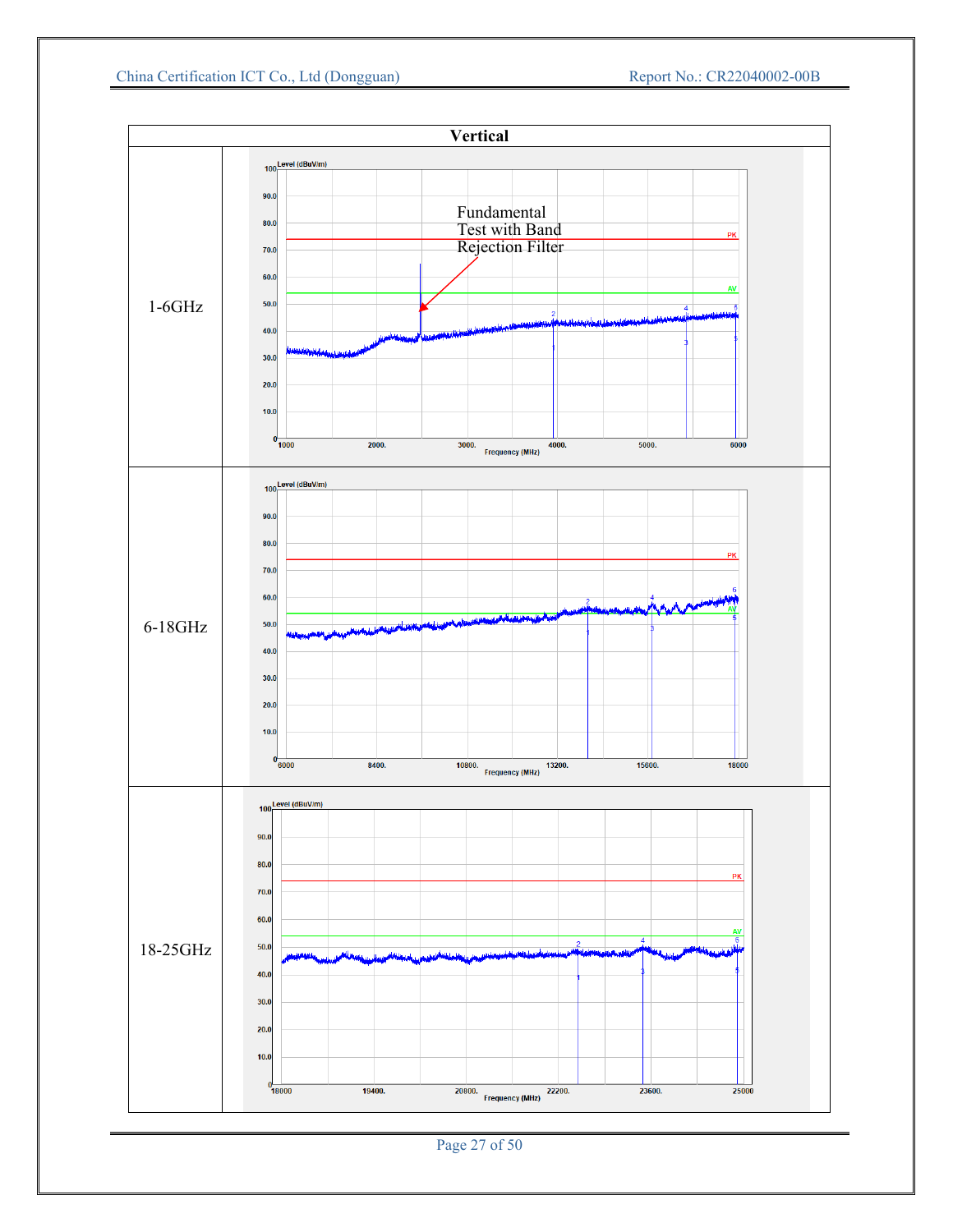## **4.3 20 dB Emission Bandwidth:**

|               | Serial Number:   CR22040002-RF-S1 |                     | Test Date:   2022-04-19 |
|---------------|-----------------------------------|---------------------|-------------------------|
| Test Site: RF |                                   |                     | Test Mode: Transmitting |
| Tester:       | Great Qiao                        | Test Result:   Pass |                         |

#### **Environmental Conditions:**

| l'emperature:<br>$\sim$<br>$\sim$ . | -<br>$\sim$<br>ا ول ک | Relative<br>$\cdots$<br>Humidity:<br>(0/0) | 0 <sup>1</sup> | <b>ATM</b> Pressure:<br>(kPa) | 101.2 |
|-------------------------------------|-----------------------|--------------------------------------------|----------------|-------------------------------|-------|
|                                     |                       |                                            |                |                               |       |

## **Test Equipment List and Details:**

| Manufacturer | Description     | Model       | Serial<br>Number | Calibration<br>Date | Calibration Due<br>Date |
|--------------|-----------------|-------------|------------------|---------------------|-------------------------|
| R&S          | Signal Analyzer | FSIQ26      | 831929/006       | 2021-07-22          | 2022-07-21              |
| Unknown      | Coaxial Cable   | C-SJ00-0010 | C0010/01         | Each time           | N/A                     |

*\* Statement of Traceability: China Certification ICT Co., Ltd (Dongguan) attests that all calibrations have been performed, traceable to National Primary Standards and International System of Units (SI).* 

| <b>Test Modes</b>                         | <b>Test Channel</b> | <b>Test Frequency</b><br>(MHz) | 20 dB<br>Bandwidth<br>(MHz) |
|-------------------------------------------|---------------------|--------------------------------|-----------------------------|
|                                           | Lowest              | 2402                           | 0.838                       |
| <b>BDR</b> Mode<br>(GFSK)                 | Middle              | 2441                           | 0.866                       |
|                                           | Highest             | 2480                           | 0.846                       |
|                                           | Lowest              | 2402                           | 1.182                       |
| <b>EDR</b> Mode<br>$(\pi/4\text{-DQPSK})$ | Middle              | 2441                           | 1.182                       |
|                                           | Highest             | 2480                           | 1.186                       |
| <b>EDR</b> Mode<br>(8DPSK)                | Lowest              | 2402                           | 1.198                       |
|                                           | Middle              | 2441                           | 1.198                       |
|                                           | Highest             | 2480                           | 1.194                       |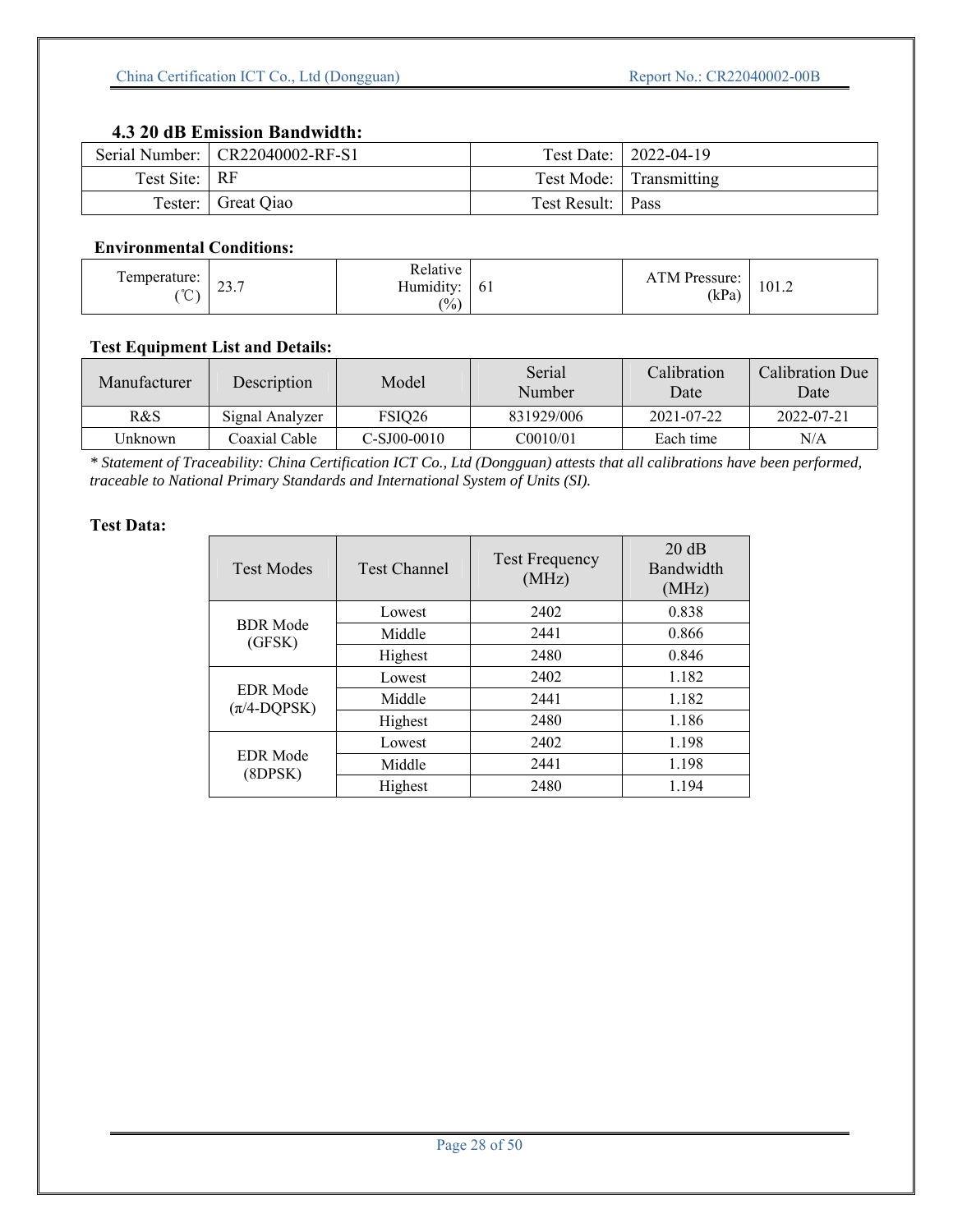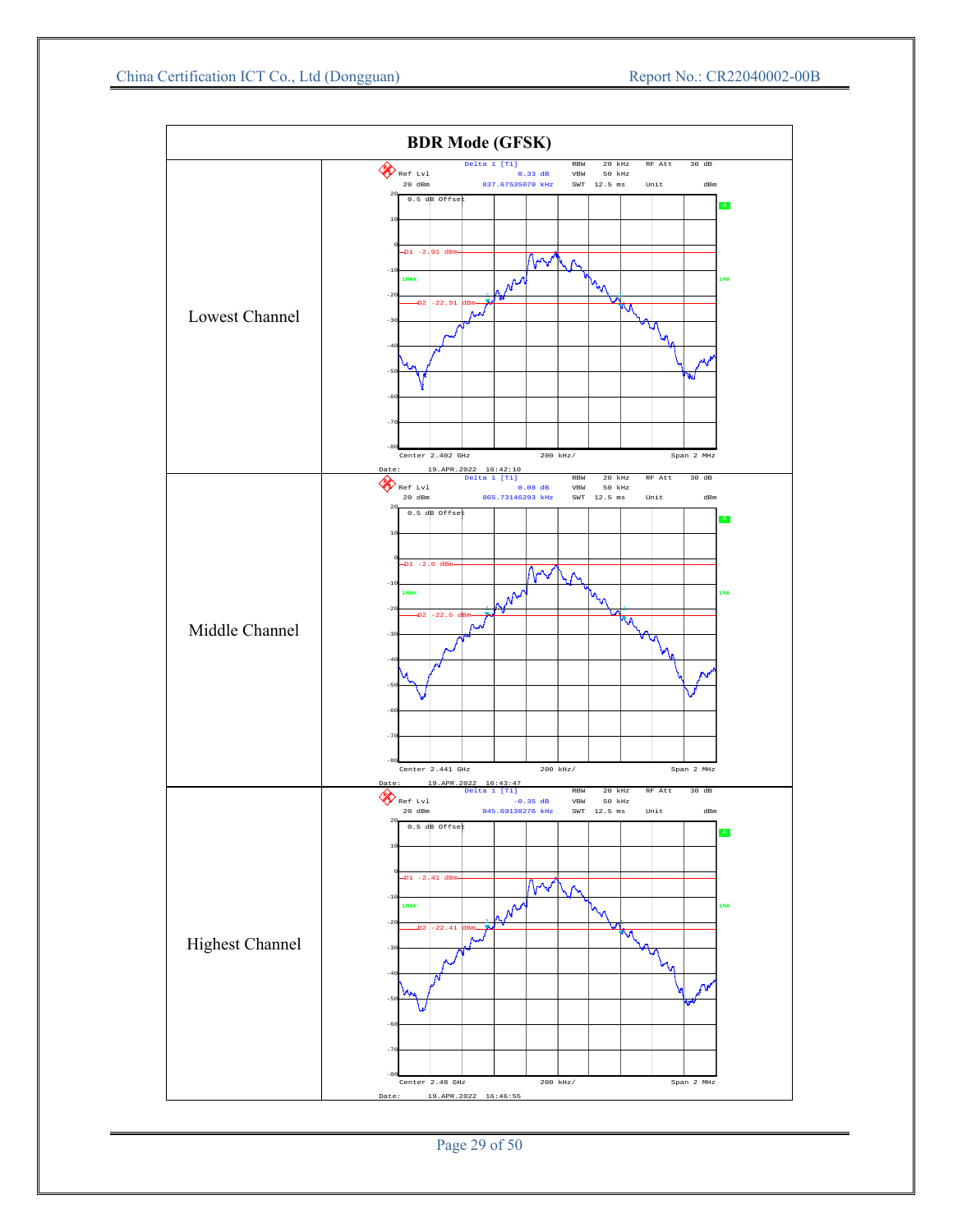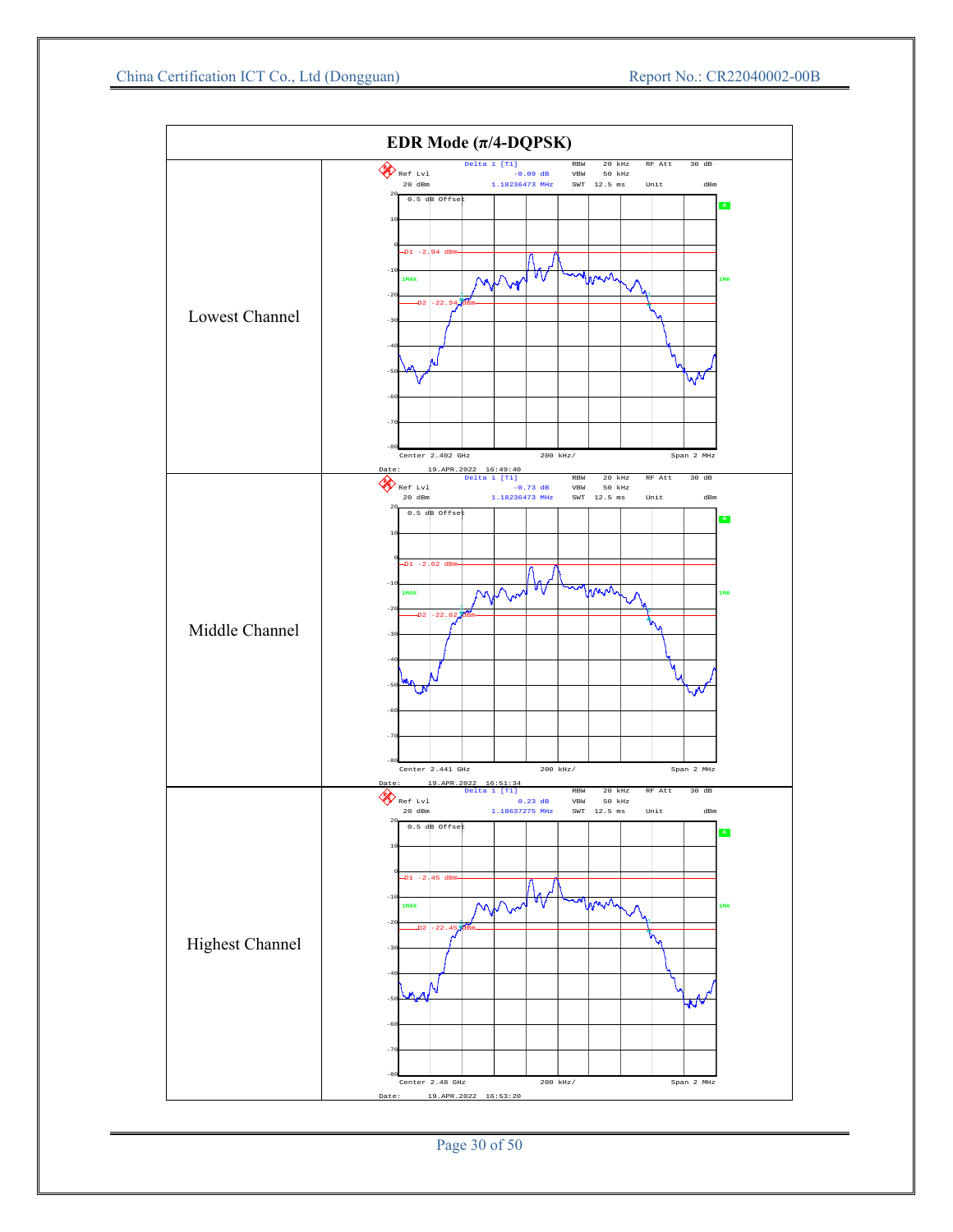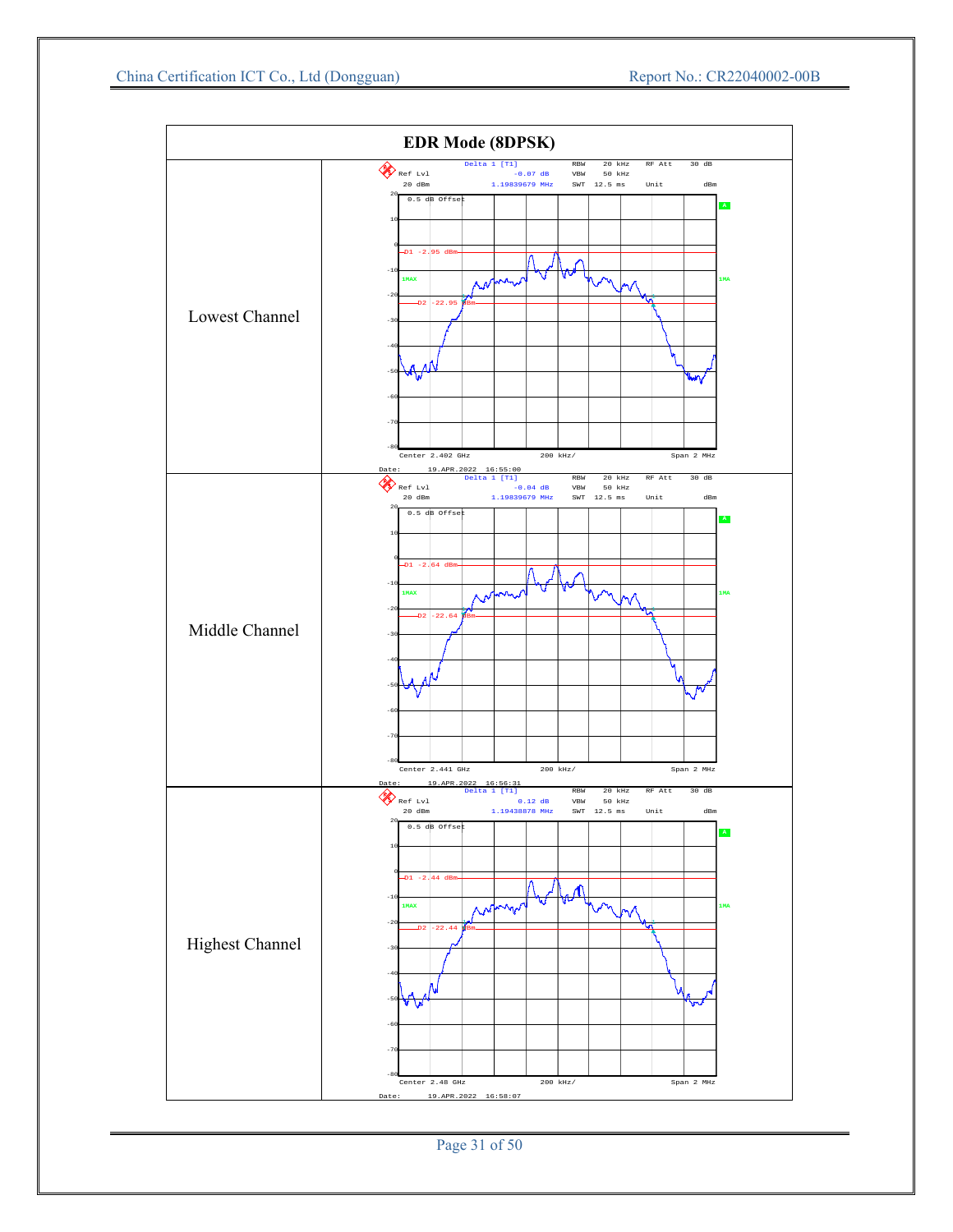## **4.4 Channel Separation:**

|               | Serial Number:   CR22040002-RF-S1 |                     | Test Date:   2022-04-19 |
|---------------|-----------------------------------|---------------------|-------------------------|
| Test Site: RF |                                   |                     | Test Mode: Transmitting |
| Tester:       | Great Qiao                        | Test Result:   Pass |                         |

#### **Environmental Conditions:**

| Temperature:<br>$\sim$<br>◡ | $\sim$<br>$\angle 3.1$ | Relative<br>$\cdot$ $\cdot$<br>$\mathbf{r}$<br>Humidity:<br>$\frac{(0)}{0}$ | <sup>61</sup> | $TM$ .<br>ATM Pressure:<br>(kPa) | 101.2 |
|-----------------------------|------------------------|-----------------------------------------------------------------------------|---------------|----------------------------------|-------|
|                             |                        |                                                                             |               |                                  |       |

## **Test Equipment List and Details:**

| Manufacturer | Description     | Model         | Serial<br>Number | Calibration<br>Date | Calibration<br>Due Date |
|--------------|-----------------|---------------|------------------|---------------------|-------------------------|
| R&S          | Signal Analyzer | FSIQ26        | 831929/006       | 2021/7/22           | 2022/7/21               |
| Unknown      | Coaxial Cable   | $C-SJ00-0010$ | C0010/01         | Each time           | N/A                     |

*\* Statement of Traceability: China Certification ICT Co., Ltd (Dongguan) attests that all calibrations have been performed, traceable to National Primary Standards and International System of Units (SI).* 

| <b>Test Modes</b>                         | <b>Test Frequency</b><br>(MHz) | Channel<br>Separation<br>(MHz) | Limits<br>(MHz) |
|-------------------------------------------|--------------------------------|--------------------------------|-----------------|
|                                           | 2402                           | 0.998                          | 0.559           |
| <b>BDR</b> Mode<br>(GFSK)                 | 2441                           | 1.004                          | 0.577           |
|                                           | 2480                           | 0.998                          | 0.564           |
| <b>EDR</b> Mode<br>$(\pi/4\text{-DQPSK})$ | 2402                           | 1.004                          | 0.788           |
|                                           | 2441                           | 1.01                           | 0.788           |
|                                           | 2480                           | 0.992                          | 0.791           |
| <b>EDR</b> Mode<br>(8DPSK)                | 2402                           | 1.004                          | 0.799           |
|                                           | 2441                           | 1.004                          | 0.799           |
|                                           | 2480                           | 0.998                          | 0.796           |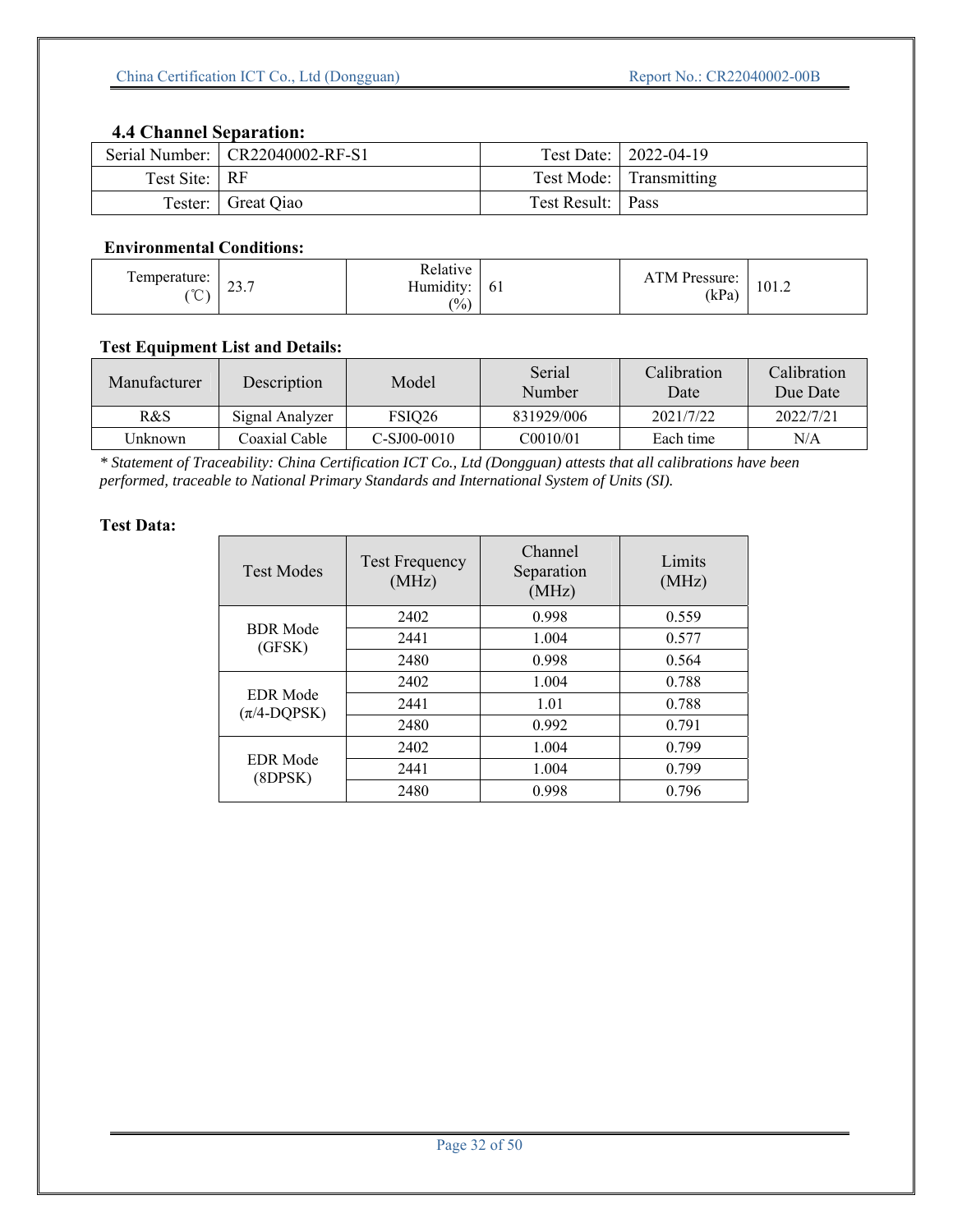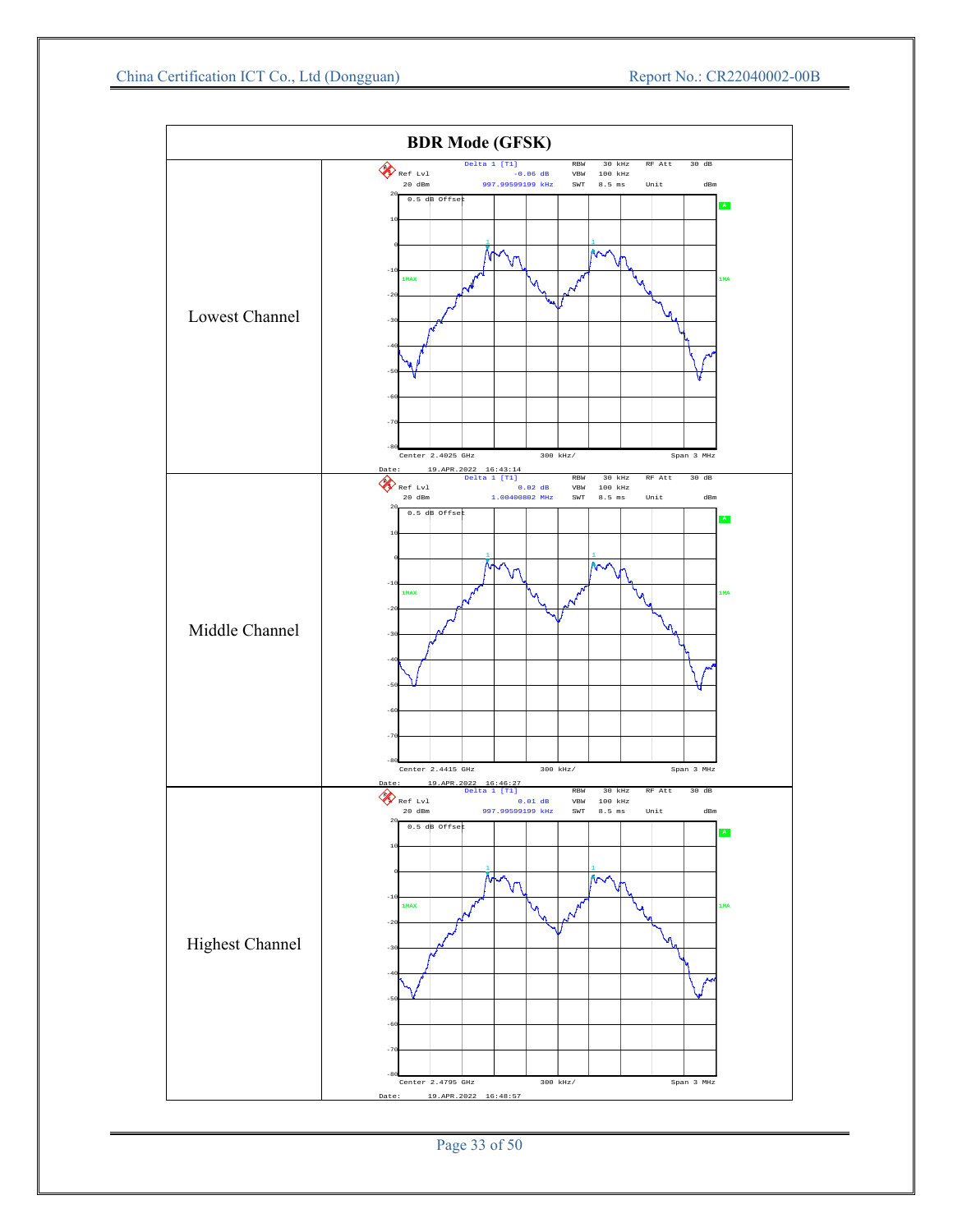

Page 34 of 50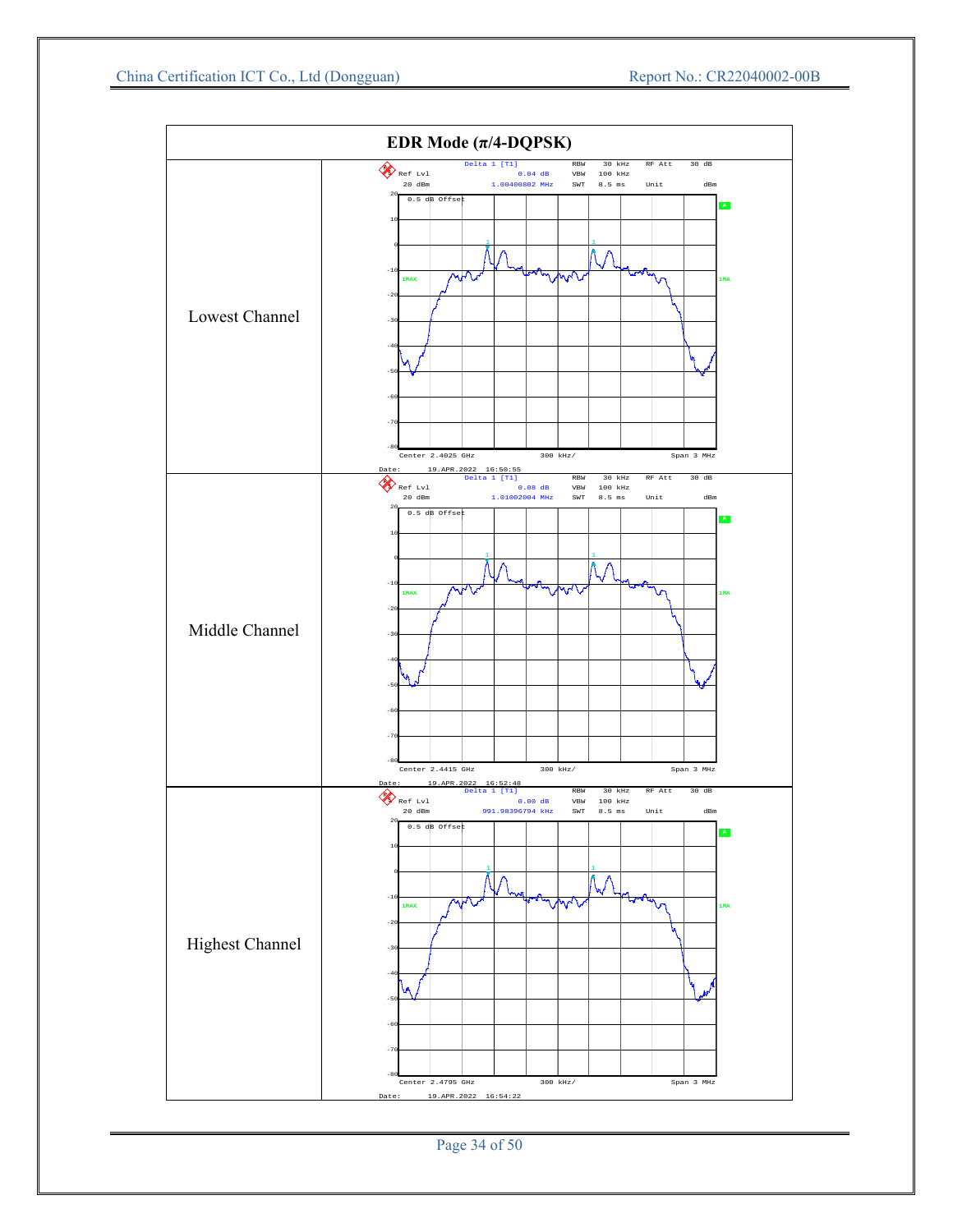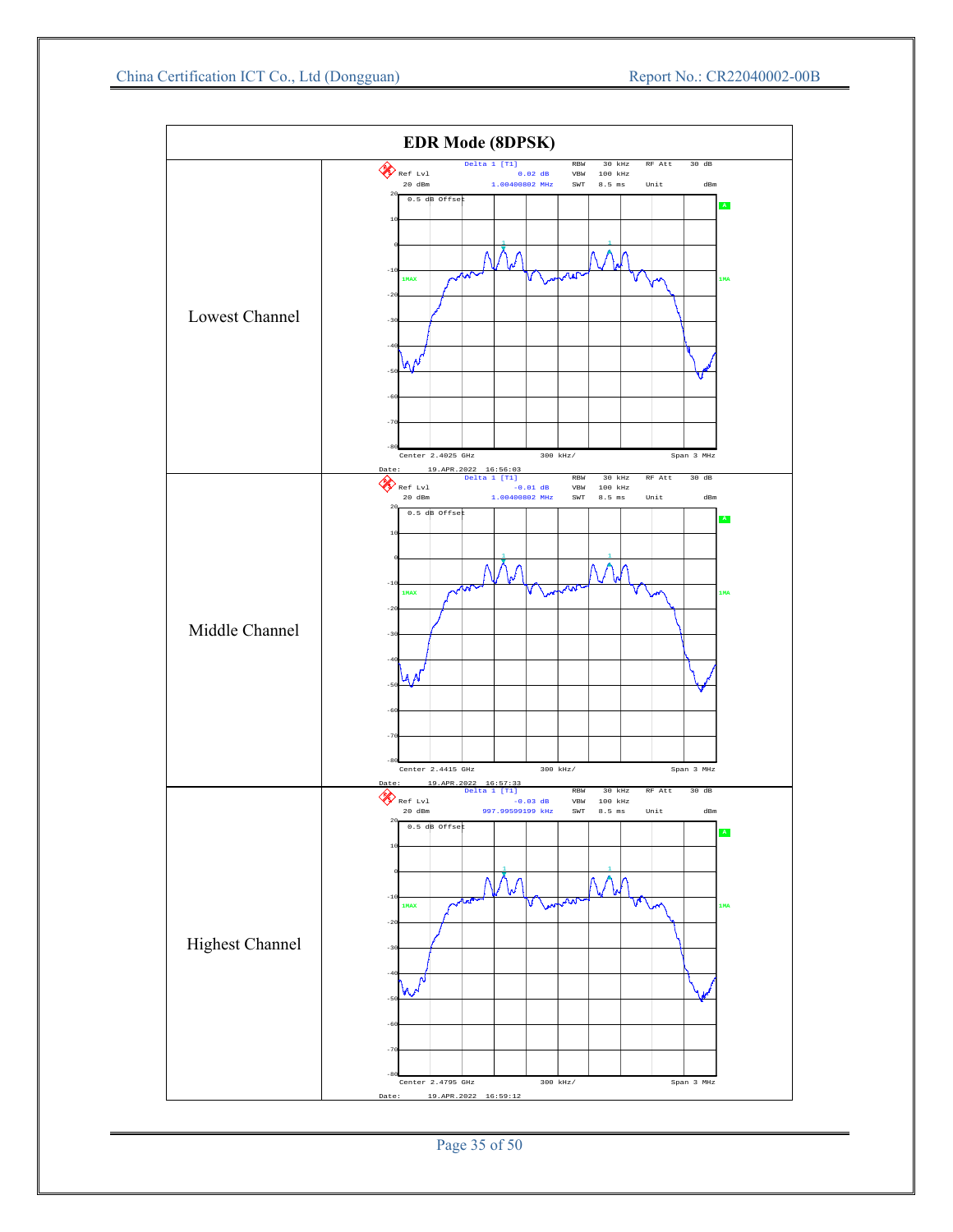## **4.5 Number Of Hopping Frequency:**

|               | Serial Number:   CR22040002-RF-S1 |                          | Test Date:   2022-04-19 |
|---------------|-----------------------------------|--------------------------|-------------------------|
| Test Site: RF |                                   |                          | Test Mode: Transmitting |
|               | Tester: Great Qiao                | <b>Test Result: Pass</b> |                         |

#### **Environmental Conditions:**

| femperature: $\vert_{22}$<br>$\sim$ 20.1 | Relative Humidity: $\begin{bmatrix} (9/6) \\ (1/1) \end{bmatrix}$ | ATM Pressure: $(kPa)^{101.2}$ |
|------------------------------------------|-------------------------------------------------------------------|-------------------------------|
|                                          |                                                                   |                               |

#### **Test Equipment List and Details:**

| Manufacturer | Description     | Model              | Serial<br>Number      | <b>Calibration Date</b> | Calibration Due<br>Date |
|--------------|-----------------|--------------------|-----------------------|-------------------------|-------------------------|
| R&S          | Signal Analyzer | FSIO <sub>26</sub> | 831929/006            | 2021/7/22               | 2022/7/21               |
| Unknown      | Coaxial Cable   | $C-SJ00-0010$      | C <sub>0010</sub> /01 | Each time               | N/A                     |

*\* Statement of Traceability: China Certification ICT Co., Ltd (Dongguan) attests that all calibrations have been performed, traceable to National Primary Standards and International System of Units (SI).* 

| <b>Test Modes</b> | <b>Frequency Range</b><br>(MHz) | Number of<br>Hopping Channel | Limits |
|-------------------|---------------------------------|------------------------------|--------|
| <b>GFSK</b>       | 2400-2483.5                     | 79                           | >15    |
| $\pi$ /4-DQPSK    | 2400-2483.5                     | 7 Q                          | >15    |
| 8DPSK             | 2400-2483.5                     |                              | >15    |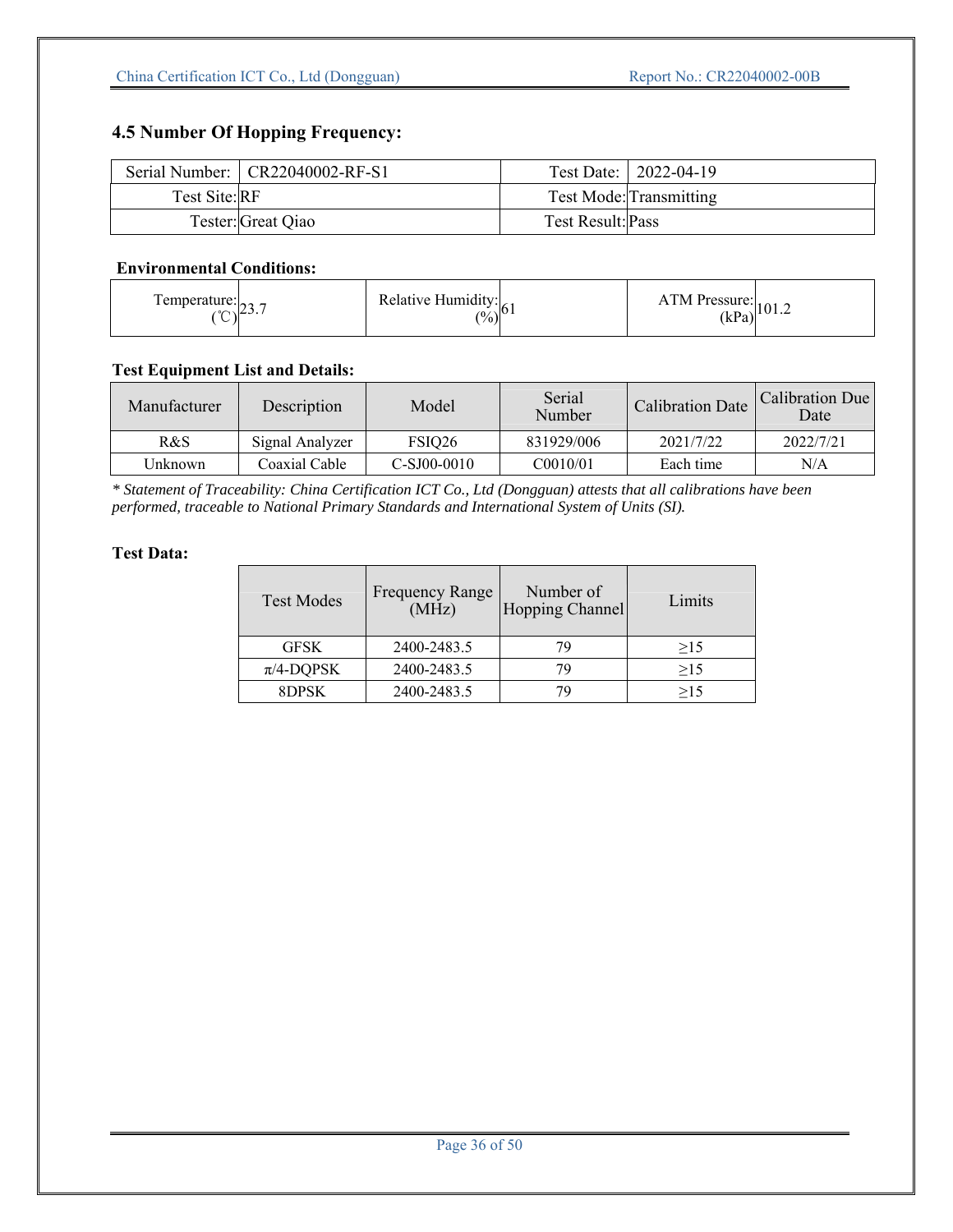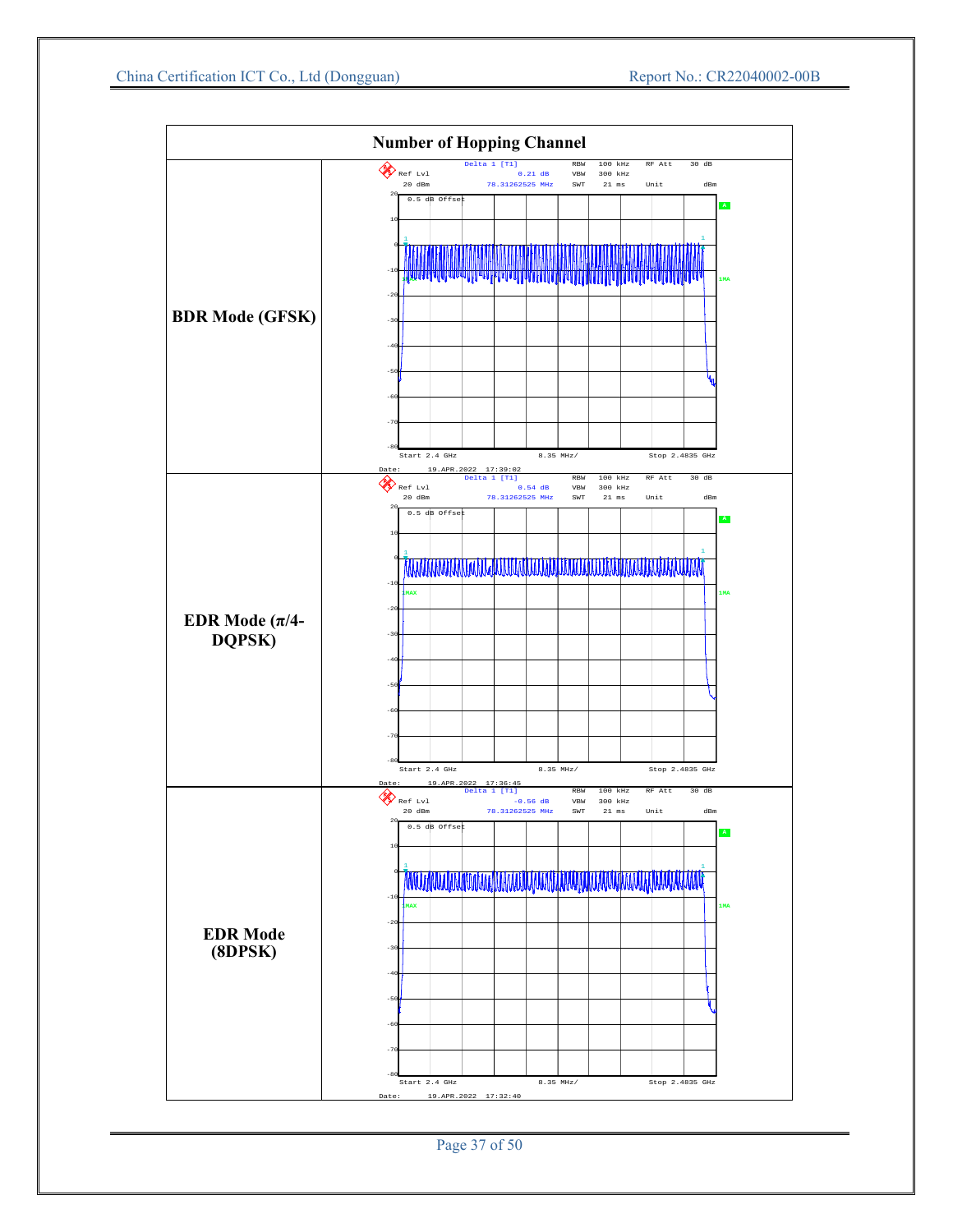## **4.6 Time Of Occupancy(Dwell Time):**

|               | Serial Number: CR22040002-RF-S1 |                   | Test Date: 2022-04-20   |
|---------------|---------------------------------|-------------------|-------------------------|
| Test Site: RF |                                 |                   | Test Mode: Transmitting |
|               | Tester: Great Qiao              | Test Result: Pass |                         |

#### **Environmental Conditions:**

| emperature:<br>$\sim$<br>23.4<br>$\sim$<br>$\check{ }$ | Relative<br>$\cdot$ $\cdot$<br>$- -$<br>Humidity:<br>64<br>(0/0) | TM Pressure:<br>(kPa) | 101.1 |
|--------------------------------------------------------|------------------------------------------------------------------|-----------------------|-------|
|--------------------------------------------------------|------------------------------------------------------------------|-----------------------|-------|

## **Test Equipment List and Details:**

| Manufacturer | Description     | Model              | Serial<br>Number | Calibration<br>Date | Calibration<br>Due Date |
|--------------|-----------------|--------------------|------------------|---------------------|-------------------------|
| R&S          | Signal Analyzer | FSIO <sub>26</sub> | 831929/006       | 2021/7/22           | 2022/7/21               |
| Unknown      | Coaxial Cable   | $C-SJ00-0010$      | C0010/01         | Each time           | N/A                     |

*\* Statement of Traceability: China Certification ICT Co., Ltd (Dongguan) attests that all calibrations have been performed, traceable to National Primary Standards and International System of Units (SI).* 

| <b>Test Modes</b>                                                                                                                                                                                                          | Packet Type      | <b>Test Frequency</b><br>(MHz) | Pulse width<br>(ms) | Result<br>(s) | Limit<br>(s) |  |
|----------------------------------------------------------------------------------------------------------------------------------------------------------------------------------------------------------------------------|------------------|--------------------------------|---------------------|---------------|--------------|--|
|                                                                                                                                                                                                                            | DH1              | 2441                           | 0.409               | 0.131         | 0.400        |  |
| <b>BDR</b> Mode<br>(GFSK)                                                                                                                                                                                                  | DH <sub>3</sub>  | 2441                           | 1.661               | 0.266         | 0.400        |  |
|                                                                                                                                                                                                                            | DH <sub>5</sub>  | 2441                           | 2.928               | 0.312         | 0.400        |  |
|                                                                                                                                                                                                                            | 2DH1             | 2441                           | 0.417               | 0.133         | 0.400        |  |
| <b>EDR</b> Mode<br>$(\pi/4\text{-DQPSK})$                                                                                                                                                                                  | 2DH3             | 2441                           | 1.667               | 0.267         | 0.400        |  |
|                                                                                                                                                                                                                            | 2 <sub>DH5</sub> | 2441                           | 2.938               | 0.313         | 0.400        |  |
| <b>EDR</b> Mode<br>(8DPSK)                                                                                                                                                                                                 | 3DH1             | 2441                           | 0.413               | 0.132         | 0.400        |  |
|                                                                                                                                                                                                                            | 3DH3             | 2441                           | 1.667               | 0.267         | 0.400        |  |
|                                                                                                                                                                                                                            | 3DH5             | 2441                           | 2.939               | 0.313         | 0.400        |  |
| Note:<br>DH1:Dwell time=Pulse time (ms) $\times$ (1600/2/79) $\times$ 31.6 s<br>DH3:Dwell time=Pulse time (ms) $\times$ (1600/4/79) $\times$ 31.6 s<br>DH5:Dwell time=Pulse time (ms) $\times$ (1600/6/79) $\times$ 31.6 s |                  |                                |                     |               |              |  |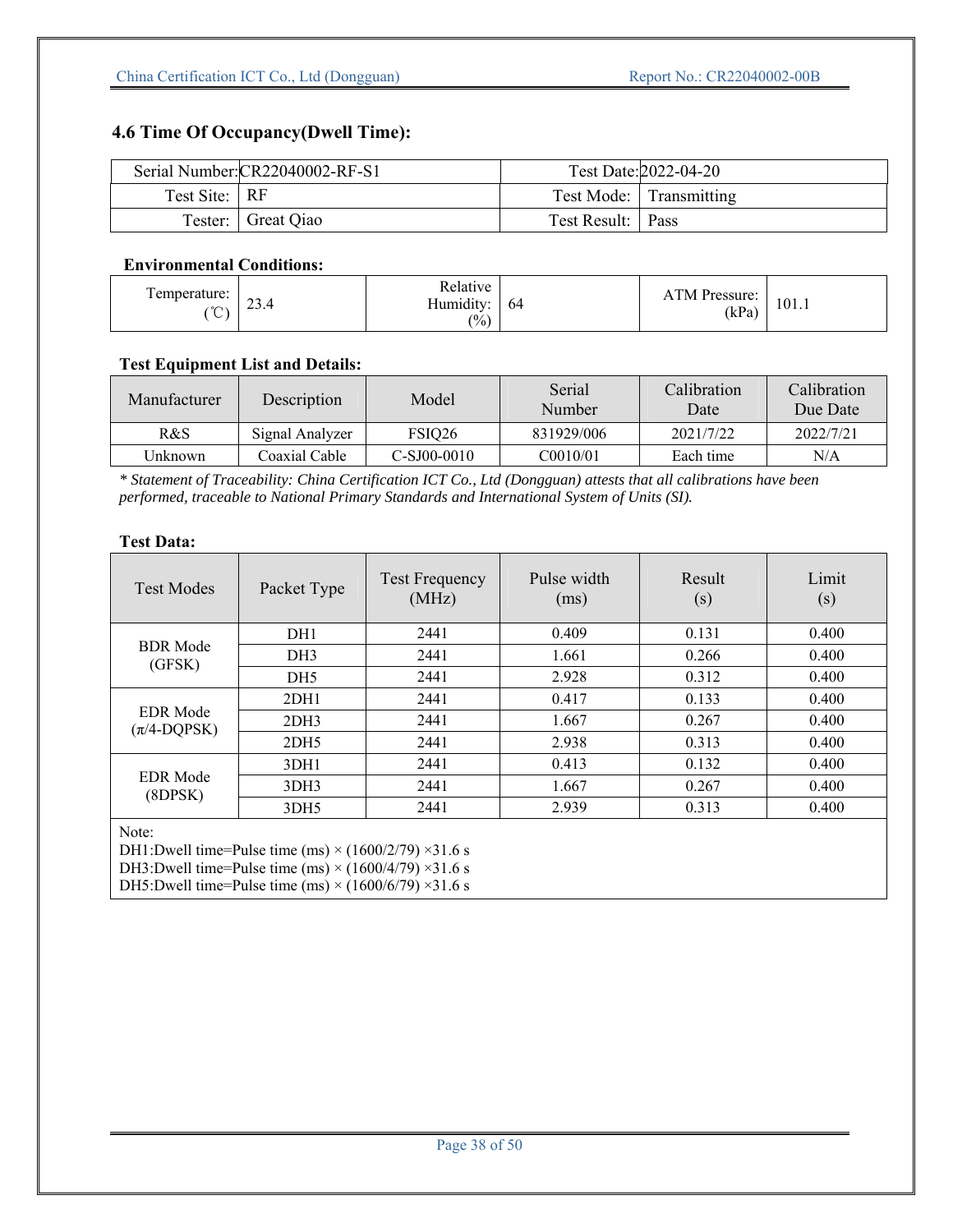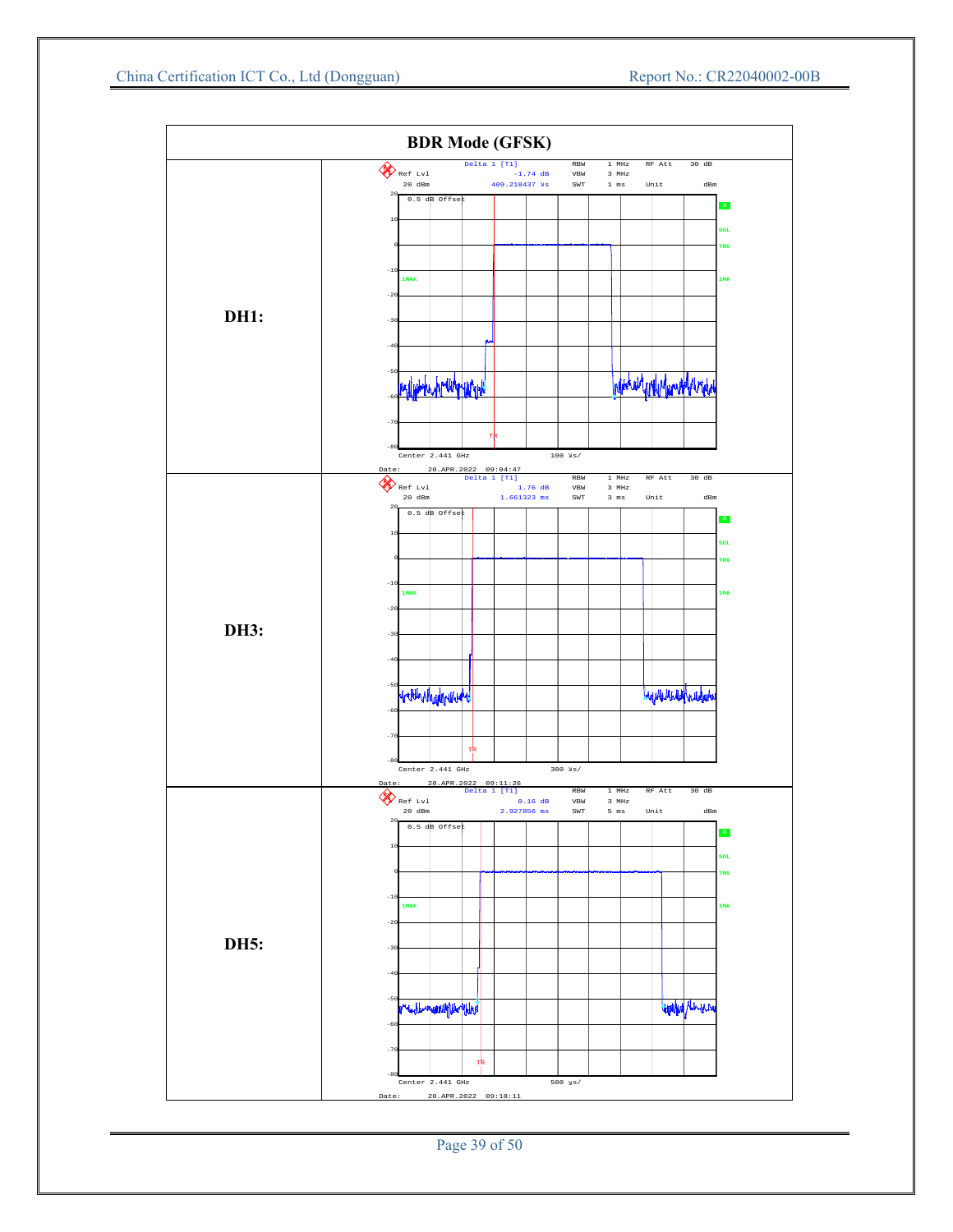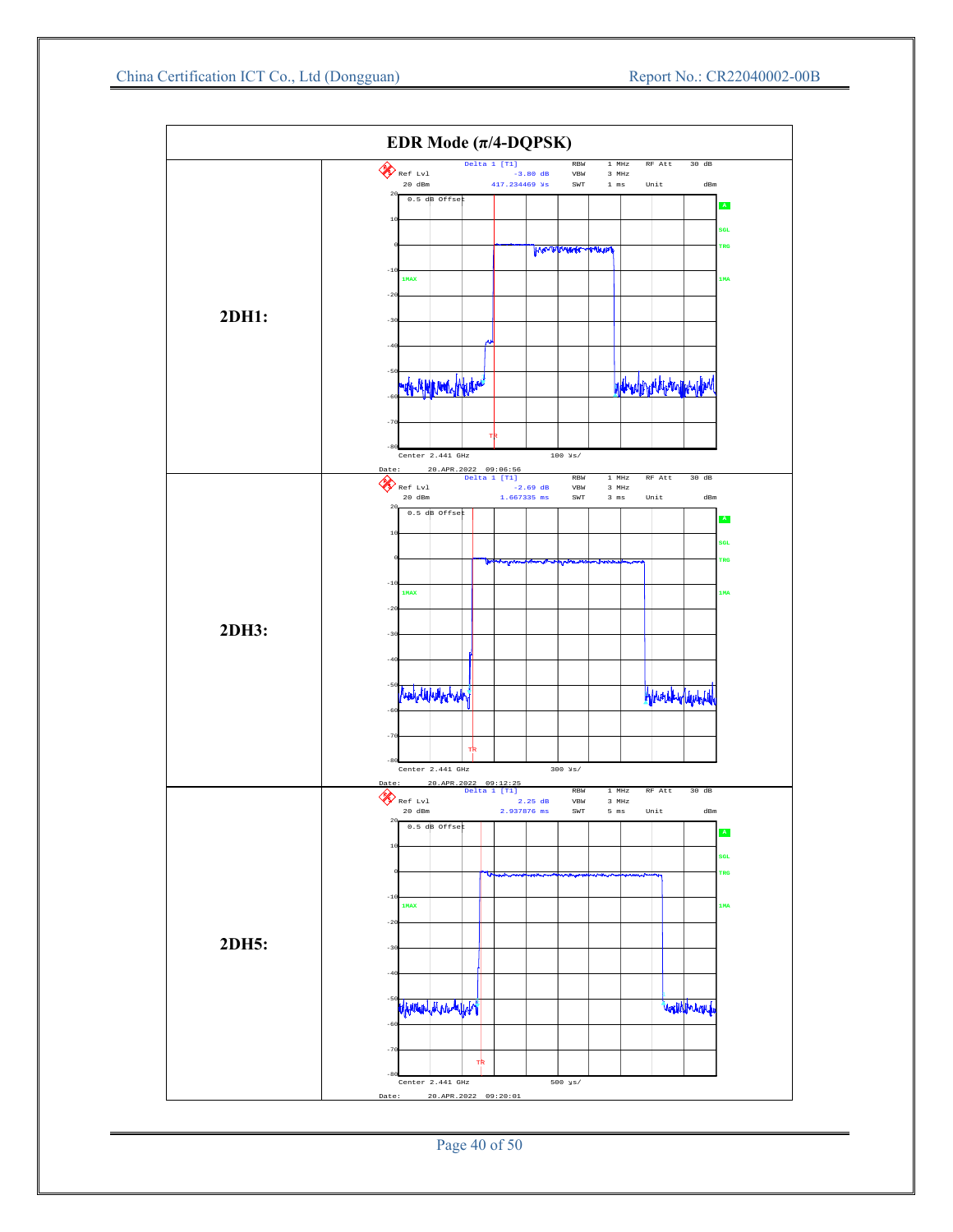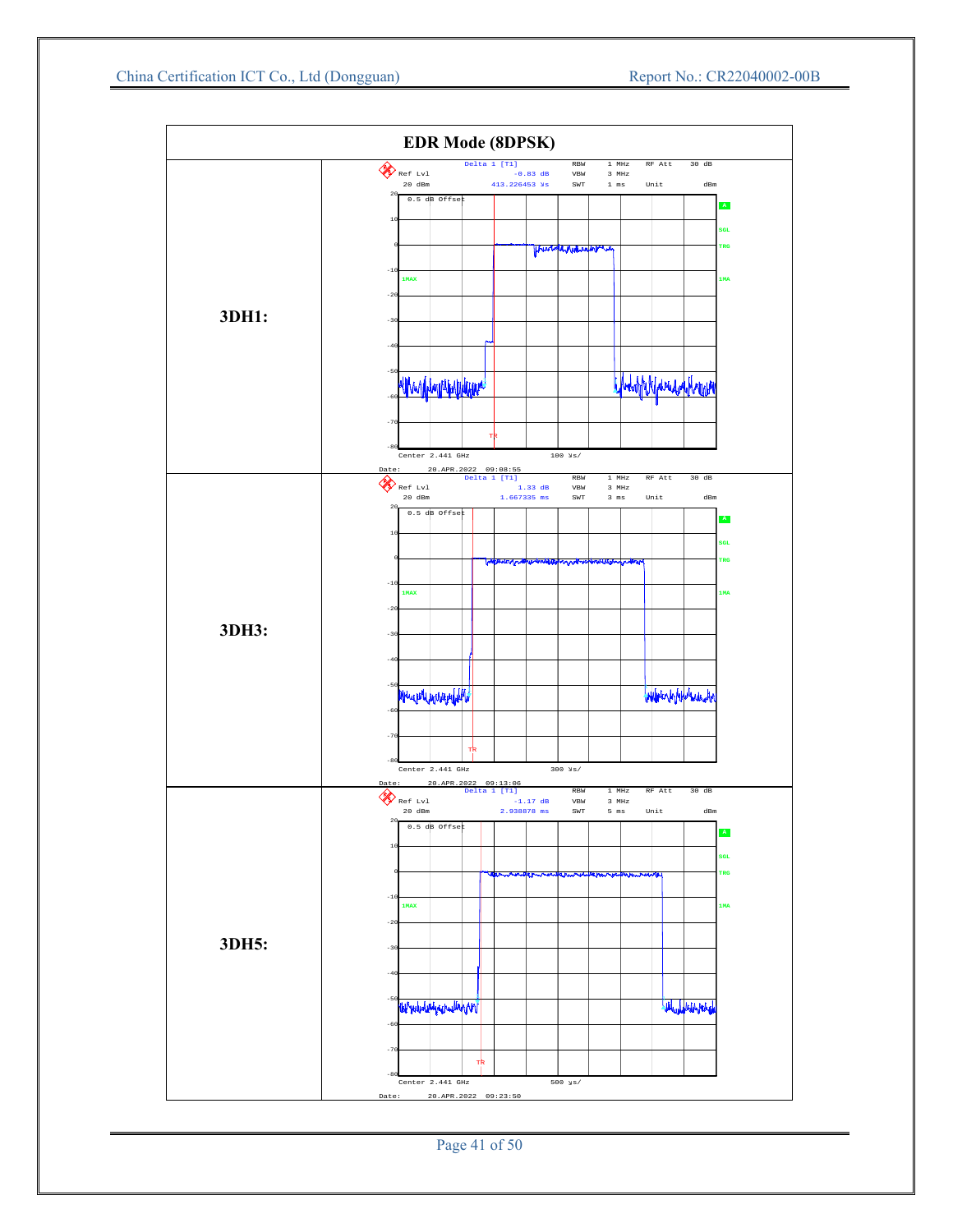## **4.7 Peak Conducted Output Power:**

|               | Serial Number:   CR22040002-RF-S1 |                   | Test Date:   2022-04-19 |
|---------------|-----------------------------------|-------------------|-------------------------|
| Test Site: RF |                                   |                   | Test Mode: Transmitting |
|               | Tester: Great Qiao                | Test Result: Pass |                         |

| <b>Environmental Conditions:</b>                |                                                                 |  |                               |  |  |  |  |
|-------------------------------------------------|-----------------------------------------------------------------|--|-------------------------------|--|--|--|--|
| Temperature: $\vert_{22}$<br>$(°\cap)^{\angle}$ | Relative Humidity: $\begin{bmatrix} (96) \\ (16) \end{bmatrix}$ |  | ATM Pressure: $(kPa)^{101.2}$ |  |  |  |  |

## **Test Equipment List and Details:**

| Manufacturer | Description                  | Model         | Serial<br>Number | <b>Calibration Date</b> | Calibration Due<br>Date |
|--------------|------------------------------|---------------|------------------|-------------------------|-------------------------|
| Agilent      | USB Wideband<br>Power Sensor | U2021XA       | MY54080015       | 2021-07-22              | 2022-07-21              |
| Unknown      | Coaxial Cable                | $C-SJ00-0010$ | C0010/01         | Each time               | N/A                     |

*\* Statement of Traceability: China Certification ICT Co., Ltd (Dongguan) attests that all calibrations have been performed, traceable to National Primary Standards and International System of Units (SI).* 

| <b>Test Frequency</b><br><b>Test Modes</b><br>(MHz) |      | Peak Conducted<br><b>Output Power</b><br>(dBm) | Limits<br>(dBm) |  |
|-----------------------------------------------------|------|------------------------------------------------|-----------------|--|
|                                                     | 2402 | 0.05                                           | 21              |  |
| <b>BDR</b> Mode<br>(GFSK)                           | 2441 | 0.31                                           | 21              |  |
|                                                     | 2480 | 0.57                                           | 21              |  |
|                                                     | 2402 | 0.05                                           | 21              |  |
| <b>EDR</b> Mode<br>$(\pi/4\text{-DQPSK})$           | 2441 | 0.11                                           | 21              |  |
|                                                     | 2480 | 0.32                                           | 21              |  |
|                                                     | 2402 | 0.18                                           | 21              |  |
| <b>EDR</b> Mode<br>(8DPSK)                          | 2441 | 0.44                                           | 21              |  |
|                                                     | 2480 | 0.7                                            | 21              |  |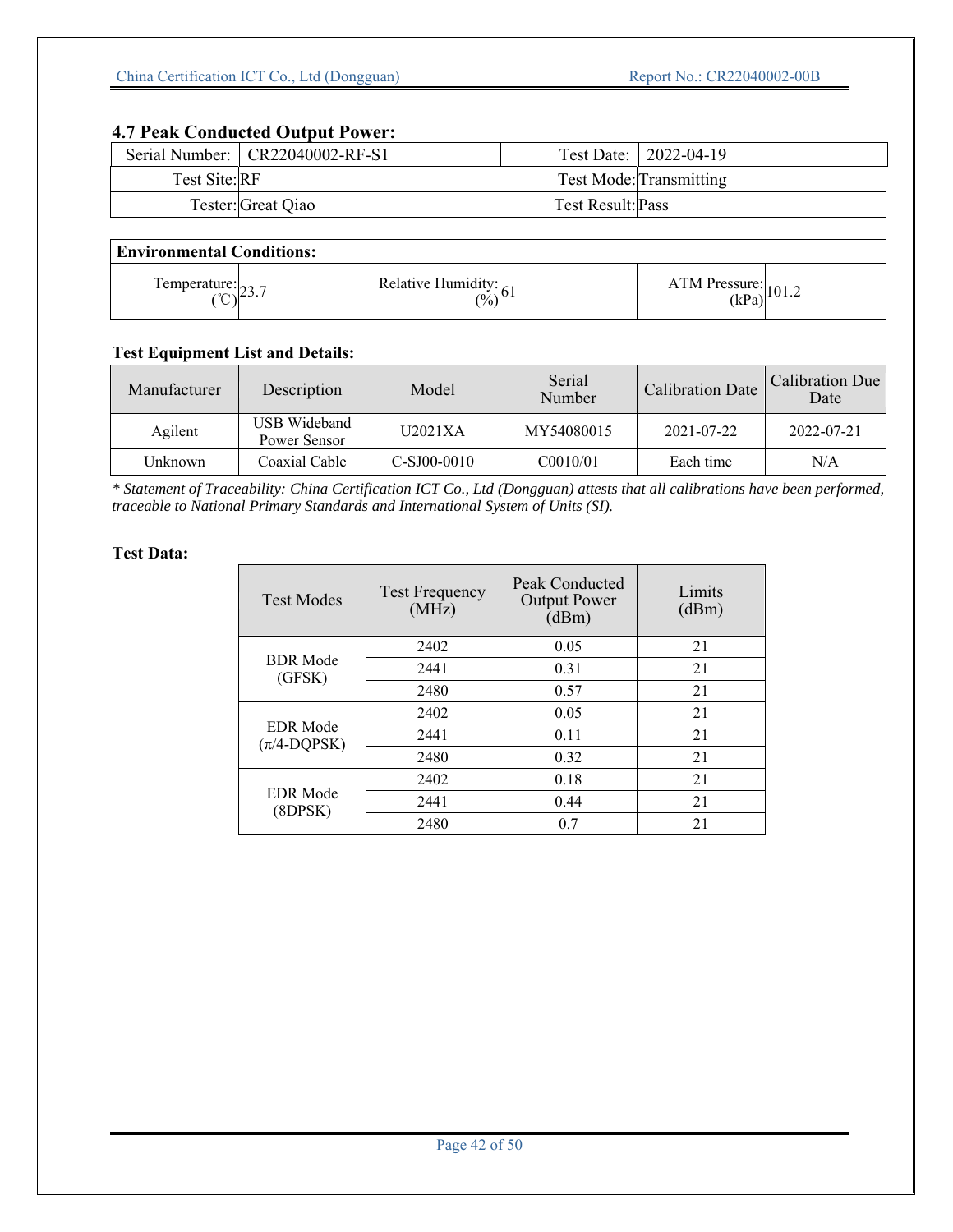## **4.8 100 kHz Bandwidth of Frequency Band Edge:**

|               | Serial Number:   CR22040002-RF-S1 |                     | Test Date:   2022-04-19 |
|---------------|-----------------------------------|---------------------|-------------------------|
| Test Site: RF |                                   |                     | Test Mode: Transmitting |
|               | Tester: Great Qiao                | Test Result:   Pass |                         |

## **Environmental Conditions:**

| Environmental Contribution  |                      |                                 |    |                              |       |  |  |  |
|-----------------------------|----------------------|---------------------------------|----|------------------------------|-------|--|--|--|
| Temperature:<br>$\sim$<br>◡ | $\sim$ $\sim$<br>ن ک | Relative<br>Humidity:<br>$(\%)$ | 61 | <b>TM Pressure:</b><br>(kPa) | 101.2 |  |  |  |

#### **Test Equipment List and Details:**

| Manufacturer             | Description     | Model              | Serial<br>Number | Calibration<br>Date | Calibration<br>Due Date |
|--------------------------|-----------------|--------------------|------------------|---------------------|-------------------------|
| R&S                      | Signal Analyzer | FSIQ <sub>26</sub> | 831929/006       | 2021/7/22           | 2022/7/21               |
| Coaxial Cable<br>Unknown |                 | $C-SJ00-0010$      | C0010/01         | Each time           | N/A                     |

*\* Statement of Traceability: China Certification ICT Co., Ltd (Dongguan) attests that all calibrations have been performed, traceable to National Primary Standards and International System of Units (SI).* 

### **Test Data:**

Please refer to the following Plots.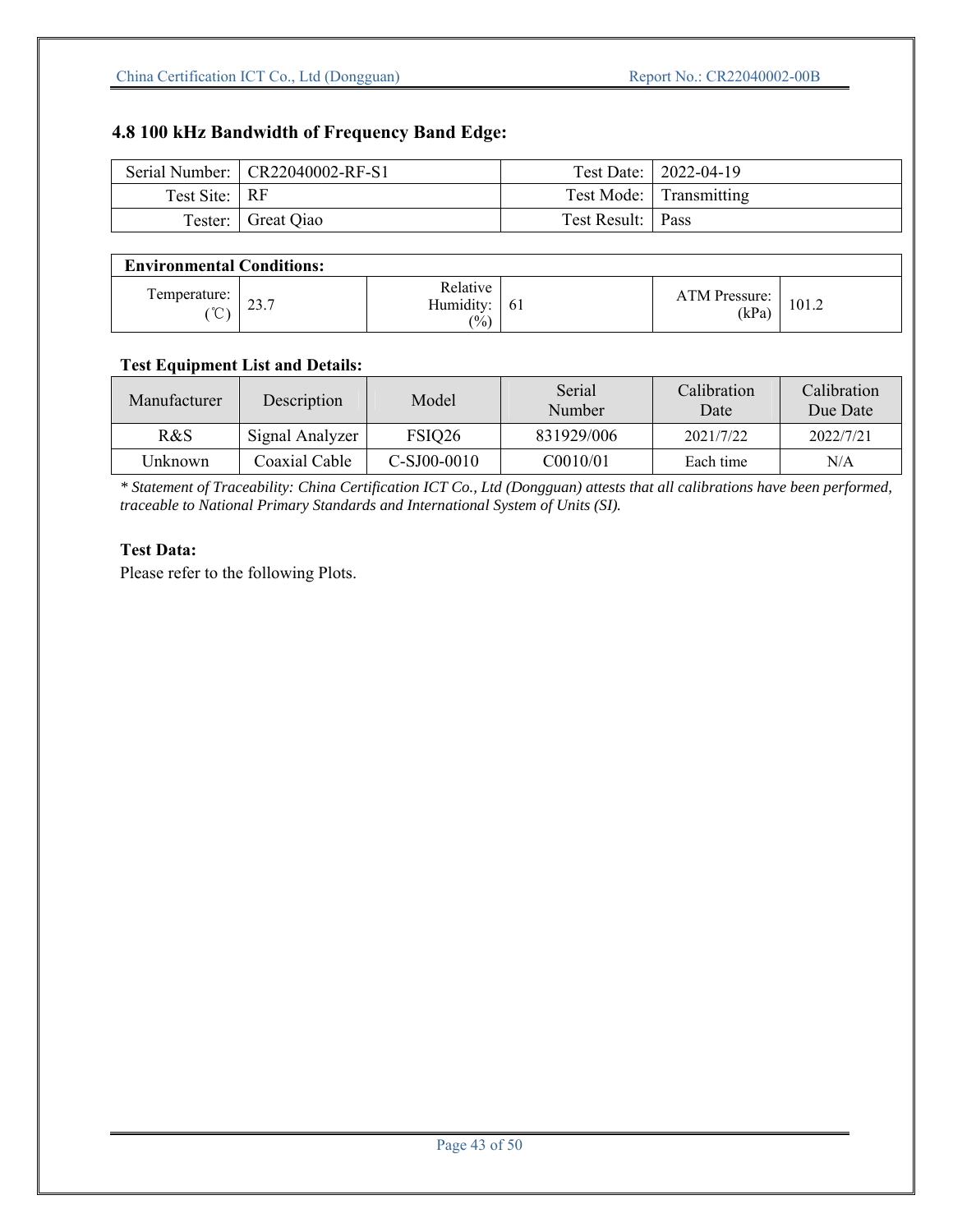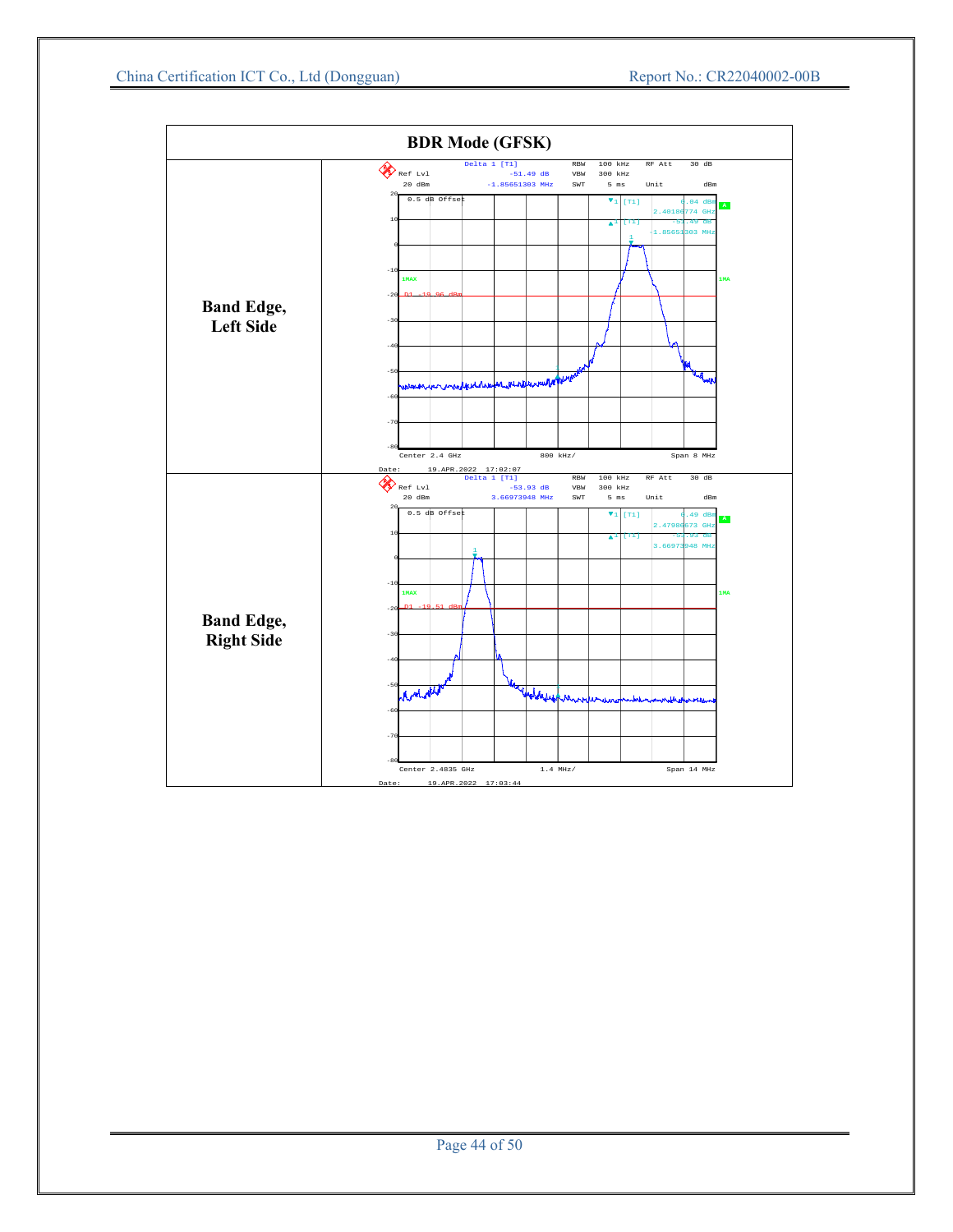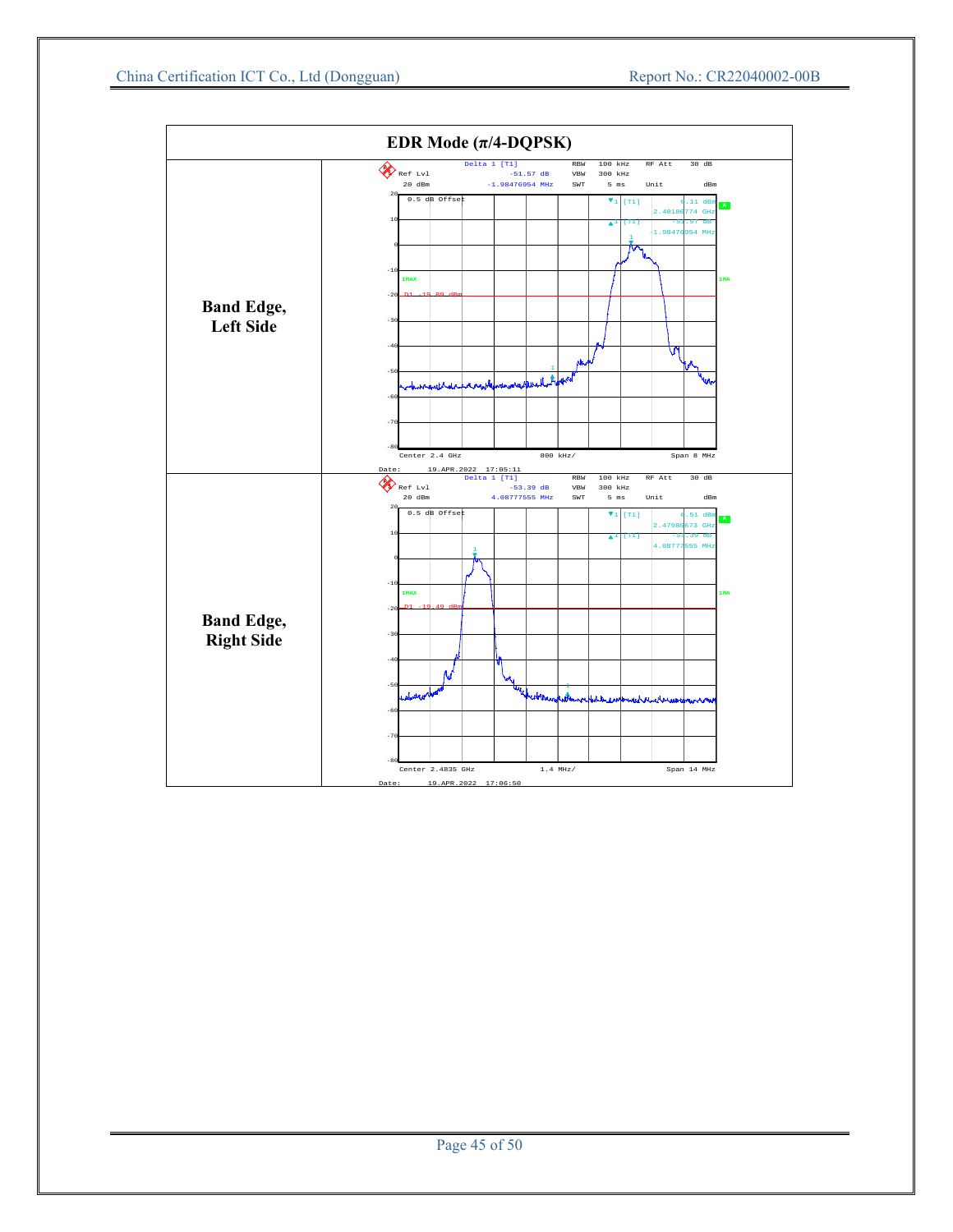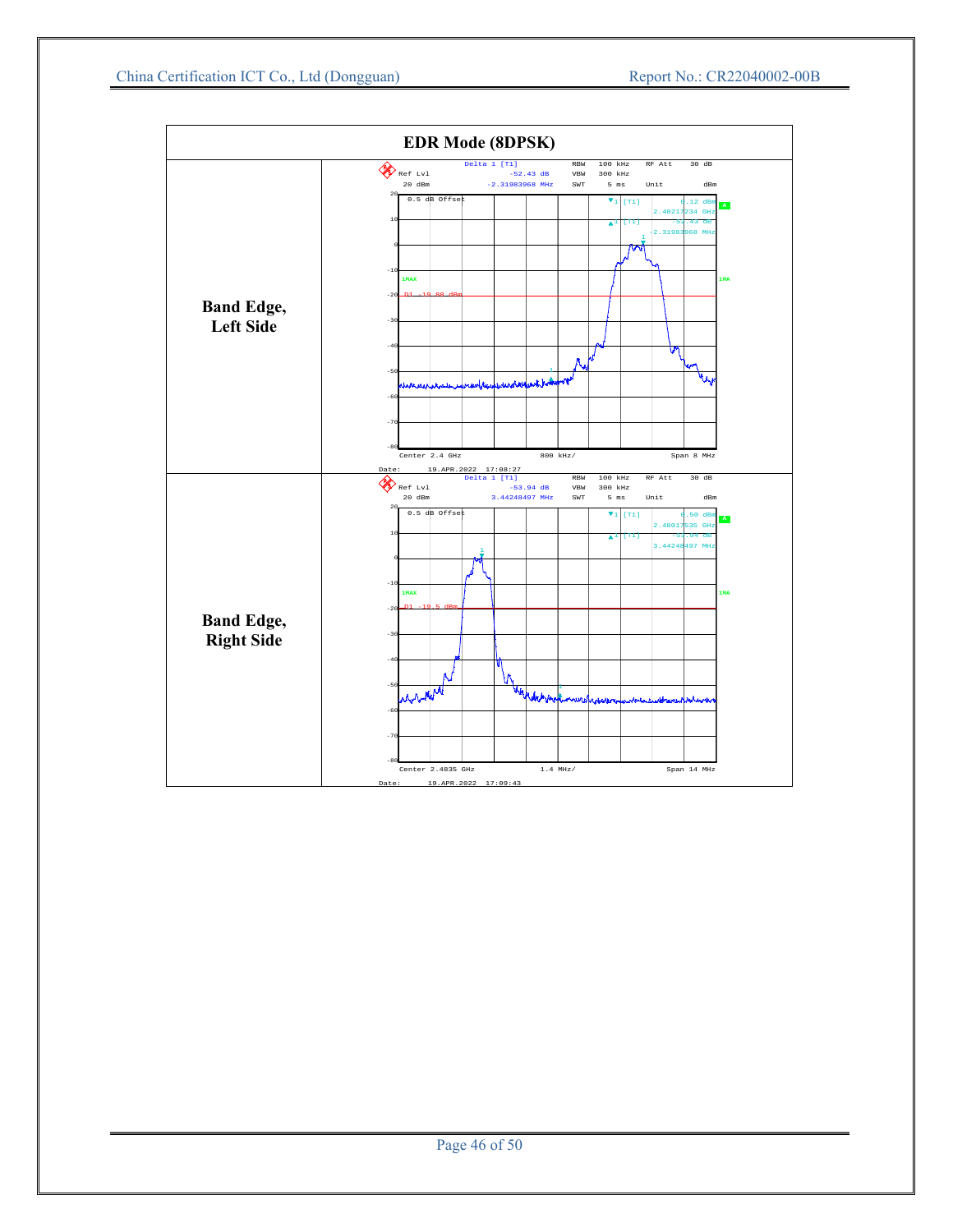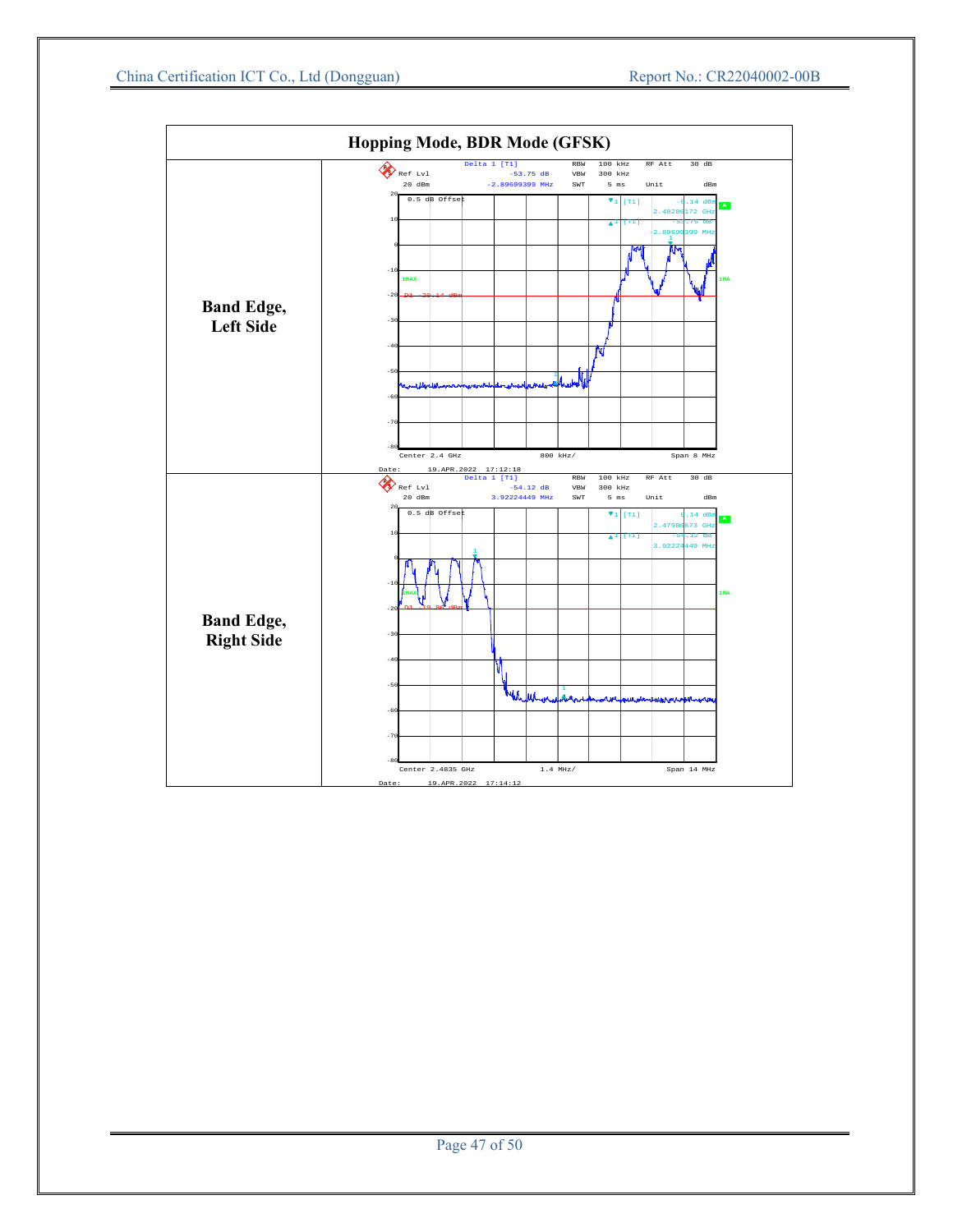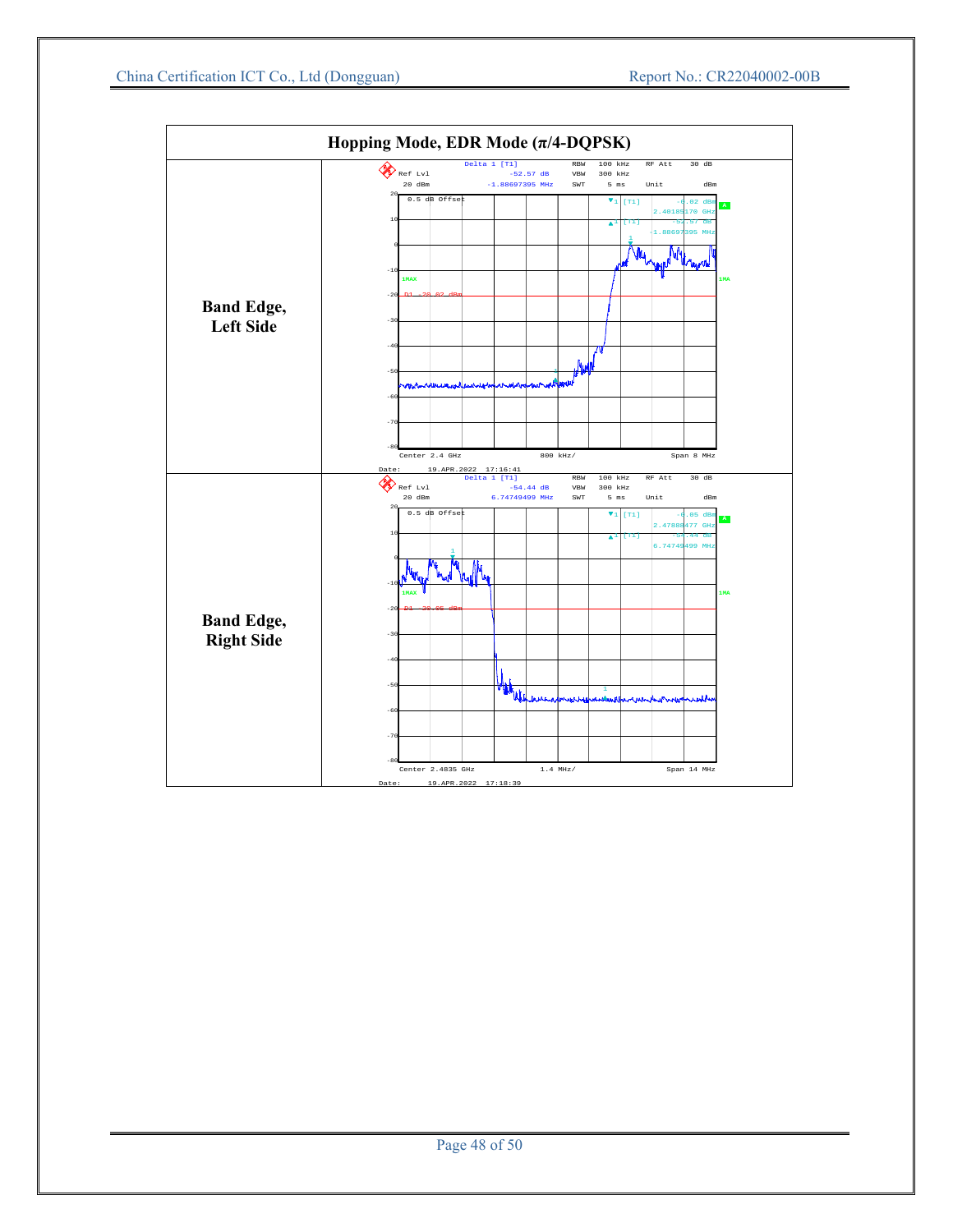